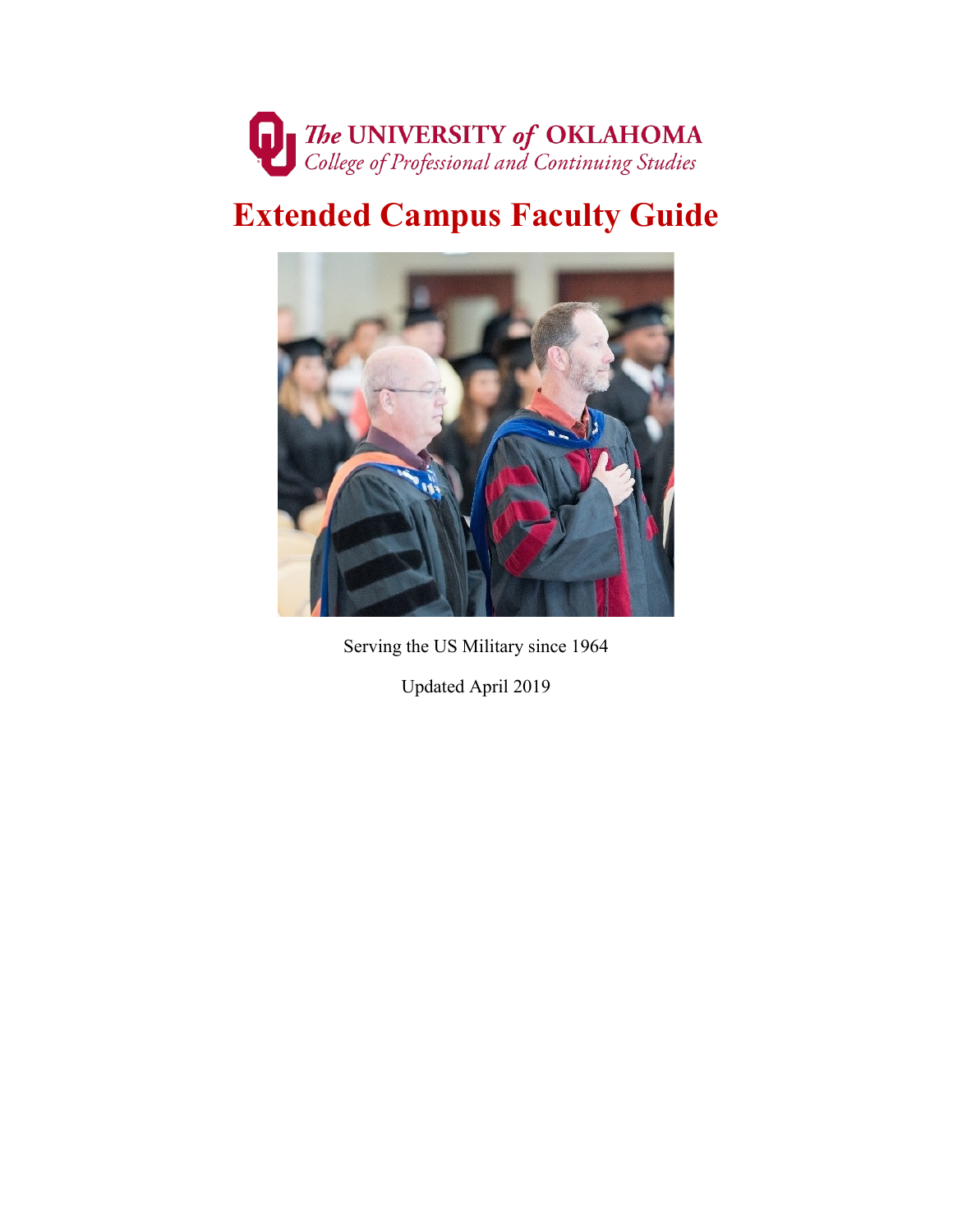# **Table of Contents**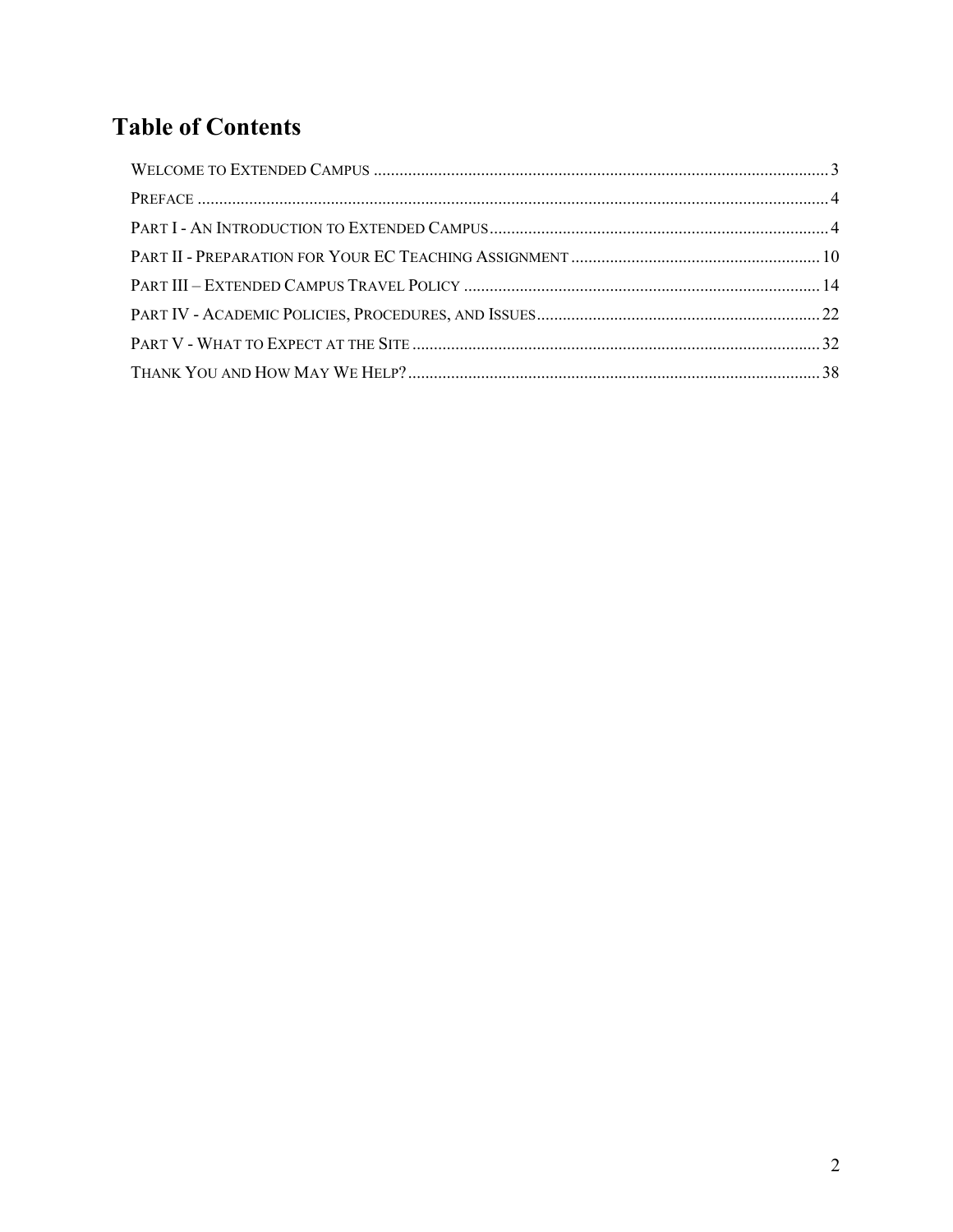# <span id="page-2-0"></span>**Welcome to Extended Campus**

Welcome to the University of Oklahoma's Extended Campus (formerly referred to as Advanced Programs). Advanced Programs was established as part of the University's commitment to continuing education and public service. Advanced Programs began with the support of the Kellogg Foundation through the efforts of Fulbright Scholar Victor A. Thompson in 1964. You join the ranks of OU campus and adjunct faculty who have provided high quality and dedication to teaching graduate students around the world under, whether under the former Advanced Programs or the new, Extended Campus designation.

This document has been prepared to acquaint you with the challenges and responsibilities of your teaching assignment. There will be unique and rewarding experiences associated with your Extended Campus teaching, along with some potential frustrations. For those of you teaching overseas, foreign cultures and value systems differ greatly; therefore, you may be required to exercise considerable patience and tolerance as you travel abroad. Through this guide and on-site support, we hope to provide you with information needed to have a successful and pleasant experience.

At any time as you prepare for your assignment or during your assignment, please feel free to contact the Extended Campus office in Norman to discuss your questions or concerns. Upon your return, please share with us any suggestions on travel, accommodations, or other matters.

Your interest in providing graduate level educational opportunities to military and other Department of Defense (DoD) personnel is greatly appreciated. We at Extended Campus appreciate your professional dedication and commitment in making higher education available to adult students around the world.

The mission of Extended Campus is to meet the needs of non/neo-traditional adult learners by providing worldwide continuing educational opportunities consistent with the standards of excellence and international integrity of The University of Oklahoma. Extended Campus is committed to providing specialized program delivery through the intensive format and quality service to further personal, organizational, and societal development.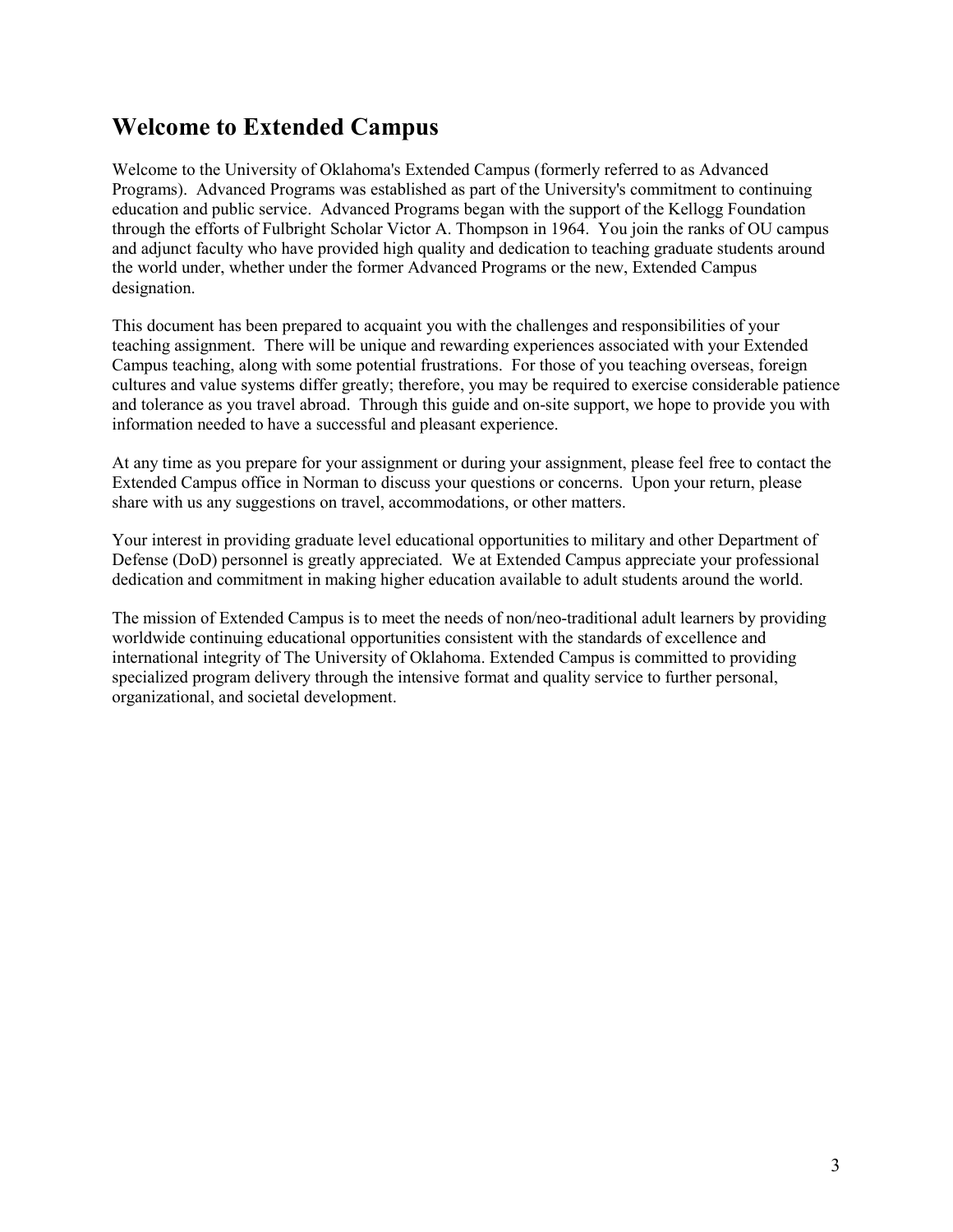# <span id="page-3-0"></span>**Preface**

This guide has been developed to help you prepare for your teaching assignment for Extended Campus; our intent is that the guide will provide the information you need to prepare for your assignment and to have an enjoyable and successful experience both professionally and personally.

We've tried to anticipate the issues, concerns, questions, problems, etc. that you may face before, during, and after your teaching assignment. If at any time you have questions not addressed in this guide, please contact personnel at the Extended Campus office in Norman, at your prospective teaching site, or at the contract support office. We are here to help, so please do not hesitate to ask for support.

This Faculty Guide is for use by all OU faculty regardless of the teaching site. In addition to this guide, there is a Travel Guide with information specific to your teaching location. If you have suggestions for additions or modifications to this guide, please let us know

We look forward to seeing you and wish you a rewarding experience as you join us!

This institution, in compliance with Title VI and Title VII of the Civil Rights Act of 1973, Section 402 of the Readjustment Assistance Act of 1974 and other federal laws and regulations does not discriminate on the basis of race, color, national origin, sex, age, religion, handicap or status as a veteran in any of the policies, practices or procedures. This includes, but is not limited to, admissions, employment, financial aid and educational services.

# <span id="page-3-1"></span>**Part I - An Introduction to Extended Campus**

### **Important Sources of Information for Extended Campus Faculty**

This Faculty Guide is designed to provide you with basic information about your teaching assignment. There are many other sources of information that will assist you in designing and delivering your course and in having a positive experience at any of our Extended Campus sites around the world.

Many of these documents are available in hard copy, but almost everything you need is available on-line. Listed below are some of the websites you are likely to find useful.

| Web Site               | Web Site URL                                                                       | <b>Contents</b>                                             |
|------------------------|------------------------------------------------------------------------------------|-------------------------------------------------------------|
| <b>Travel Guides</b>   | https://pacs.ou.edu/about/ou-north-america-<br>and-europe/faculty-staff-resources/ | Travel Guides for faculty for<br>each EC site               |
| OU Extended<br>Campus  | https://pacs.ou.edu/about/ou-north-america-<br>and-europe/                         | General information, sites,<br>programs, schedules, syllabi |
| OU Graduate<br>College | http://gradweb.ou.edu/                                                             | General info, policies,<br>programs                         |
| Human Relations        | http://humanrelations.ou.edu/                                                      | Program info, degree<br>requirements                        |

#### **Relevant Websites for Extended Campus Faculty:**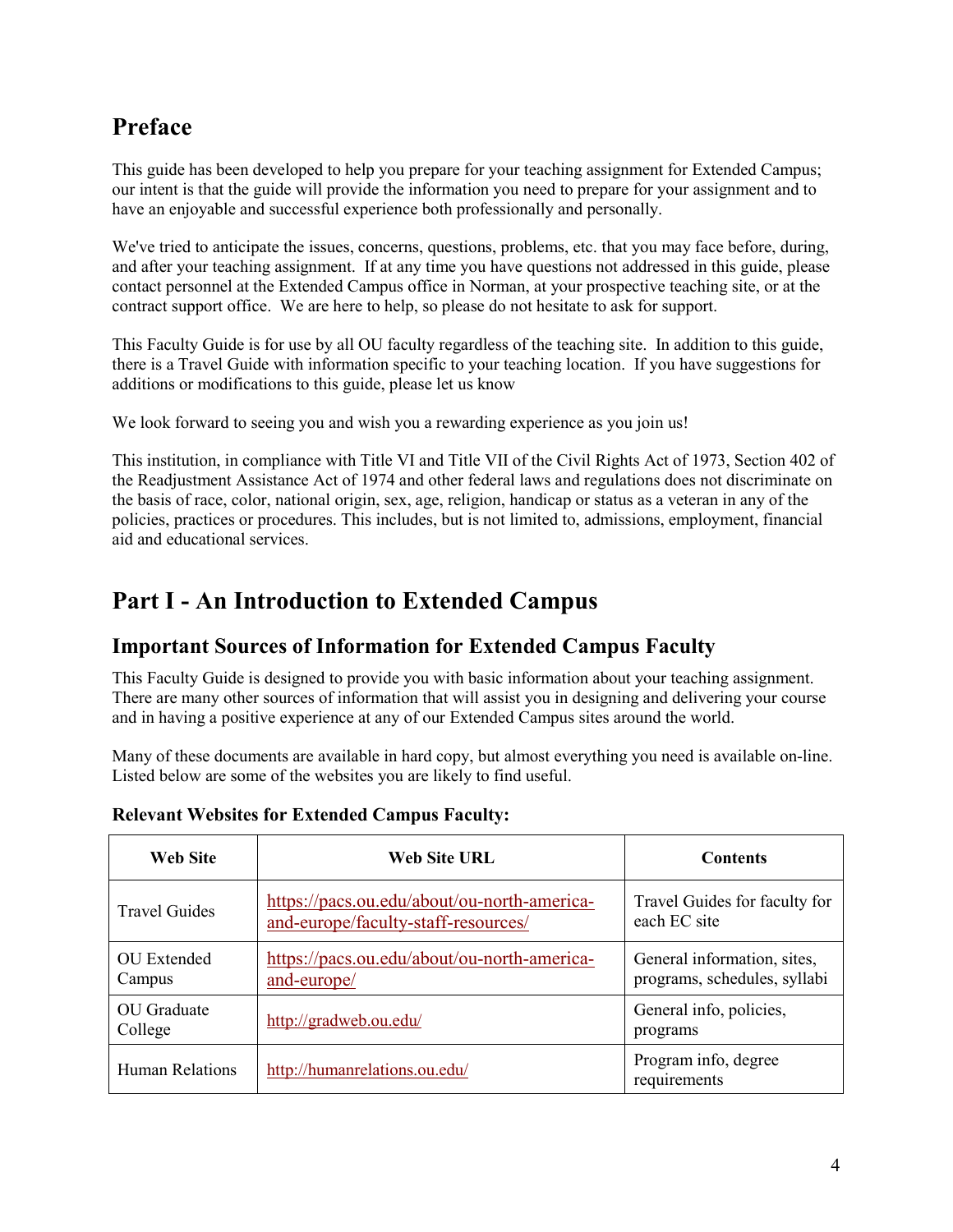| <b>Web Site</b>                              | <b>Web Site URL</b>                                                                                 | <b>Contents</b>                                                                                                                                         |
|----------------------------------------------|-----------------------------------------------------------------------------------------------------|---------------------------------------------------------------------------------------------------------------------------------------------------------|
| Communication                                | http://cas.ou.edu/comm                                                                              | Program info, degree<br>requirements                                                                                                                    |
| International<br>Relations                   | http://www.ou.edu/content/cis/mair.html                                                             | Program info, degree<br>requirements                                                                                                                    |
| Economics                                    | http://cas.ou.edu/economics                                                                         | Program info, degree<br>requirements                                                                                                                    |
| Doctorate in<br>Organizational<br>Leadership | https://pacs.ou.edu/graduate/doctorate-<br>interdisciplinary-studies-organizational-<br>leadership/ | Program info, degree<br>requirements                                                                                                                    |
| <b>OU</b> General<br>Catalog                 | http://catalog.ou.edu/current/index.html                                                            | General information,<br>academics, courses                                                                                                              |
| OU Center for<br>Teaching<br>Excellence      | http://www.ou.edu/idp/                                                                              | Resources, tips on teaching,<br>newsletters                                                                                                             |
| <b>OU</b> Library                            | http://libraries.ou.edu/                                                                            | General info, loan, document<br>delivery                                                                                                                |
| <b>OU</b> Bookstore                          | https://ou.textbookx.com/institutional/index.p<br>$\underline{hp}$                                  | EC students order textbooks<br>on-line                                                                                                                  |
| One                                          | https://one.ou.edu                                                                                  | Course Enrollment, grades,<br>unofficial transcripts,<br>campus news                                                                                    |
| Canvas                                       | https://canvas.ou.edu                                                                               | Online course website where<br>student can access course<br>documents posted by faculty,<br>discussion board, assignment<br>drop-box, grades, and more. |
| OU Info. Tech.<br>Services for<br>Faculty    | https://webapps.ou.edu/it/services/#faculty                                                         | Assistance, software<br>archives, virus scans                                                                                                           |
| OU Student<br>Conduct                        | http://www.ou.edu/studentconduct/policies.html                                                      | Rules & regulations                                                                                                                                     |
| <b>OU</b> Faculty<br>Handbook                | http://www.ou.edu/provost/pronew/content/fhbme<br>nu.html                                           | Policies, procedures,<br>research information                                                                                                           |
| OU General<br><b>Travel Procedures</b>       | http://www.ou.edu/controller/fss/procedures/travel<br>.html                                         | OU General Travel<br>Procedures                                                                                                                         |

# **Travel Guides**

In addition to this Faculty Guide that has information relevant to Extended Campus teaching sites, in general, please read the Travel Guide for each of your teaching sites. The Travel Guides can be found on the Extended Campus website faculty/staff resources webpage.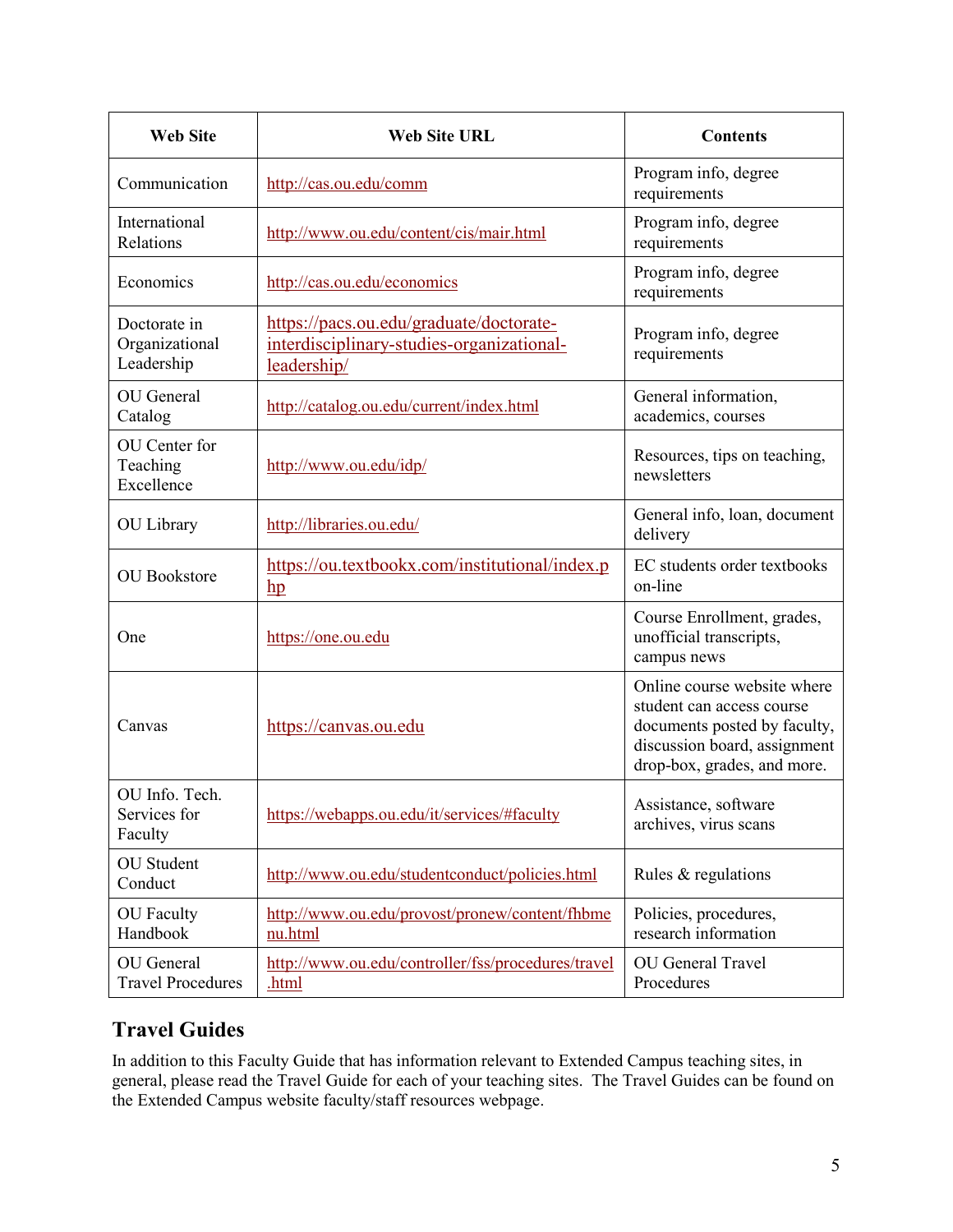The Travel Guides include specific information about the installation and surrounding area. Among the topics covered are:

- Welcome from the Site Director
- Site contact information
- Arrival at the airport
- Transportation from the airport
- Lodging
- Car rental information
- Driving directions
- Administrative support
- Classroom facilities
- On-base/post library facilities
- Medical facilities
- What to do in case of an emergency
- Transportation to the airport
- Departure from the airport

If the Faculty Guide and the Travel Guide do not answer your questions, please contact the EC Travel Coordinator in Norman at  $\frac{aptravel@ou.edu}{abvm}$  or the Site Director at the site. They will be happy to answer your questions and address any issues or concerns you may have.

### **Access to OU Online Faculty Resources**

Professors, including adjuncts, are issued their OUNetID once they have been entered into the payroll system.

Your OUNetID is in the following format: the first 4 letters of your last name and the last 4 digits of your Sooner Identification number. For example, if your last name is Rosebud and if your Sooner Identification number is 112-55-5555, your OUNetID would be rose5555.Your default password is in the following format: "pass" plus your month and day of birth. If your birth date is May 22, your assigned password would be pass0522. (This is also commonly referred to as your 4+4 (sometimes mistakenly referred to as 4x4.)

You are encouraged to activate your OUNet account and change your password immediately since you cannot access some online services with the default password. To change your password, go to <https://accounts.ou.edu/Account/LogOn?ReturnUrl=%2f>. While on the Account Management site, you can also create or change your email alias (e.g. sooner@ou.edu)

Use your OU NetID to access:

- The OU Libraries online (see Part IV of the Faculty Guide)
- Your OU e-mail account
- Your course website on Canvas
- The OU payroll system
- One.ou.edu for entering course grades
- OU Concur travel system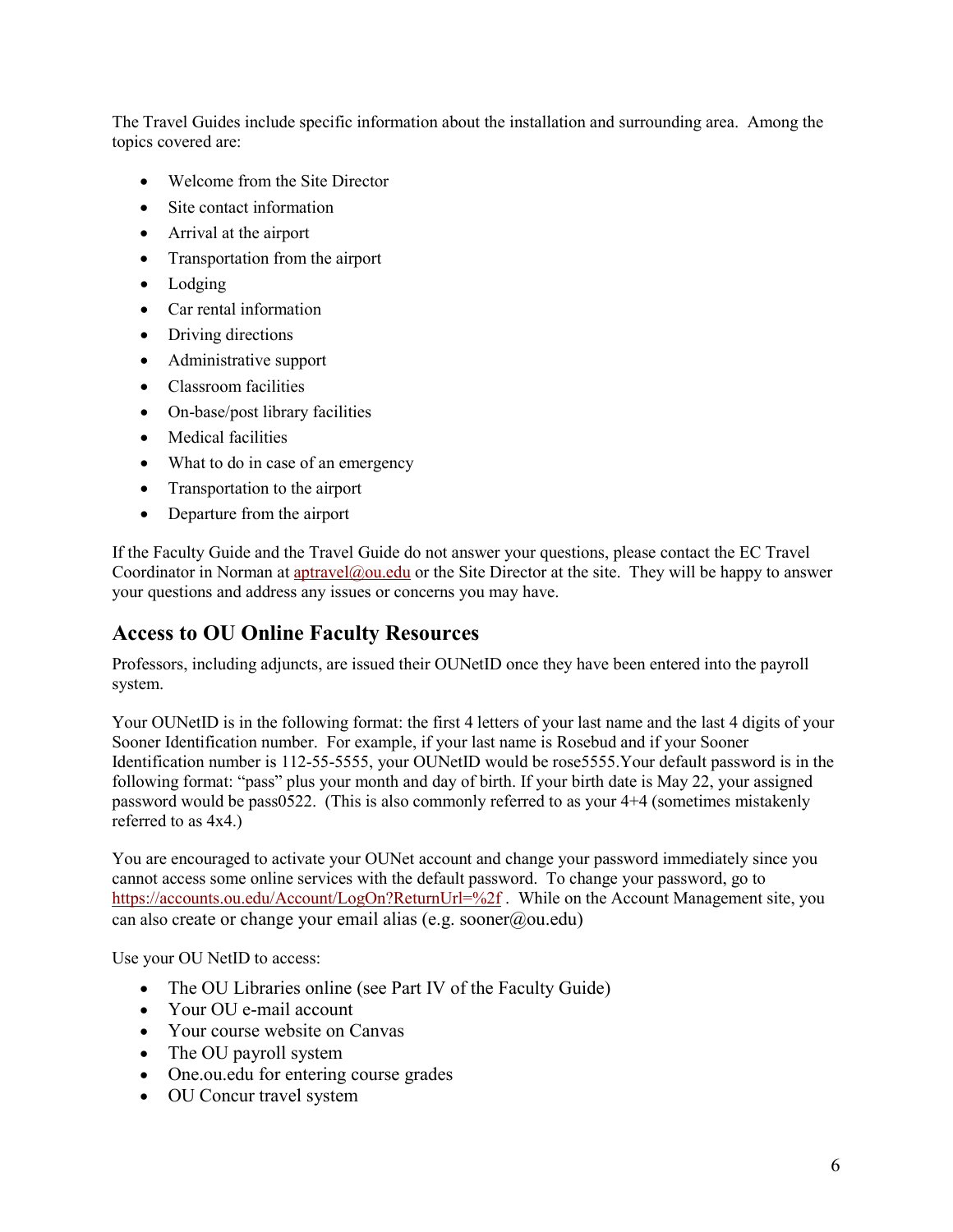### **Set up a Permanent Forward for Your OU Email**

- 1. To begin, log in to the Microsoft Office 365 portal: [http://portal.office365.com](http://portal.office365.com/)
- 2. Click on the **Mail** app.
- 3. Click on the Gear icon in the upper right corner next to the question mark (?).
- 4. Scroll to the bottom of the right-hand menu to "Your app settings.' Click on 'Mail.' The **Options menu will open on the left-hand side.**
- 5. Under Accounts on the left-hand menu, select **Forwarding**.
- 6. Click the **Start Forwarding** option.
- 7. Enter the e-mail address where you want your mail forwarded. If you would like to retain a copy, please also select the option to "Keep a copy of forwarded messages".
- 8. Once you have finished configuring your forward, click the Save button at the top of the Forwarding page.
- 9. Any new mail which comes in should be automatically forwarded to the account you have specified.

Please note if you forward your OU email address to another email address (e.g., @gmail.com, @yahoo.com), you do so at your own risk. We cannot guarantee successful email delivery to outside email addresses.

# **An Overview of the Extended Campus Format and Delivery**

The University of Oklahoma delivers master's degree courses in the Extended Campus intensive format. Characteristics of this delivery format include the following:

- The intensive format uses six to seven days or two weekends of classroom time and pre- and post-course assignments for each three-credit hour course. This adheres to the Carnegie Commission recommendation for clock hours (900 minutes per semester hour of credit). 30 hours are required as contact hours, per contract.
- Preparatory reading and study, equivalent to that normally accomplished during a traditional three-hour semester course, precede this intensive class session. Typically, students are required to complete a paper or a project before participation in the class sessions with the professor to provide an opportunity for early feedback.
- Course work continues during the 21 days following the class sessions as students complete takehome exams, research projects, and other assignments in order to fulfill the full three credit hours of coursework.
- Each course provides three credit hours of letter-graded credit (graded A through F).
- Books and syllabi are available for ordering by students at least ten weeks before the first class session.
- In addition to the guidance students receive through the syllabus and during class interactions with the professor, students may also interact with the professor via e-mail, Canvas, and other web-based media.
- The intensive format offers the flexibility to accommodate military mission and duty assignments.
- All credit is resident credit.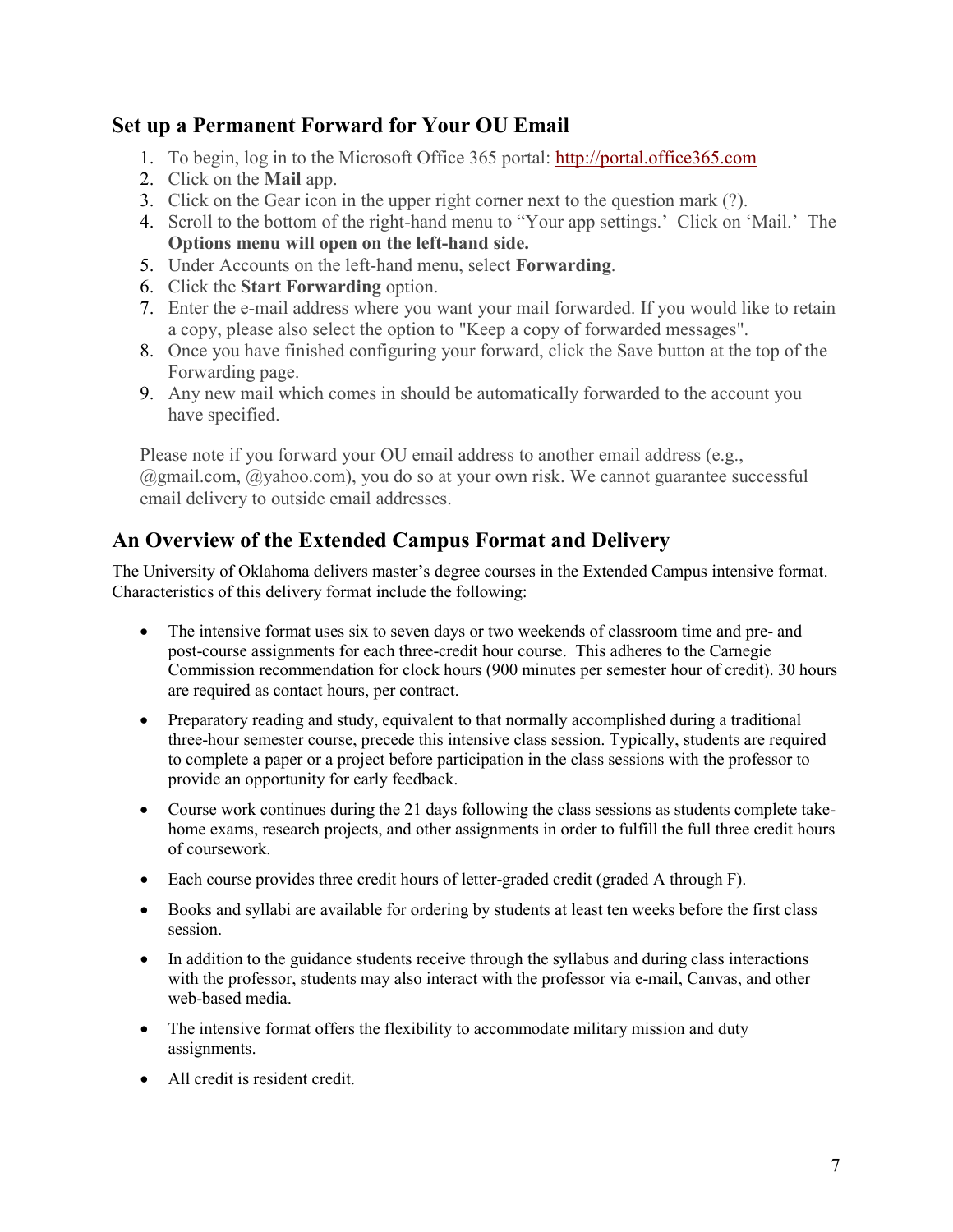- Increasingly, distance technologies are used to enhance the face-to-face contact. E-mail, the Internet and Canvas are currently incorporated into program delivery. Other modes of distance learning have been included in OU's mixed model of traditional and non-traditional delivery.
- Course enrollment is closed 30 days before the first class session. This is the last day for students to add or drop a course.
- The University of Oklahoma does not operate "branch campuses." All course work taken at sites around the world applies to the Norman campus graduate programs, and degrees are awarded from the Norman campus. OU credit earned through programs managed by Extended Campus is not extension or continuing education credit and is not labeled as such; rather all credit is labeled and listed on the OU transcript as in-residence credit (the same indication of credit as awarded on main campus at the University of Oklahoma).
- The University of Oklahoma offers the following degree programs at 21 sites worldwide:
	- o MA Communication
	- o MA Economics
	- o MA International Relations
	- o MED Master of Education in Instructional Leadership and Academic Curriculum
	- o MHR Human Relations
	- o MSW Social Work
	- o Ph.D. in Organizational Leadership (Europe only)

### **Extended Campus Worldwide Sites & Programs (as of 4/2019)**

#### **Master of Arts with a major in Communication**

- Oklahoma City, OK
- Washington D.C.

#### **Master of Arts in International Relations**

- Aviano, Italy
- Fort Sill, Oklahoma
- Geilenkirchen, Germany
- Hickam AFB, Hawaii
- Hurlburt Field, Florida
- Lakenheath, United Kingdom
- Mildenhall, United Kingdom
- Oklahoma City, OK
- Ramstein, Germany
- SHAPE, Belgium
- Stuttgart, Germany
- Vilseck, Germany
- Washington, D.C.
- Wiesbaden, Germany

#### **Master of Education in Instructional Leadership and Academic Curriculum**

- Ramstein AB, Germany
- Stuttgart, Germany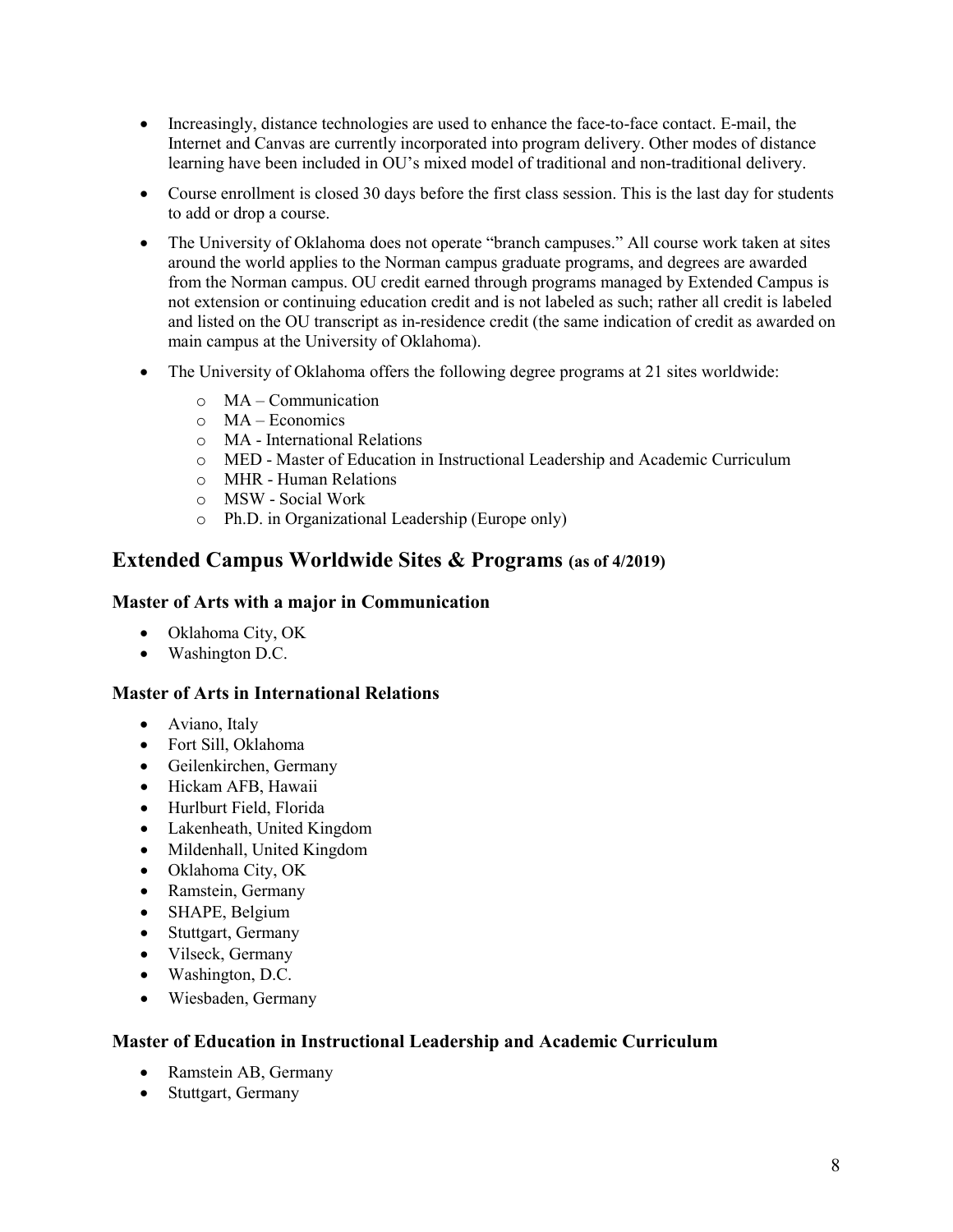#### **Master of Human Relations**

- Fort Benning, Georgia
- Fort Sill, Oklahoma
- Hickam AFB, Hawaii
- Hurlburt Field, Florida
- Lakenheath, United Kingdom
- Mildenhall, United Kingdom
- Naples, Italy
- Nellis AFB, Nevada
- Norman, Oklahoma
- Ramstein, Germany
- Rota, Spain
- Spangdahlem, Germany
- Tinker AFB, Oklahoma
- Vicenza, Italy
- Vilseck, Germany
- Washington, D.C.
- Wiesbaden, Germany

#### **Master of Social Work**

Norman, Oklahoma

#### **Doctorate in Organizational Leadership**

Kaiserslautern, Germany

### **OU's Relationship with the Department of Defense**

The University of Oklahoma offers graduate programs on military installations as part of the voluntary education programs of the U.S. Department of Defense. These programs support the lifelong learning of service members and other authorized adult learners within the U.S. military communities served by the voluntary education programs of the Army, Air Force, Navy, and Marine Corps around the world.

The voluntary education programs of the U.S. Forces have as their common mission the delivery and management of the widest range possible of high-quality adult and continuing education programs normally available to the general public within the continental United States (CONUS). These programs range from the secondary through the post-secondary levels and include both credit and non-credit courses. Using an extensive infrastructure of Army Education Centers, Air Force Education Centers, and Navy Campus Offices, the voluntary education programs deliver a variety of programs and services to service members and other authorized clients at installations in Europe and the United States.

OU's programs, along with those of other civilian colleges and universities, provide military personnel with the opportunity to attain their educational objectives and enhance their job performance. Advanced education provides service members with the potential to accomplish the sophisticated tasks associated with the management and operation of a complex organization.

In addition, the voluntary off-duty education programs play a vital role in support of recruiting and retaining an all-volunteer military.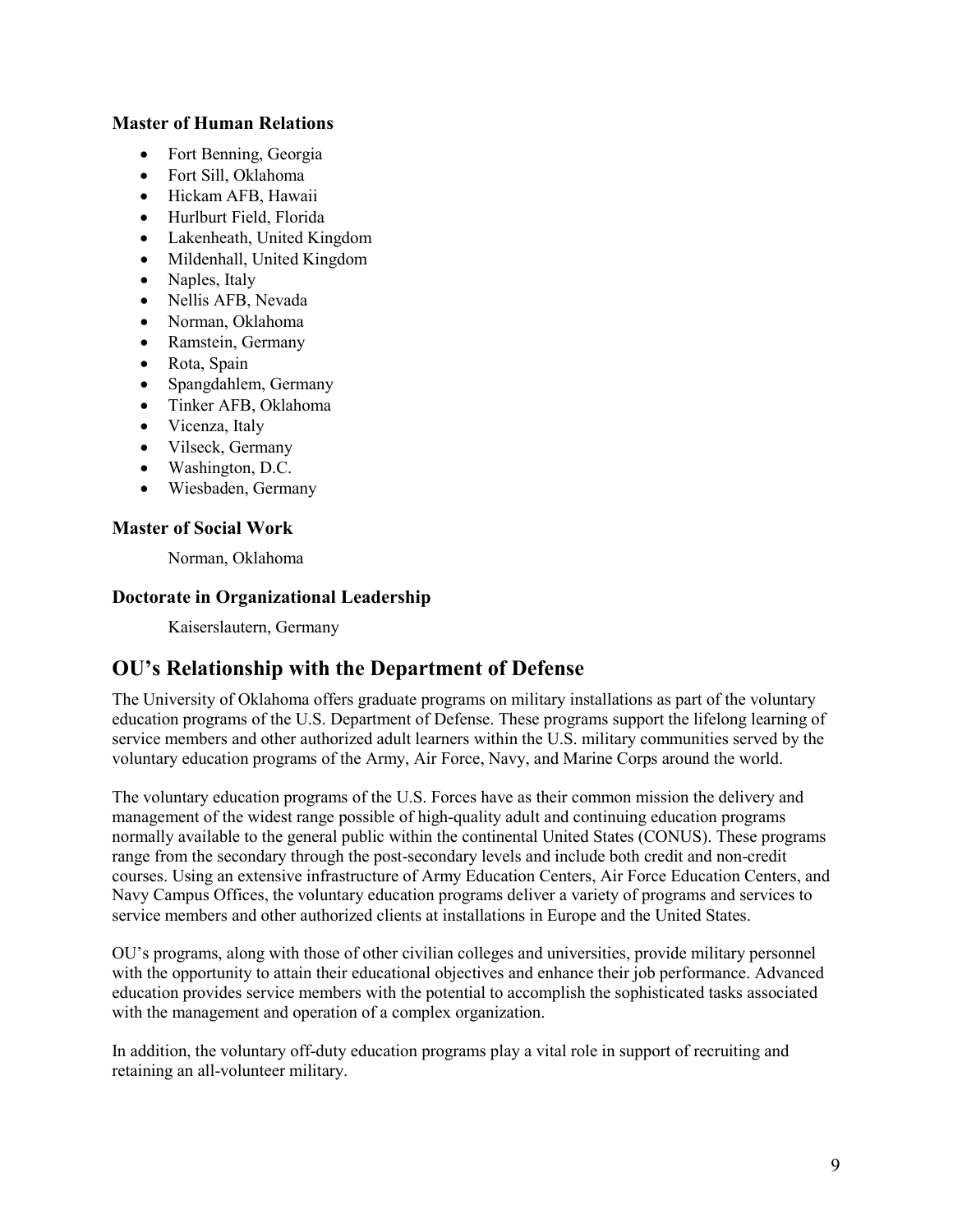OU has partnered with the Department of Defense for over 50 years to accomplish the goals of voluntary education. It is through the efforts of professors like you that we have been successful in meeting these goals and maintaining positive relationships with our students, military commanders, and the civilians who manage the voluntary education programs.

# <span id="page-9-0"></span>**Part II - Preparation for Your EC Teaching Assignment**

In order for you and your students to have a successful academic experience and for OU to comply with the provisions of our contracts and memoranda of understanding with the Department of Defense, everyone involved in Extended Campus must adhere to a rather strict timeline of events. The chart below summarizes the major activities and their due dates. This may be useful to you as you prepare for and complete an EC teaching assignment.

| <b>When Due</b>                                  | <b>Activities</b>                                                                                                   |  |  |
|--------------------------------------------------|---------------------------------------------------------------------------------------------------------------------|--|--|
| One year in advance                              | Tentative schedule for full year for EC worldwide                                                                   |  |  |
| 180 days before term begins                      | Term schedule is finalized; all faculty assigned                                                                    |  |  |
| NLT 140 days before first<br>class session (FCS) | Professor submits syllabus & book order to Faculty Support Services<br>(FSS) at Extended Campus - Norman (EC-N)     |  |  |
| NLT 70 days before FCS                           | Syllabi posted to website & books available from the OU Bookstore                                                   |  |  |
| NLT 60 days before FCS                           | Professor routes Statement of Agreement/Contract so that it arrives<br>back to EC Norman with authorized signatures |  |  |
| 30 days before FCS                               | Last day students may enroll                                                                                        |  |  |
| NLT 30 days before FCS                           | Professor informs the Site Director of any classroom support needs                                                  |  |  |
| NLT 30 days before FCS                           | Professor coordinates travel arrangements with EC to include<br>notification of travel companions or family members |  |  |
| NLT two weeks before FCS                         | Professor finalizes travel plans and coordinates with Site Director at<br>teaching site                             |  |  |
| NLT 21 days after last class<br>session (LCS)    | Professor should receive all course work from students                                                              |  |  |
| NLT 30 days after LCS                            | Professor enters grades through One.                                                                                |  |  |
| NLT 40 days after LCS                            | Professor returns graded papers to students                                                                         |  |  |
| NLT 60 days after LCS                            | Professor submits reimbursement request using Concur, the OU online<br>travel system                                |  |  |
| NLT two weeks after receipt<br>of I Make-up work | Professor submits I-Make-up form to remove incomplete to PACS<br>Registration & Records                             |  |  |

### **Timeline for an Extended Campus Teaching Assignment**

### **Documents for Your Teaching Assignment**

The Extended Campus office in Norman, Oklahoma, is your primary contact from the time you accept a teaching assignment until you arrive at your teaching site. It is your liaison with the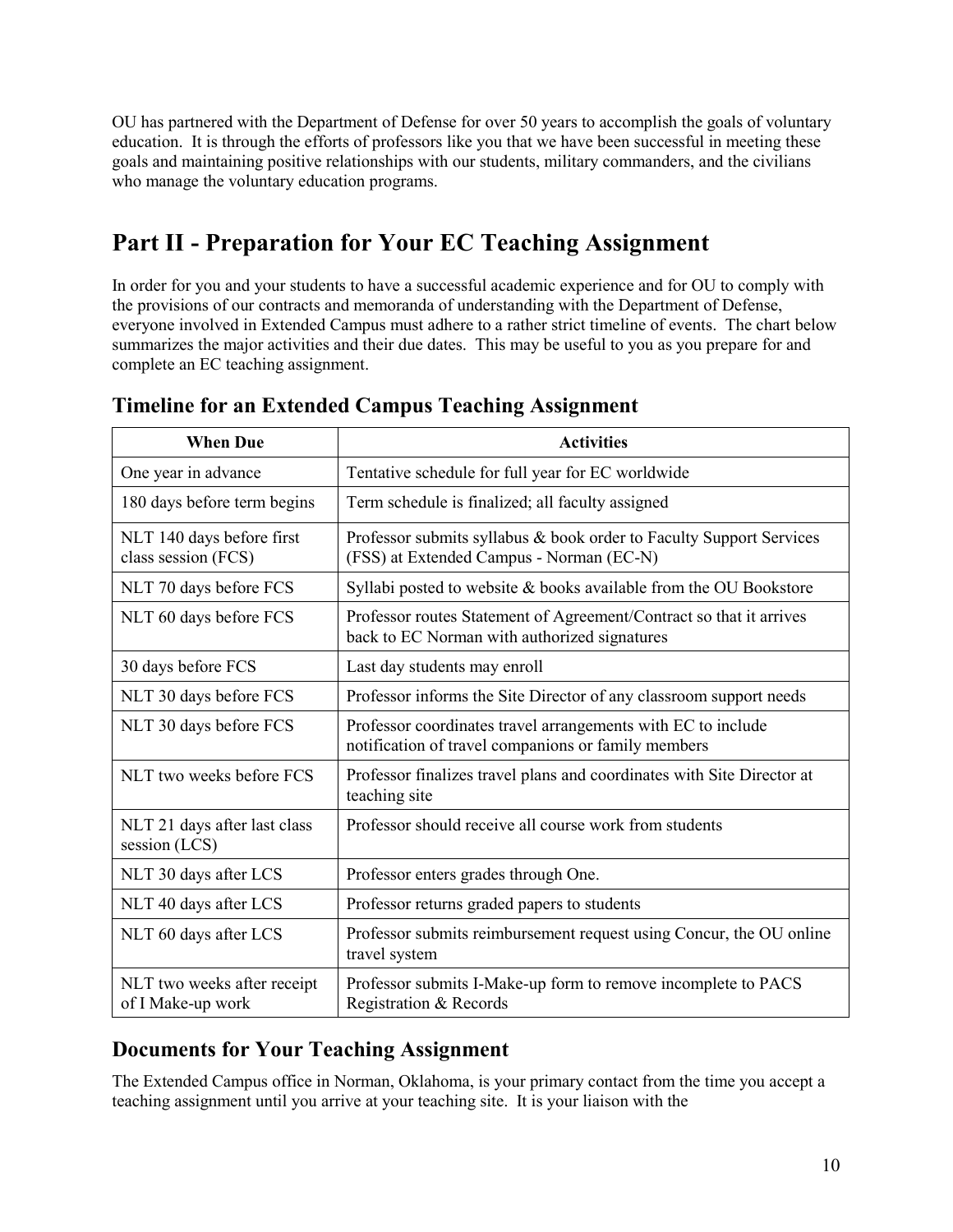departments/programs on campus as well as with the Contract Support Office and teaching sites in each theatre. Before you leave for your assignment, the Extended Campus office will address most of your questions and concerns. As your departure draws near, the Extended Campus office will assist you in confirming your travel, logistical, and teaching plans. Additionally, the Site Director(s) from the site(s) where you will be teaching will contact you. The Site Directors will be available to provide information in regard to onsite logistics and support for your trip.

Upon your acceptance of a teaching assignment, you will receive a series of materials, some of which will provide you with information and others of which you will complete. Each of these is discussed in this section.

#### **Statement of Agreement**

The term before the one in which you are scheduled to teach you will receive a "Statement of Agreement" which is your teaching contract (i.e. contracts for the fall semester are issued in May). When you receive your contract:

- Check to be sure that all of the information is correct: sites, dates, course, stipend and your mailing address. If anything is not correct, notify Extended Campus immediately.
- Carefully read the provisions of your agreement. If you have any questions about this agreement, contact the Extended Campus office in Norman.
- Answer questions 1 and 2 completely and sign and date the contract.
- Forward the agreement to your Department Chair. Your Department Chair and all other signatories will continue the completion of your agreement by forwarding it to the next required signature.
- Stipend payment is contingent upon the return of this completed agreement and any accompanying forms.

#### **Employment and Payroll Paperwork**

Each professor employed outside the University of Oklahoma, Norman campus, who signs a contract agreement must also complete and sign a W-4 Tax Withholding Statement, a loyalty oath, an I-9 Form (Employment Eligibility Verification), and set up direct deposit for stipend. Submit this paperwork in a timely manner to OU payroll services to ensure prompt payment of your stipend. Forms can be found at [http://hr.ou.edu/Employees/New-Employees-at-OU/Getting-Hired-Paid.](http://hr.ou.edu/Employees/New-Employees-at-OU/Getting-Hired-Paid)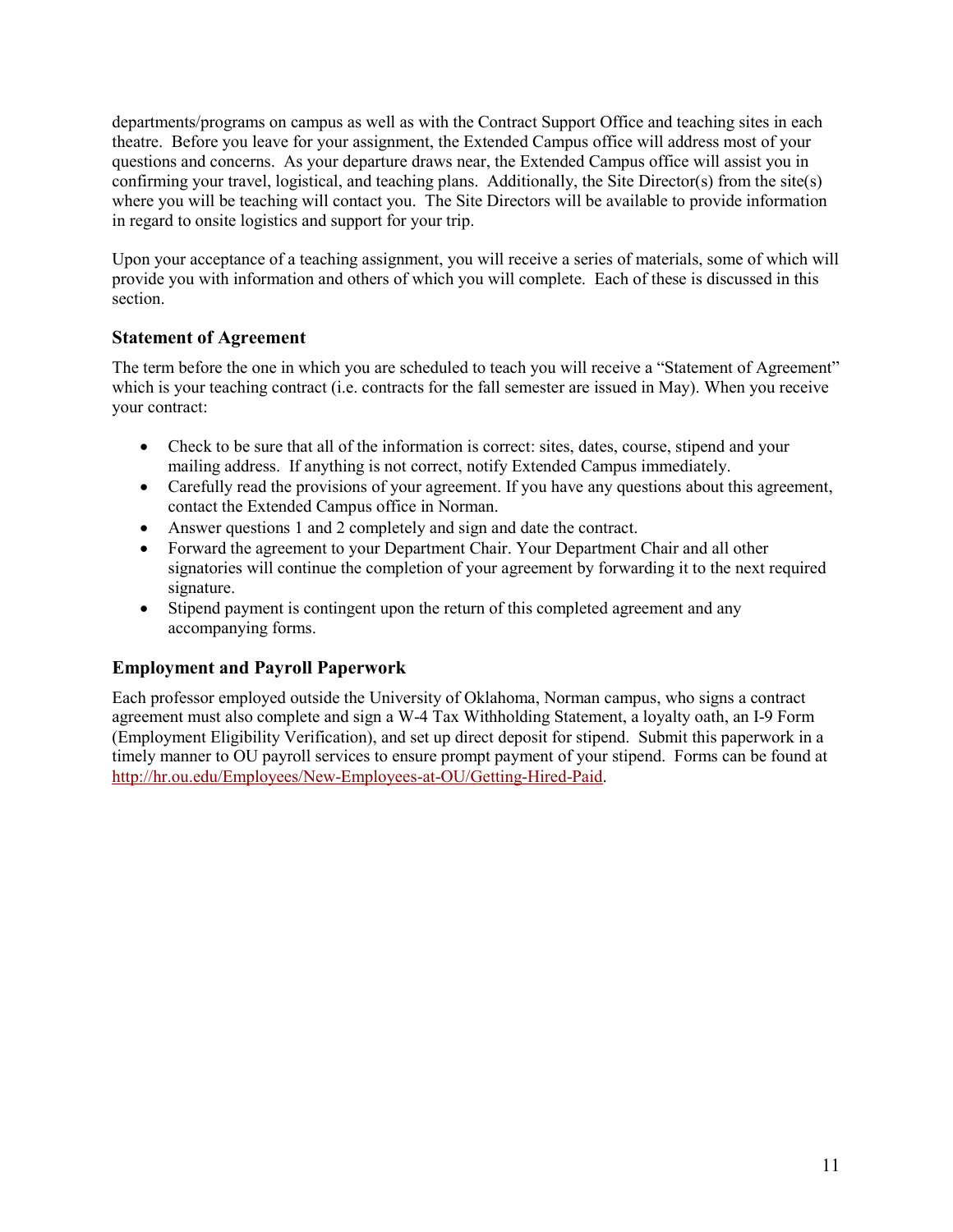#### **Passport**

If you are teaching in Europe, you will need a passport. **If you already possess a passport, verify that it does not expire until 6 months after your teaching assignment ends.** If you do not have a passport or if your passport will expire before six months after your teaching assignment ends, be sure to obtain a new passport before departing for your teaching assignment. You may get an application from your local post office, your nearest Federal Building, or online at [http://www.travel.state.gov/.](http://www.travel.state.gov/) It takes from 30-60 days to receive a passport, so please allow enough time. Your passport will be valid for 10 years. You will need two identical passport photos and proof of U.S. citizenship (e.g., birth certificate or expired passport). The cost of your passport and photos is not reimbursable.

NOTE: The Transportation Security Administration and the ID requirements for airline travel may require the purchase of a passport for those who travel within the U.S. The Extended Campus Faculty Services staff will monitor these requirements to ensure that all faculty are provided with the most up-to-date information.

Currently, if you are a U.S. citizen, you will not need a visa to travel to any of our sites in Europe. If you are not a U.S. citizen, check with Extended Campus to determine if you will need a visa. You need to allow 30-45 days to process a visa. If you are a citizen of a non-U.S., non-NATO country, in most cases it is not possible to teach, on-site, under the Tri-Services contract in Europe because of Commandercontrolled access limitations.

If you will be accompanied by a family member, companion or other guest, please notify the EC Travel Coordinator as soon as possible. Each family member, etc. will need a passport. At some sites, family members and guests are not allowed to accompany faculty in base/post guest housing, and you will need to stay in off-installation hotels. The additional cost of doing so is the responsibility of traveling faculty.

#### **Military Base Access**

The Extended Campus Site Director will obtain the needed documentation for you for base access. The Extended Campus travel office will request the necessary information needed to secure installation passes that may be needed at some teaching sites. The paperwork and procedures to obtain access to installations will vary at every site. We ask for your patience in working with us to make the procedures as quick and stress-free as possible.

- A color copy of the cover page of your passport (signature and entire picture page must be visible)
- A color copy of your current driver's license
- Home and office mailing address and telephone numbers
- Hair and eye color; height; weight; and date of birth
- City, state and country of birth
- Whether you wear glasses or not
- Social Security Number

**Note:** Having a DoD ID (as a retiree, National Guard, Reservist, or any other stateside DoD affiliation) does not exempt you from the process that is in place for travelling to Europe to teach for EC.

• If you travel to a military installation in Europe on a DoD ID as described above, the income you make while travelling would be taxable by the country you are visiting. The existing ID does not afford you the 'Status of Forces (SOFA)' that would exempt you. The contract does.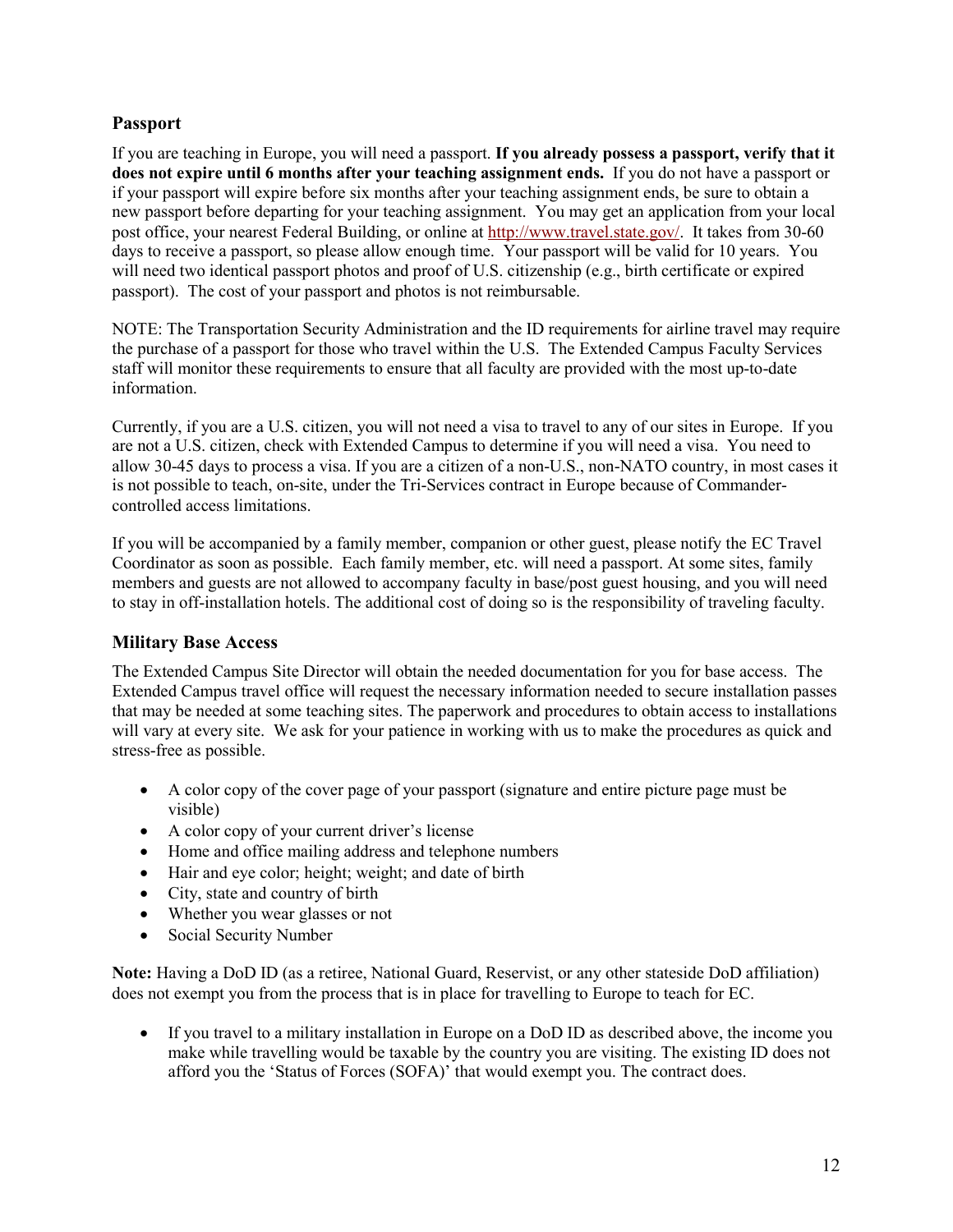- The DoD ID card that you may possess does not allow access to, nor eligibility for all services on U.S. installations; the contract also has faculty teaching on NATO and other country's installations. You might get on the installation with the card but would be restricted from use of the commissary and BX/PX and other important services like medical facilities. You also might not gain access in some countries.
- When you go to Europe to teach a course you are doing so under the "Tri-Services" contract. While we are not authorized to provide military-type "orders" to teach outside the U.S., that is still the environment you are entering. You are travelling as if "on orders," and covered under Article 71 of the SOFA; also, to be covered under our Defense Base Act (DBA) insurance and to comply with contractual obligations, we must go through the same vetting process for all of our faculty, i.e., those with and without DoD IDs.

#### **Background Check**

Access to all bases in Europe requires completion of a background check. The EC Travel Coordinator will submit a request to OU Human Resources. You will receive an email from: applicationstation $@$ truescreen.com. It is imperative that the form is completed and returned promptly so that the background check may be performed by the OU Human Resources department prior to your departure date. The background check report will be provided to you to carry while you are on your teaching assignment.

#### **Smart Traveler Enrollment Program (STEP)**

Prior to your departure to Europe, per the contract, you are required to enroll in the Smart Traveler Enrolment Program (STEP) for each trip. Doing so allows you to be notified of any travel advisories in effect during your time overseas. This also puts your name on a list the US Embassy can access in case of emergency. Please note that this step is important as your access to military installations is only good for Alpha and Bravo force protection measures. Should the force protection measure increase beyond Bravo, you are not guaranteed access to the installation. Please be aware of your closest US Embassy and how to get there from your location.

# **Course Syllabus and Book Order Request**

Approximately twenty-six weeks before the beginning of the semester in which you are scheduled to teach, you will receive a syllabus request e-mail from Extended Campus Faculty Support Services (FSS). **It is critical that you meet the deadline specified for all of your course materials**. In order for books and syllabi to be available to students ten weeks before your first-class session (a contractual requirement), FSS must have your book order and syllabus no later than the date specified.

Your syllabi are important for your Extended Campus courses as students begin preparing for your course 30 days before your first class session. All they have to guide them is your syllabus since you will not see them until the first class session. The more specific guidance you provide, the better your students will be prepared for your course. If you require a paper or project due at the first session, students will need to know in detail what you expect of them.

Your three-credit hour course syllabus must contain two components: course work for the onsite portion of the course which fulfills two credit hours and pre- or post-seminar work that fulfills the additional credit hour.

You need to provide FSS with complete information about the book(s) you want ordered for students to purchase for the course. Please provide the title, author, publisher, copyright date, and ISBN whenever possible. Please ensure the texts you specify are readily available from the publisher.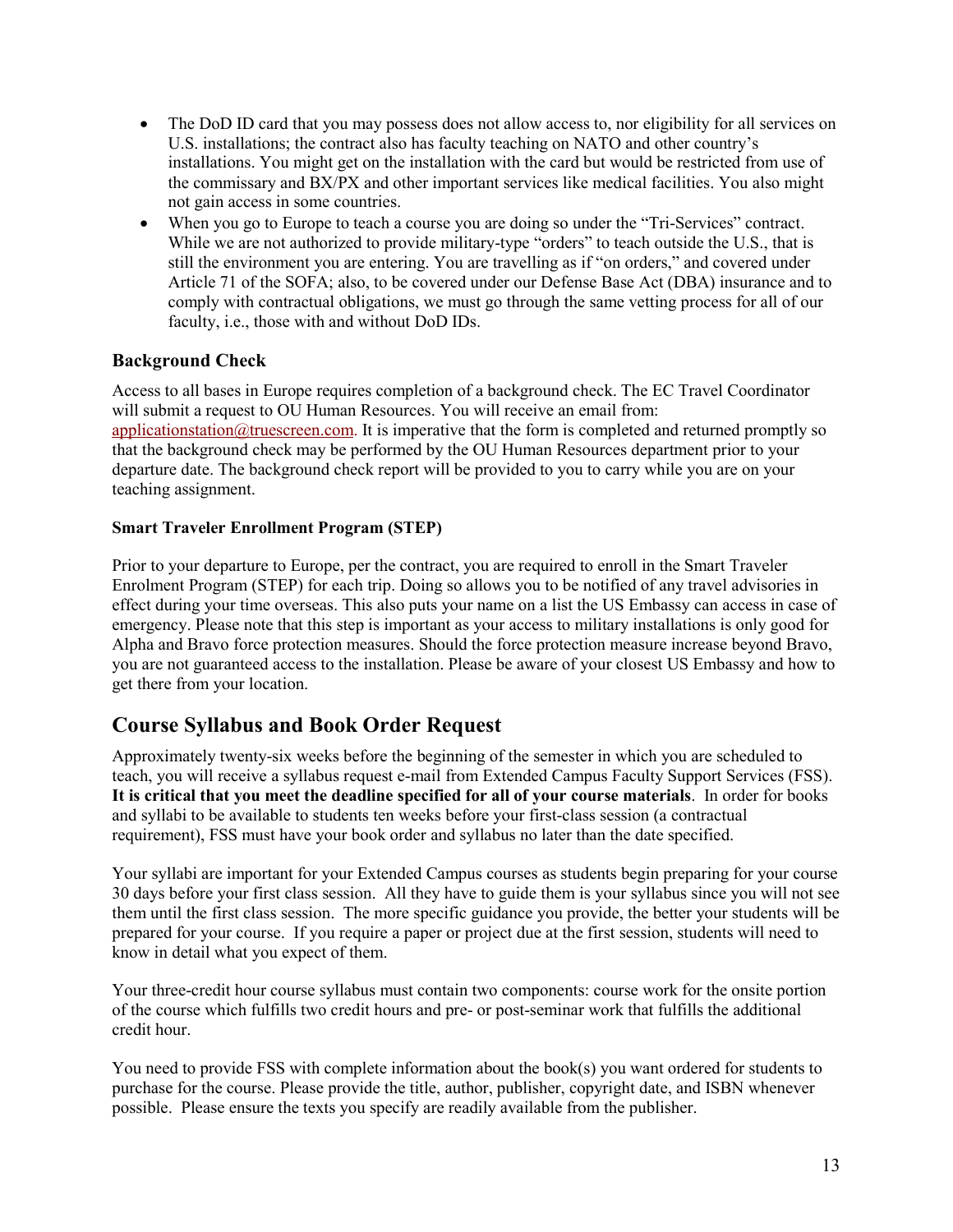If you wish to use additional materials for your course, you have four options:

- Place materials on the OU Learning Management System (Canvas).
- Place your materials on electronic reserve through the OU Library System.
- Have documents prepared for student purchase (custom packet) through the OU Bookstore with FSS's help.
- Copy and mail or carry materials at your own expense.

If you would like to review a sampling of syllabi, go to [https://pacs.ou.edu/current-students/graduate](https://pacs.ou.edu/current-students/graduate-student-information-center/ou-north-america-and-europe-resources/)[student-information-center/ou-north-america-and-europe-resources/](https://pacs.ou.edu/current-students/graduate-student-information-center/ou-north-america-and-europe-resources/) select a term under Courses by Site Location or Courses by Degree Program, and then select the course(s) you wish to view. You will need to have Adobe Acrobat Reader to view the syllabi.

# <span id="page-13-0"></span>**Part III - Extended Campus Travel Policy**

The purpose of this policy is to provide guidance as well as to outline procedures and responsibilities for all individuals traveling on instructional missions for Extended Campus.

#### **Who to contact**

For coordination of travel reservations and questions related to Extended Campus travel, contact our Travel Coordinator, Macci Clement, at (405) 325-1980 or [macci@ou.edu](mailto:macci@ou.edu) or [aptravel@ou.edu.](mailto:aptravel@ou.edu)or our Faculty Support Services Coordinator, Alexandra Diaz, at (405) 325-0597 or [acapitol@ou.edu](mailto:acapitol@ou.edu)

### **Travel Schedule**

- Eight weeks prior to the first class session:
	- o You will receive an email with information about site expense allowances.
	- o **You should notify the EC travel office if you are traveling with a companion or family member.**
	- o You may be required to complete and return a background check form if teaching in Europe.
	- o You need to set up your profile in Concur, the online OU travel system, and apply for a travel card if you have not already done so.
- Approximately 30 days prior to the first class session (decision made on course viability):
	- o Your flight, lodging and rental car reservations will be made
	- o You will receive a welcome letter (email) from the Site Director.
- 1-2 weeks prior to course date:
	- o You will receive a Travel Guide, and a copy of your background check (Europe only) from the Travel Coordinator via email.
- Immediately upon return and no later than 60 days after travel is completed.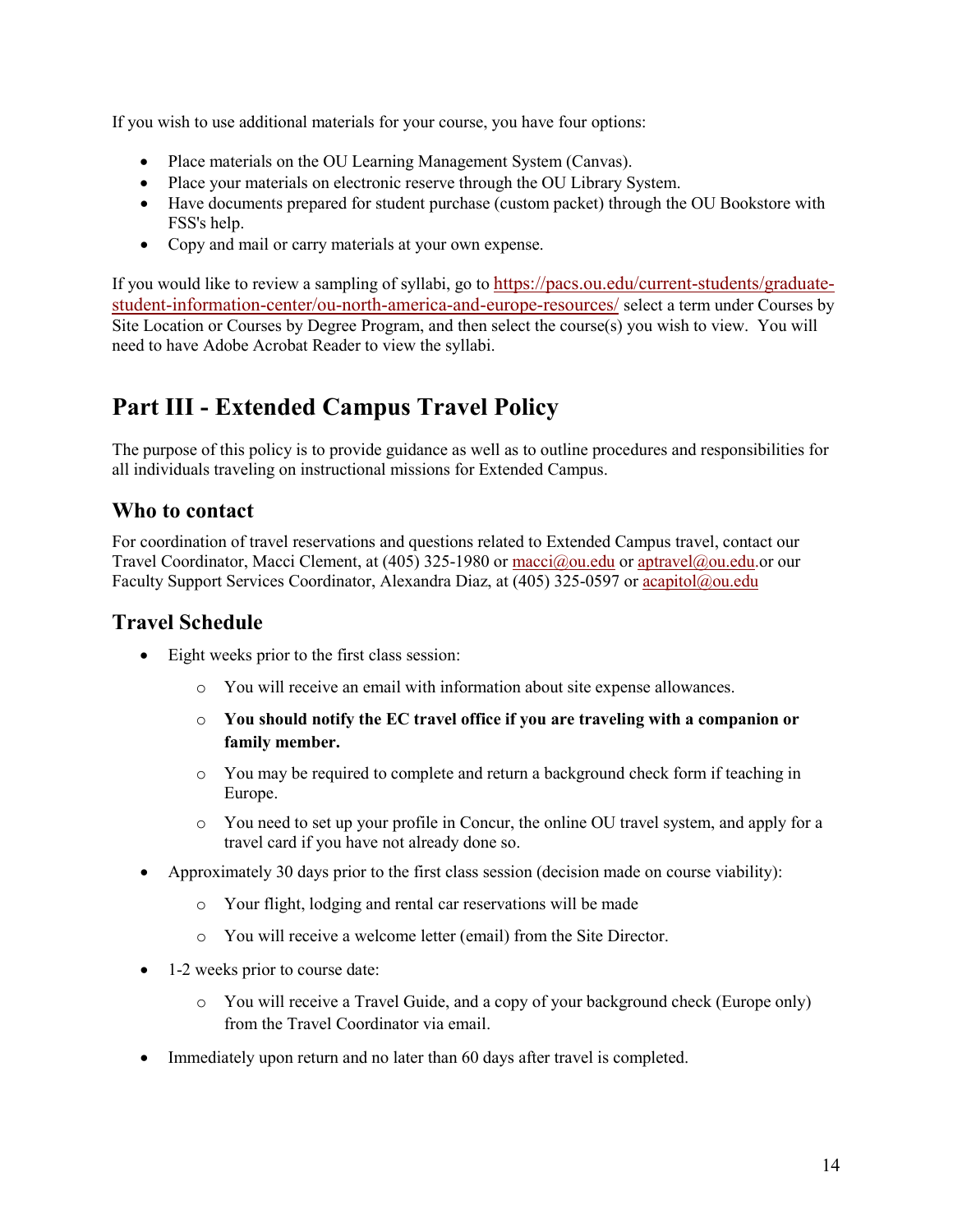- o You should complete your expense reimbursement request in Concur (Reimbursement is taxable as income if the claim is initially submitted 120 days or more after travel.)
- Approximately 2 weeks after claim is filed.
	- o You will receive your reimbursement by direct deposit or check.

# **OU Travel System**

OU uses an online travel booking, expense reporting, and reimbursement processing system called Concur. Concur must be used by all University employees to request preapproval for overnight, out-ofstate, or international travel and for reimbursement of all travel expenses.

Faculty claiming mileage only need to create a profile and request reimbursement of expenses through Concur. Those who travel overnight will need to apply for a travel card.

#### **Applying for a Travel Card:**

The University provides Travel Cards for all employees who travel. The travel card provides an efficient and convenient form of payment for business travel expenses.

- 1. Complete the mandatory travel card training. The training only takes about 10 minutes and is available online at [http://www.ou.edu/purchasing/pcard/travel\\_card/index.html.](http://www.ou.edu/purchasing/pcard/travel_card/index.html) After you sign in, click on the Library tab
- 2. Complete the card application and agreement forms on this website. The approver for faculty cards is the academic department chair.
- 3. Forward your application and agreement documents to the email address listed at the bottom of the application. If the faculty member is not located on the Norman campus, the academic department will make arrangements to pick up your card when it is ready and forward it to you.
- 4. To activate your card, you will need to call the number located on the front of the card. You will be asked for your account verification code which is your six digit HR employee ID plus three zeroes. *Example: 412345000.*
- 5. The travel card is a chip and PIN card, you will need your PIN when you make purchases. Your PIN will not be in the envelope with the card, it is mailed separately to your Norman campus address. Once you receive the card, you can use the link below and retrieve the PIN online. You need to have your card in hand because the website will ask for the 16-digit card number. [http://www.ou.edu/purchasing/pcard/new/pin\\_information.html.](http://www.ou.edu/purchasing/pcard/new/pin_information.html)

If you do not have an OU travel card on file in your profile, it will be necessary to enter your personal credit card information to purchase your airline tickets. If the airline ticket is charged to your credit card, you will be reimbursed upon completion of trip and submission of your reimbursable expenses.

Note: Currently OU is allowing the use of personal credit cards, but may discontinue this practice with little notice so faculty members are encouraged to apply for the travel card well before any planned overnight travel.

#### **Setting Up Your Profile in Concur:**

- 1. To set up your profile in Concur go to [http://travel.ou.edu](http://travel.ou.edu/) and enter your OU NetID and password.
- 2. Click on 'Profile' in the top right-hand corner and a drop down will appear.
- 3. Click 'Profile Settings' and it will take you to a page where you can enter your personal information.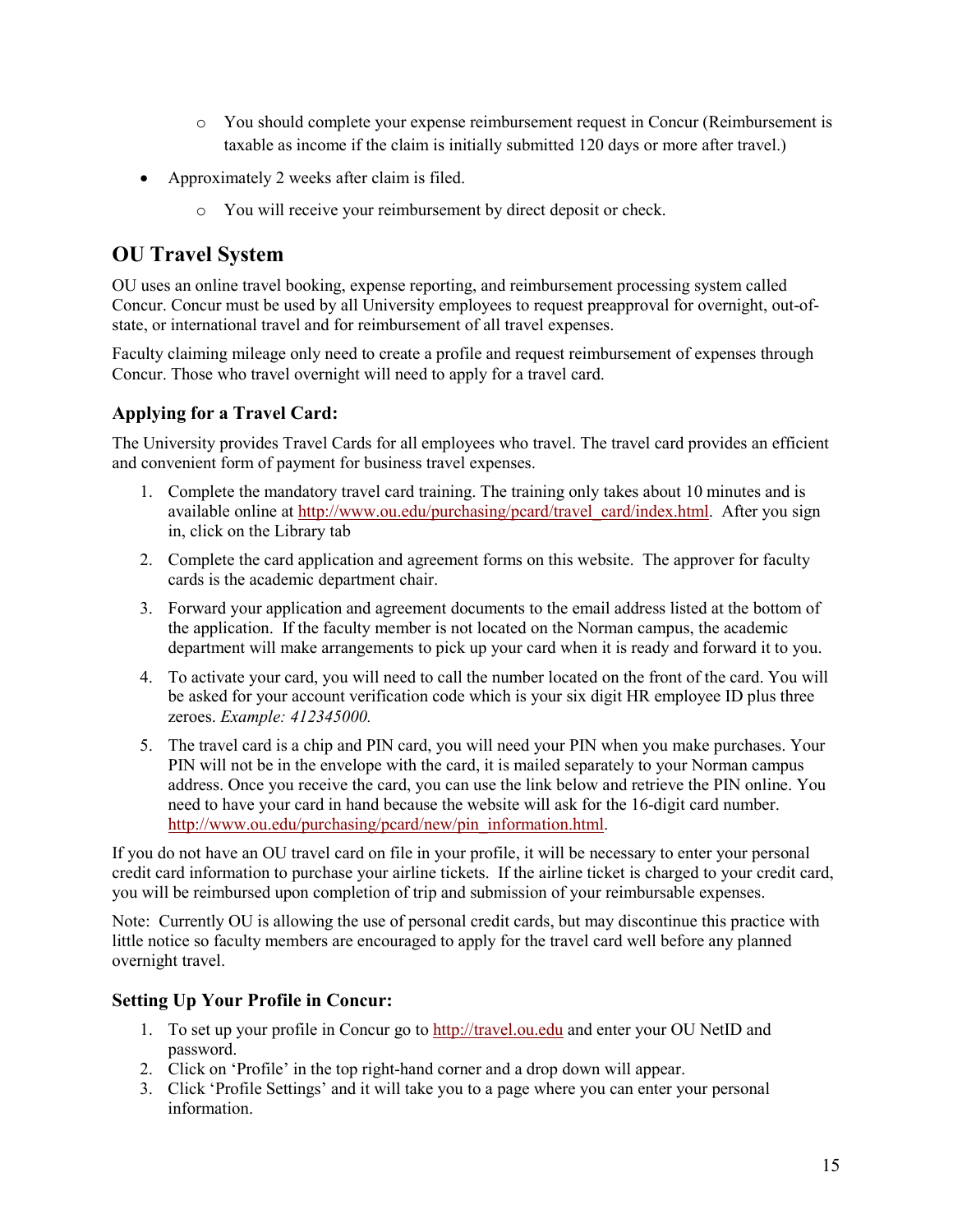- 4. Your account in Concur is associated with your records in OU Human Resources. When you access your account, you will find some information already in your profile. This information cannot be edited, it is provided from your records with OU Human Resources. If that information is not correct, please contact your academic department.
- 5. To ensure that we are able to pay you mileage, make sure to enter your car tag number under 'Expense Information' located in the left-hand column.
- 6. When you receive your travel card, be sure to enter that into the credit card information to enable the purchase of airline tickets.

#### **Assigning Travel Assistants and Delegates**

In order for the travel department to assist you in preparing your travel authorizations, purchasing flights, and processing your reimbursements, please use the following instructions to set up your account for Extended Campus travel.

#### **Travel Assistants**

Click on Profile Settings and under Profile Options, click on Setup Travel Assistants. Click on '[+] Add Assistant.' Enter Macci Clement and check the 'Can book travel for me' box, then click 'Save'. Do the same to add Alexandra Diaz.

#### **Expense delegates:**

Click on Expense Delegates on the Concur Profile Options screen. Click 'add' and enter Macci Clement in the box and click 'add', then click the boxes for Can Prepare, Can Submit Requests, Can View Receipts, and Can Approve next to her name and click 'save'. Follow the same procedure to add Alexandra Diaz

#### **Creating a Travel Request in Concur**

The Travel Coordinator will create a Travel Request for faculty members prior to any overnight travel. It is recommended that faculty allow the EC Travel Coordinator to prepare the Travel Request to ensure that the request is coded correctly, and the correct account number is charged.

### **Air Travel**

#### **Reservations:**

Extended Campus is required to secure airline reservations at the most economical airfare. Individuals traveling for Extended Campus who request a change in their itinerary, or who choose to purchase their own ticket, resulting in additional costs will not be reimbursed for the additional airfare expenses.

Travel arrangements will be made by or in coordination with the Extended Campus Travel Coordinator.

**Note:** For those professors who choose to purchase their own flights or are purchasing tickets for a travel companion, please do not do so until you receive acknowledgement from the travel coordinator that your course has been approved to run and have been given an airfare quote.

#### **Authorized Travel Time:**

Listed below are the authorized airline departure and return days for each site or geographical region within Extended Campus. Faculty members who feel they may need additional days to acclimate to the new time zone will be personally responsible for additional time and expense.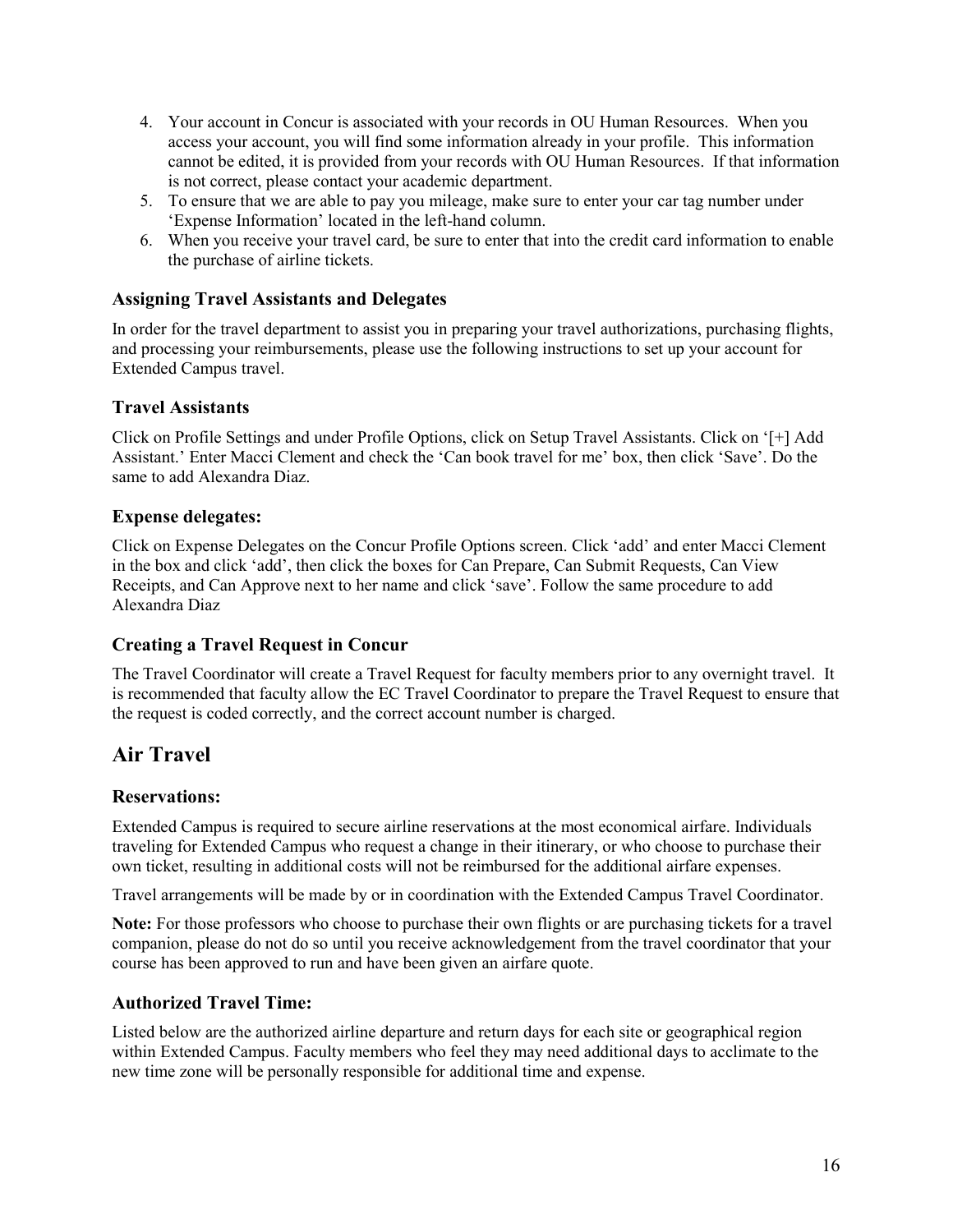| <b>Theater/Site</b> | <b>Departure</b>              | <b>Return</b>                                     |
|---------------------|-------------------------------|---------------------------------------------------|
| Continental U.S.    | 1 day prior to first session  | Afternoon of or day following the last<br>session |
| Hawaii              | 1 day prior to first session  | Evening of the last session                       |
| Europe              | 2 days prior to first session | 1 day after last session                          |

# **Credit Card Information**

Some civilian hotels and military lodging facilities, car rental agencies, and other travel-related services require a valid credit card number to confirm, and hold a reservation for late arrival. If this is the case, the Site Director will contact you with the information you need to provide to confirm your reservation. Site Directors are not authorized to receive your credit card number.

# **Value-Added Tax (Europe)**

A Value-Added Tax (VAT) certificate may be available at the site where you are teaching. The Site Director will assist you in acquiring this document. Significant savings may be applied to lodging, rental cars and other purchases.

# **Lodging**

When lodging is necessary, faculty and staff are required to stay in the **designated lodging facility**. If an individual elect to be lodged in another facility, s/he will be reimbursed at a rate equivalent to the single room rate of the designated facility. Any additional expense incurred as a result of not staying in the designated facility will not be reimbursable.

# **Military Base Access**

Extended Campus faculty members are required to obtain a background check report for teaching at installations in Europe. This is due to more stringent government guidelines allowing access to overseas military installations. The EC Travel Coordinator will submit a request to OU Human Resources. You will receive an email from: [applicationstation@truescreen.com.](mailto:applicationstation@truescreen.com) It is imperative that the form is completed and returned promptly so that the background check may be performed by the OU Human Resources department prior to your departure date. The background check report will be provided to you to carry while you are on your teaching assignment.

# **Per Diem**

Per Diem is designed to defray the cost of meals and incidental expenses per day. The total per diem for a teaching assignment is calculated from the time the professor leaves home/office to travel to the site until the professor arrives back home/office.

# **Rental Car**

In order to receive full reimbursement, reservations for rental cars may only be made by the Extended Campus Site Director or Travel Coordinator. Rental cars are not an approved expense at our Mildenhall, Lakenheath, Naples or Washington D.C. sites.

To comply with Oklahoma State travel policy, accept the CDW (Collision Damage Waiver) when filling out the rental contract. If the rental agency does not have CDW, take LDW (Loss Damage Waiver), in Europe it is called EP (Extended Protection) or Volkasko (Germany – comprehensive). If several levels of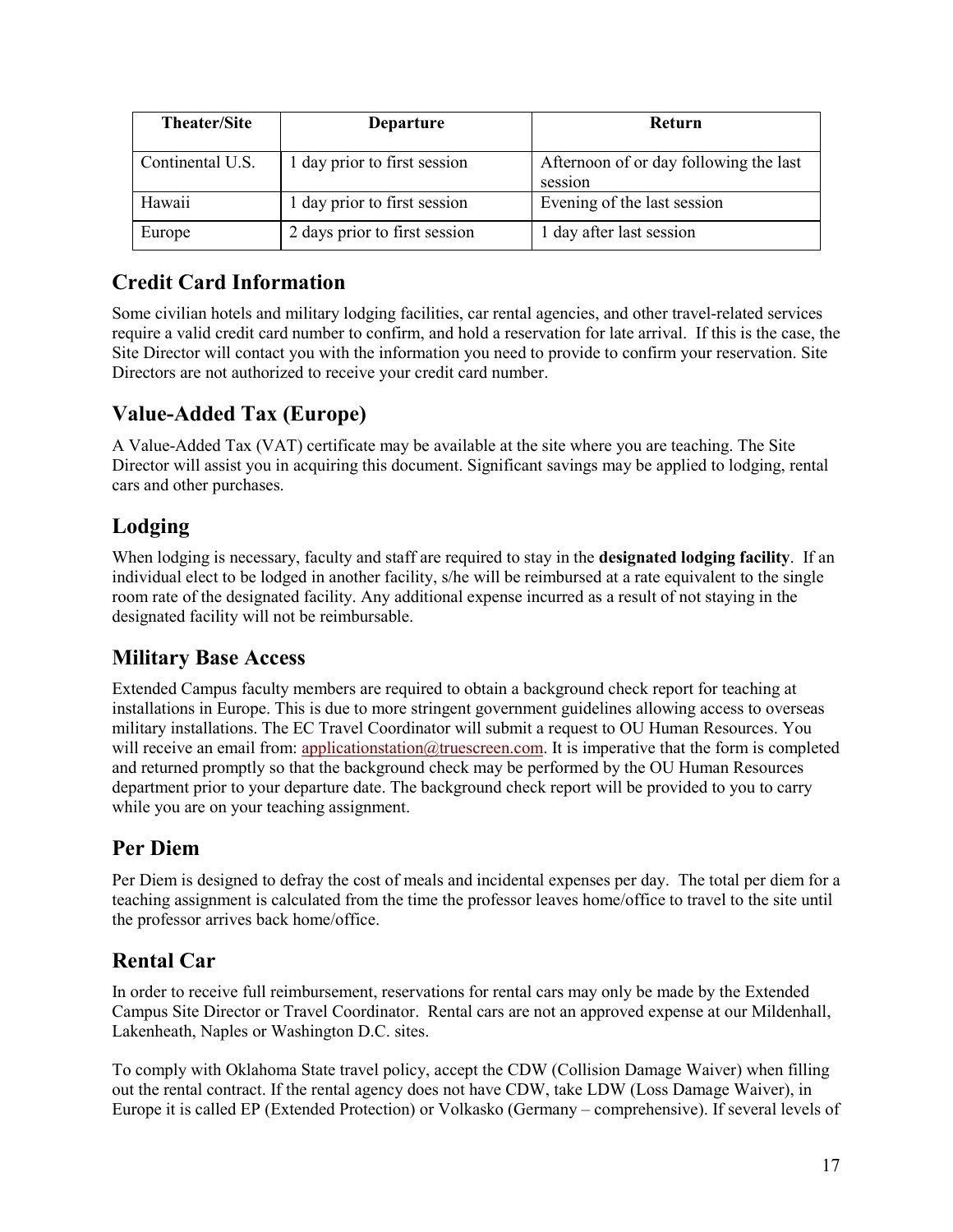insurance are offered, select the one with the highest deductible. The car rental company waives its right to collect a high deductible from you in the event the car is damaged. The University of Oklahoma is responsible for the deductible as long as there were not any illegal circumstances contributing to an accident. Each case will be reviewed by the Director of Extended Campus

Do not use your personal insurance or credit card insurance for a rental car used in the line of business for the state of Oklahoma. If you accept PAI (Personal Accident Insurance), RAP (Roadside Assistance Plan), it will be at your own expense as those are not reimbursable expenses.

Inspect the rental car for damage before leaving the agency lot. If possible, take pictures of the vehicle or inspect the vehicle with an agent when the car is returned. If a vehicle is damaged, complete the proper paperwork before leaving the agency and notify the Travel Coordinator.

If you receive a traffic violation in the rental car, make sure you address the issue before you leave the site. It would be a good idea to tell the Site Director about the violation and the resolution.

Compact cars with automatic transmission will be reserved in Europe when available.

We have been advised by our contract personnel in Europe, it is recommended that all professors driving in Europe have an international driver's license. If you will be crossing into another country when driving, an international driver's license is required.

**Note:** A zero balance rental car receipt must be submitted with your expense reimbursement request in Concur. Receipts are also required for any items related to the use of a car, such as parking and gas purchases. Fuel for personal travel is not reimbursable; fuel will only be reimbursed for course-related travel.

### **Telephone/Computer Expense**

Extended Campus will only reimburse telephone/computer expenses directly related to the accomplishment of the Extended Campus mission. Receipts for approved phone calls must be submitted along with an affidavit or written statement verifying phone calls were used solely for EC class related purposes. Personal phone calls to home, office or other location or use of the Internet for personal use are not authorized for reimbursement.

### **Baggage Expense**

Passengers on international flights will not be charged baggage fees. High level frequent flyers on most airlines will not be charged a baggage fee. Airline companies have documented their policies on their websites. If you have questions please check these websites.

Domestic travel baggage fees will be reimbursed based on the state of Oklahoma baggage fee policy for one bag (up to \$25). **A receipt is required for reimbursement.** Reimbursement for a second or additional baggage will depend on whether or not the traveler can properly justify and document the business need for the additional bag(s) i.e., extended teaching assignment requiring additional clothing, excess business materials being carried, etc. All additional baggage charges must be documented by an affidavit and have a receipt. Do not assume you will be reimbursed for more than one bag. If your bags are over the limit of 50 lbs each, you will be charged excessive weight fees, which are not reimbursable.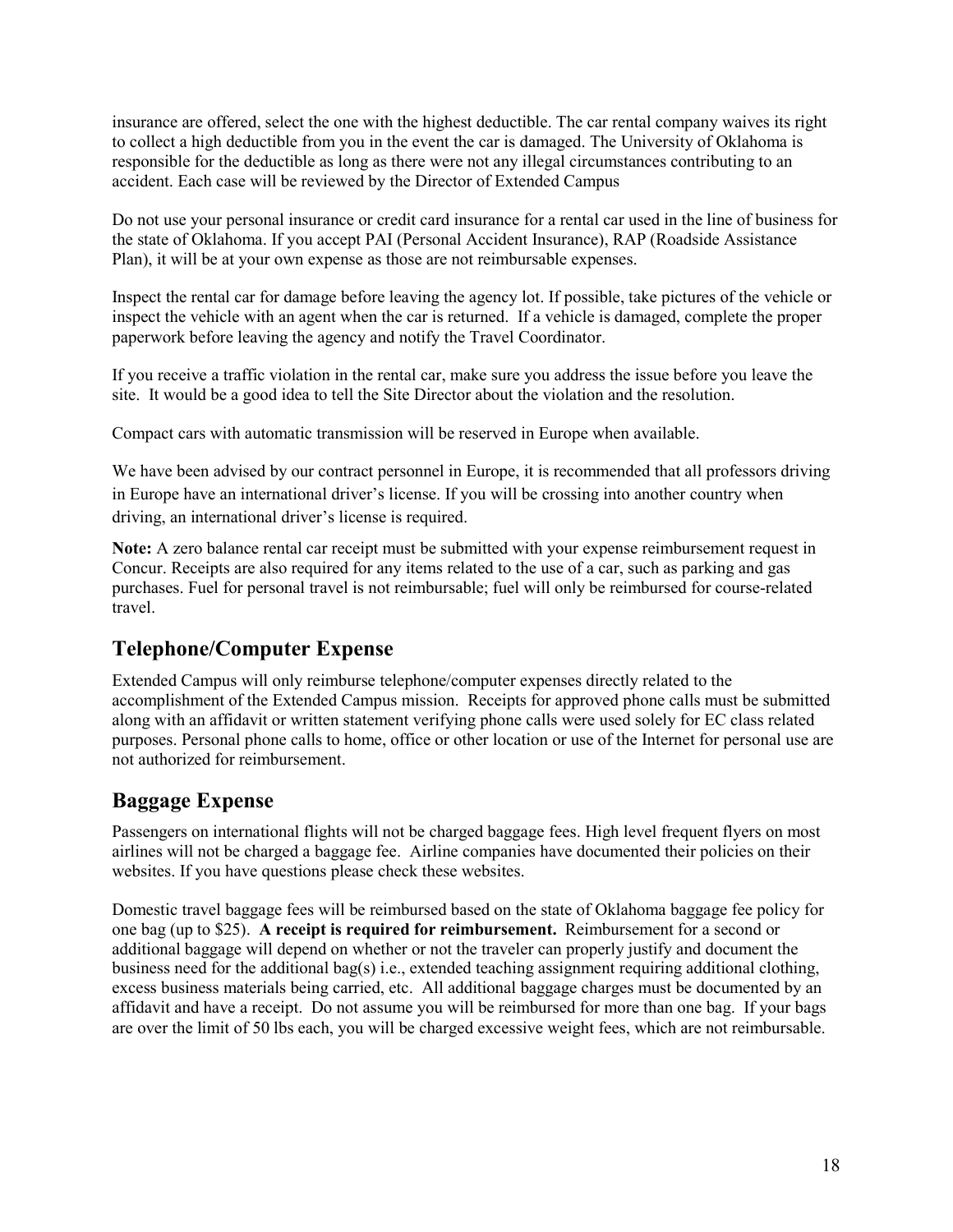## **Other Travel Expenses**

Other travel expenses such as trains, taxis, shuttles, buses, personally owned vehicle (POV) mileage, and other means of local transportation are reimbursed within reasonable limits and as specified by each teaching site. The site director or site travel guide will provide instructions on getting from the airport to the site.

If a professor needs to return materials back to their office by mail, the Site Director may assist the professor in transportation to the post office. Site Directors are not allowed to mail any professor materials, personal or course-related, at the expense of OU. This expense must be paid by the professor and is not reimbursable.

### **Filing for reimbursement of travel expenses using Concur**

Faculty members are encouraged to use the OU travel card for all expenses related to their course. Your OU travel card will be used to purchase airline tickets and can be used for the shuttle, taxis, hotel, rental car, meals, and any other business-related expenses that can be paid with a credit card.

#### **Creating an Expense Reimbursement Report in Concur**

Once you have completed your travel, you will submit your expenses using Concur.

#### **Expense Request for Overnight Travel**

If you have traveled overnight, you should already have a travel request set up (normally this will be completed by the TC). Click on "Requests" at the top of your Concur screen and find the trip you wish to file a reimbursement claim for, then click on "expense" on the right side of the screen. If it has not been set up, please contact the travel coordinator and ask them to do it so you can begin entering your expenses.

The next screen will show all the details of your trip. Select "Next" at the bottom of the page and then select "yes" for the prompt asking if either hotel or per diem expenses are included. This will **always** be "YES" if you have been in travel status at least 24 consecutive hours (overnight).

The next screen, Itinerary Info, is **very important** because it is what determines per diem. Enter the points of departure and arrival, dates, and times (do not enter any stops). Click "Save" and then enter the same information for your return trip. Once both itineraries are in Concur, click "Next". Click "Next" again on the Assigned Itineraries screen.

Click "Create Expenses" on the per diem/meals screen. Once the per diem is added, a per diem reduction will have to be entered. For faculty teaching EC courses, if the government per diem rate is over \$60, the per diem will be adjusted to the EC maximum, which is currently set at \$60 per day. Please contact the EC travel coordinator for assistance.

Any purchases made using the OU travel card will already be in Concur, you will need to click on "Expense" at the top of the screen, select the transactions in the Available Expenses section that apply to the current trip, import them to be added to the reimbursement report, and then edit any information as needed.

You must attach a receipt for hotel, airfare, and rental car. Items needing an attached receipt will be notated by a little yellow circle next to the expense type.

You can take pictures of your receipts or scan and upload them to your Concur profile at any time during or after travel so they are on file when you begin your expense reimbursement request.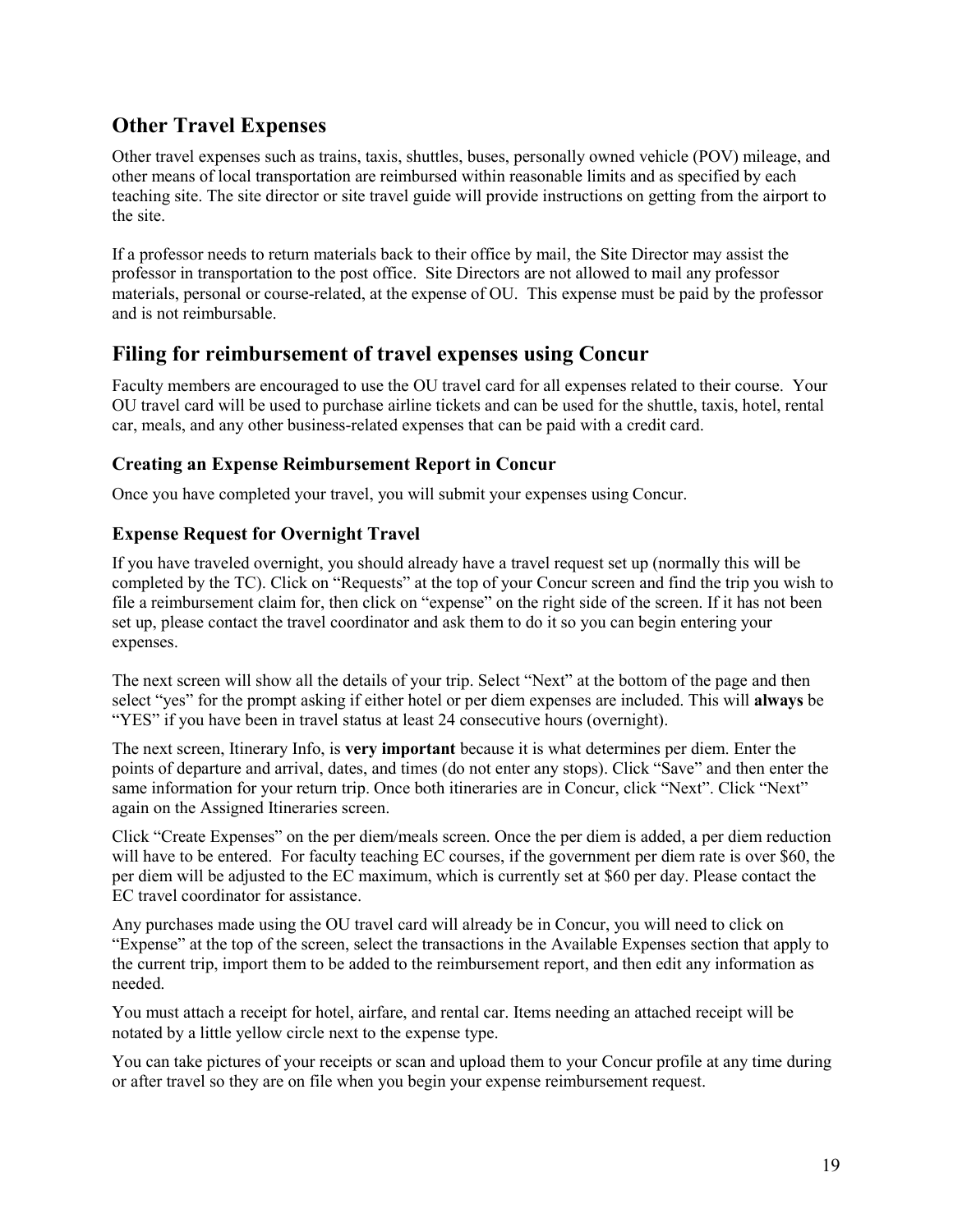**Note:** The report cannot be submitted until all charges for that trip have posted, and you must import every charge made with your travel card. Personal expenses will be deducted from per diem.

#### **Airfare**

If your airfare was purchased by the travel coordinator with your OU travel card, the transaction should show up on your main expense screen and be imported to the reimbursement report. If you purchased your own ticket you will need to add the expense to your report and attach the receipt. You will also need to make sure the airfare quote from the travel coordinator is attached and any non-reimbursable portion is itemized as personal expense. Please contact the travel coordinator for assistance.

#### **Mileage**

To input mileage, select "mileage" under the expense types listed and input the information requested. If you receive an error stating "not a valid location", enter an address nearby and edit the number of miles automatically entered. You must enter a notation in the "comments" section to allow any increase or decrease in the total mileage.

#### **Lodging**

Select the hotel/lodging expense from your list of charges. If you did not use your OU travel card, select Hotel/Lodging from the New Expense tab. If you did not pay with your OU travel card, enter the total amount listed on your bill including personal items, if any, and designate the currency reflected on the invoice. You must attach a copy of your hotel invoice to the expense item.

Type of designated lodging rate: Always select **OU sponsored event**

Once you've input everything on the first hotel screen, choose "itemize" at the bottom. Input the actual room rate, taxes, etc. If you have personal items on your bill (i.e. room service, movies), you will select "save itemizations" **before** entering the personal expense. The itemization total will show in the top right corner of the window, showing any amounts that still need to be itemized.

This should equal the amount of your personal expense(s). You will choose "personal expense (actual meal cost) or "personal expense (non-reimbursable)" in the expense type, input the amount, and "Save".

If your hotel receipt shows different rates for part of your stay, please contact the EC travel coordinator for assistance in completing your reimbursement request.

#### **Other Expenses**

Continue entering expenses (taxi, shuttle, bus, rental car, etc.) by choosing the appropriate expense type from the list on the 'New Expense' tab and entering information as requested. Attach receipts to any items that indicate it is required (there will be a yellow circle)

#### **Submitting the Expense Report**

Once you have completed entering all your expenses and have the receipts uploaded, notify the OU travel coordinator so they can review your report and enter the per diem reduction if needed. Once the report is ready, you need to click "Submit Report" so that it will be forwarded for approvals.

#### **Expense Request for Mileage Only**

If your class was taught locally (i.e. no airfare or hotel expense), you will file a mileage only reimbursement request, which can be submitted without creating a Request for Travel.

Select "Expense" from the header at the top of the Concur page. Select "Create New Report".

Begin entering your information for your mileage claim as follows: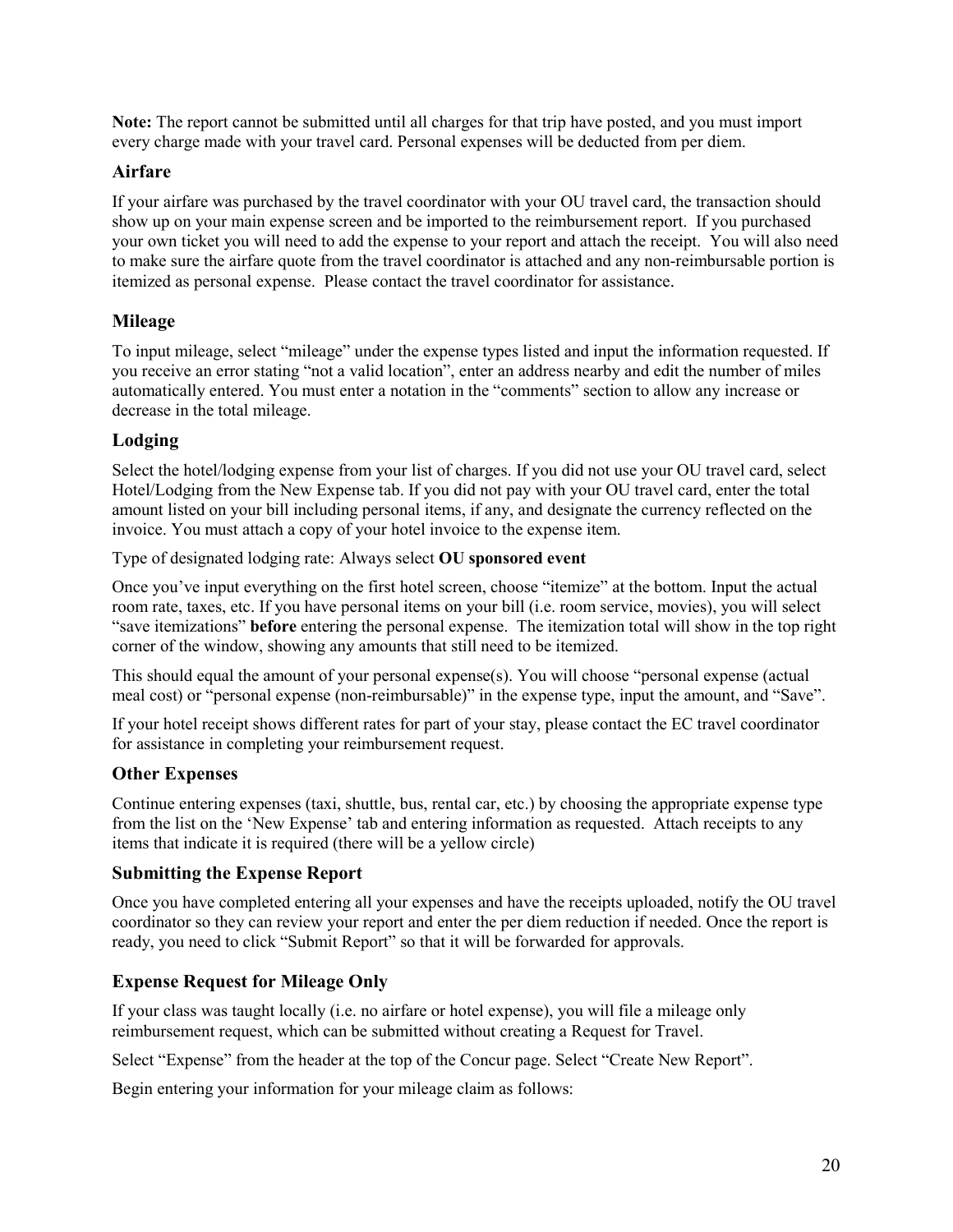- Report/Trip Name: Please contact the EC Travel Coordinator for the correct information.
- Travel Dates should be the beginning and the end dates of your course.
- Report/Trip Purpose: Select "Mileage only"
- Event Name/Nature of Business: Teaching
- Trip Type: In-state travel
- Traveler Type: Non-grant OU Employee
- Is car gov. owned: No
- Employment site: Norman Campus Faculty Norman, OK. Adjuncts home location
- Department: Will depend on location of course, please contact the Travel Coordinator for this information.
- Does this trip contain personal travel? No.

Click "next" at the bottom of the screen. Since no hotel or per diem is ever added on to a mileage only claim choose 'no' at the prompt.

On the Expense screen, select "mileage" from the list of expense types

The Mileage Calculator will allow you to input to/from destinations for each date traveled. Click "calculate route" and 'Make round trip'. Click "add mileage to expense*"* and it will add the expense to your report and return to the Expense screen.

Enter the transaction date (date of travel) and your license plate number and select 'Save'. **You will need to add your license plate number in order to proceed with any claim. If you add your license plate number to your profile under Expense Information, it will auto fill that information.**

To add additional mileage to your claim for each separate date you travel, return to the Expenses screen.

You can also add tolls or parking by selecting them from the expenses type list and inputting the requested information and uploading any receipts (if \$25 or more). If you've lost your receipt for an item over \$25, contact the EC travel coordinator for assistance.

Double check all your information and then click "submit report" in the top right corner.

Note: If you ever make a mistake while entering the claim, you can also click on "delete report" and start over. The travel department can also complete any expense reimbursement for you if you prefer. If you want to simply just upload receipts to your Concur, then we can do the rest for you.

# **Helpful Website Links**

- Extended Campus homepage: <http://www.goou.ou.edu/>
- Extended Campus Travel Guides, Faculty Guide, and Frequently Asked Questions (regarding travel, syllabi, texts & desk copies, and stipends) [https://pacs.ou.edu/about/ou-north-america-and](https://pacs.ou.edu/about/ou-north-america-and-europe/faculty-staff-resources/)[europe/faculty-staff-resources/](https://pacs.ou.edu/about/ou-north-america-and-europe/faculty-staff-resources/)
- US Airlines: (commonly used)
	- o American:<http://www.aa.com/aa/homePage.do>
	- o Delta:<http://www.delta.com/>
	- o Southwest: [http://www.southwest.com](http://www.southwest.com/)
	- o United: <http://www.united.com/>
	- o Continental: <http://www.continental.com/web/en-US/default.aspx>
- European Airlines: (commonly used for travel to our sites)
	- o Alitalia (Italy): [http://www.alitalia.com/us%5Fen/?no](http://www.alitalia.com/us_en/?no)
	- o Lufthansa (Germany):<http://www.lufthansa.com/online/portal/lh/us>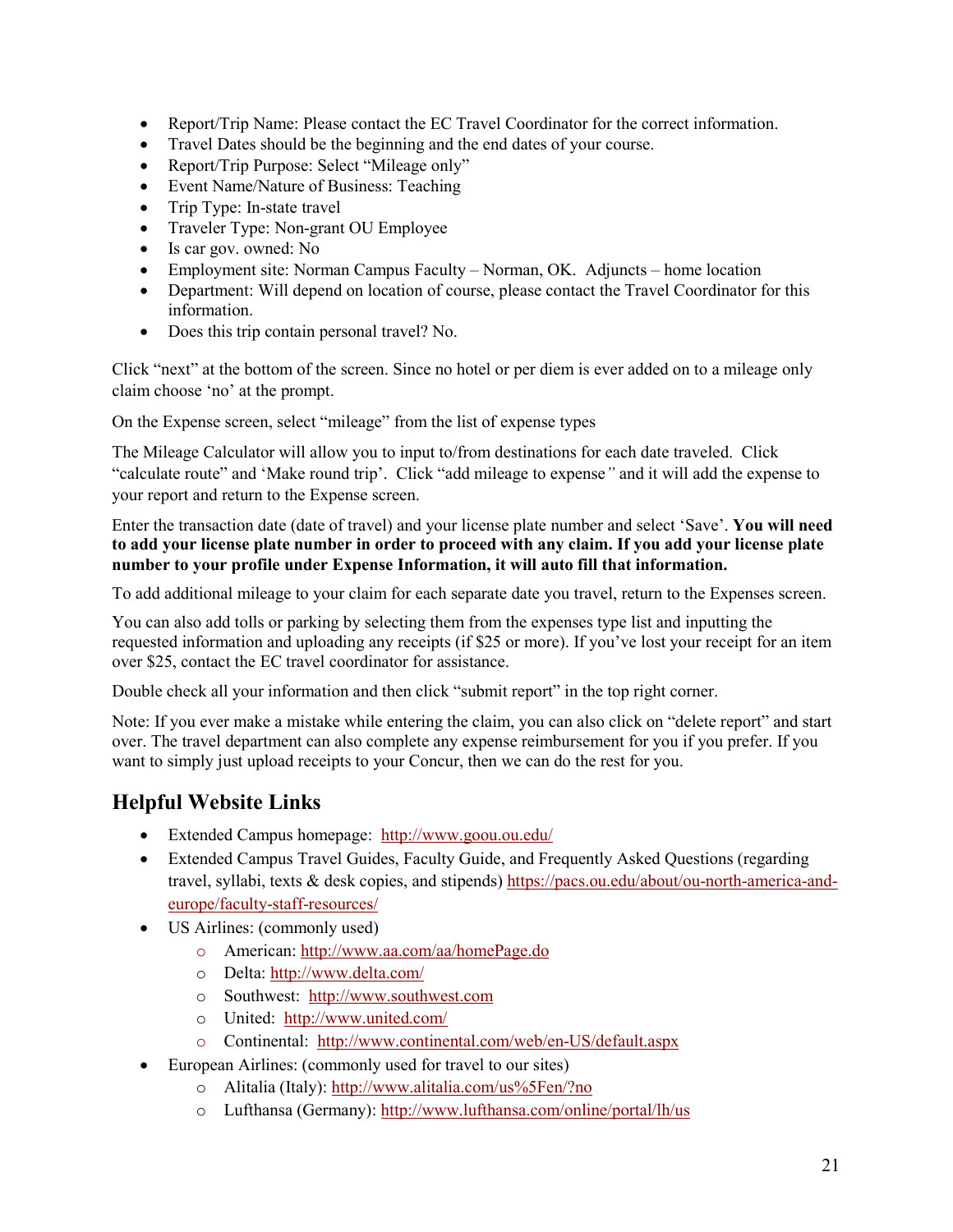o British Air (UK): <http://www.britishairways.com/travel/globalgateway.jsp/global/public/en>

# <span id="page-21-0"></span>**Part IV - Academic Policies, Procedures, and Issues**

# **Faculty Obligations under OU's Contracts with the Government**

Extended Campus offers programs at military installations around the world under contracts (in Europe) and memoranda of understanding - MOU (in North America). While there are some variations from theater to theater and site to site, the following are contractual requirements across all of our programs.

Faculty members must:

- Develop and produce a course syllabus listing learning outcomes, instructional and reference materials, and student requirements for each course.
- Meet with the students in class as scheduled adhering to the number of contact hours required by the University and the contract or MOU.
- Meet the ESO at the site; the ESO is the person who signs forms and takes responsibility for professors who travel to the area to teach. It is a professional courtesy to pay and office call (and in Europe a contract requirement.)
- Not make any change to the class schedule without unanimous agreement from the class participants. The Education Services Officer (ESO) on-site must be consulted before changes are finalized. (In addition, no changes should be made to the class schedule without department and Extended Campus approval.)
- Coordinate any change of classroom location with the ESO (Site Directors will assist in coordination).
- Be available to students for consultation outside of class-time at established and published hours. OU faculty can meet this requirement in several ways:
	- o Include your times for consultation on your course syllabus. For example half an hour before each class session, one two-to-three hour block during the week, and by appointment.
	- o Coordinate with the Site Director to notify students of your availability.
- Submit grades in accordance with the specific time frames for each contract or MOU.
- Issue grades of "I" (incomplete) in accordance with institutional policy. Institutional policy may prescribe a greater period of time to remove the Incomplete grade than services' directives allow, however, the service directives related to reimbursement still apply to students receiving military tuition assistance. Submit, with the Incomplete grade, the requirement that must be completed by the student to remove the "I" grade.
- Speak and communicate in English.
- Comply with such Army, Air Force, Navy, Marine Corps, and local regulations as may be applicable to them concerning standards of conduct of non-military individuals while present on military installations.
- Meet any local installation requirements that may be established as a condition of entry onto the installation.
- Not represent themselves as government employees. Do not use Civil Service grades or status. Adhere to the host nation laws of the countries in which we operate in Europe.
- Ensure that safety and health standards of the installation are maintained while classes are being conducted.
- Take appropriate care of assigned facilities to prevent damage to each facility or harm to its occupants.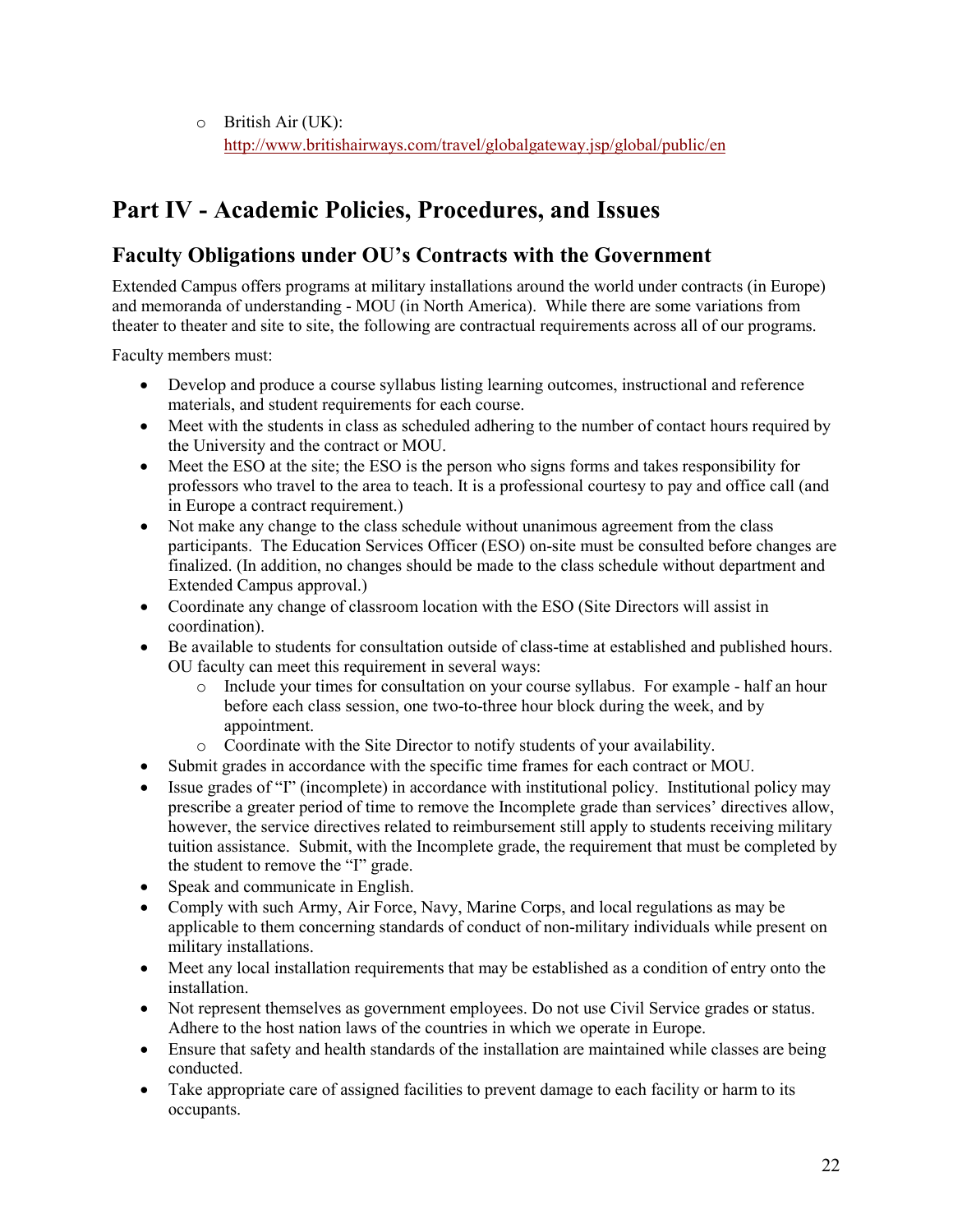- Take necessary steps to maintain the cleanliness of assigned office space and classrooms. Site Directors will also make students aware of these requirements. Maintenance shall consist of ensuring classrooms are orderly: no trash is left in the room (other than in receptacles), chalk boards are erased, furniture is returned to its original position, windows are closed, lights are turned off, and the room is locked if applicable. Smoking, eating, and drinking generally are not authorized in classrooms. Follow the posted instructions for the classroom.
- Participate in ongoing faculty development program with periodic workshops and appropriate evaluation.

The Government may request that OU remove from performance individuals who endanger persons or property or whose continued work is inconsistent with the interests of military security or who might place the privileges, immunities, or status of the United States Forces in the host nation country in jeopardy.

# **Teaching Facilities**

Under OU's contracts and MOUs with the Government, the military is responsible for providing teaching facilities. The Education Services Officer (ESO) at the site works with the OU Site Director and representatives from the other colleges and universities to assign rooms for all of the courses being offered at that site. We conduct OU classes in a variety of settings: education centers, DoDDS (Department of Defense Dependent Schools) high schools, and other classroom facilities (e.g., training sites, conference rooms, etc.). OU Site Directors provide the ESOs with information about the facility requirements of each course (e.g., number of students, need for flexible seating arrangements, audiovisual requirements, etc.). The final decision regarding class location rests with the ESO*.*

Regardless of the location of your class, you will have the following available to you:

- Blackboard (or white board)
- Desk or table and chair for each student
- Commonly used audio-visual equipment (DVD player, monitor, or screen,), other equipment may be available or procured. Please make any such request as early as possible and every effort will be made to assist.
- All sites have projectors for PowerPoint presentations and to project large-screen videos.
- NOTE: WIFI may not be available in every classroom or at every teaching site or may not provide enough bandwidth or speed for all students in a class to connect successfully. If you plan to utilize the internet for your course, please contact the Site Director to confirm availability.

Each teaching facility has a set of rules regarding its use. The OU Site Director will familiarize you with the specifics of the site. You may rearrange the furniture as long as you return the desks to their original positions. The instructor is responsible for closing windows, erasing the board, closing any audio/visual equipment, and turning off lights and other electrical devices. You will also monitor the cleanliness of the room. Students should dispose of all trash and litter. Most facilities do not allow eating or drinking in the classrooms. If there is eating or drinking, no food or beverage containers should be left in the room (even in the trashcans). Smoking is not allowed in any classrooms. Smoking is allowed only outside the building in designated locations.

Many sites have facility monitors who are responsible for opening and closing the facility. At these sites, classes must be adjourned before the monitor makes the rounds to secure the facility. At some sites, you will be responsible for room and/or facility security. The Site Director will orient you to these procedures. At other sites, OU has monitors who assume these responsibilities.

The use of DoDDS high schools is through special arrangement between the ESO and the school principal. Since we are using classrooms that are used on a daily basis by high school teachers, we are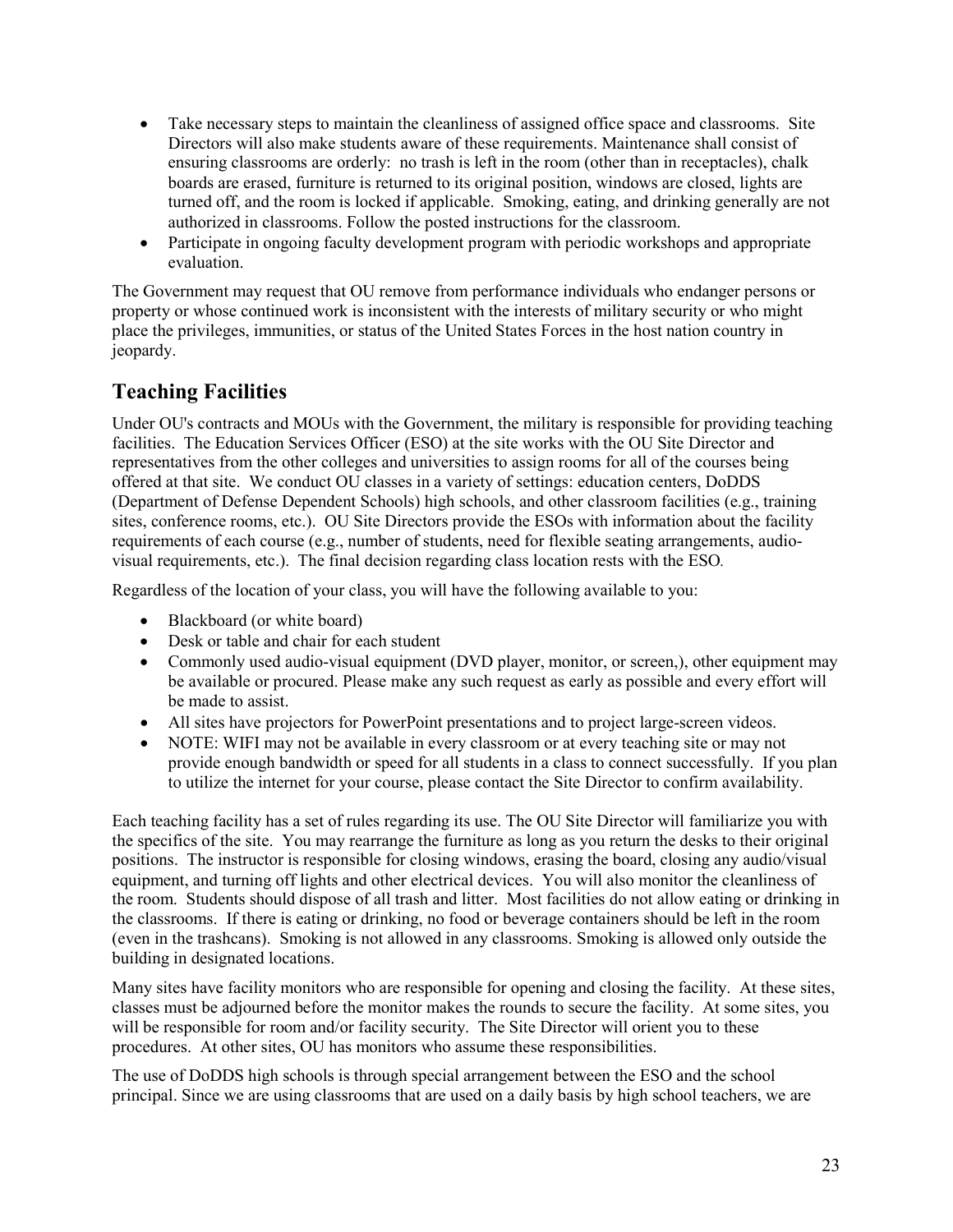responsible for maintaining them in the condition in which we find them. In general, the professor and the students must not handle any material or equipment belonging to the high school teacher or students. This includes books, audio/visual equipment, supplies, items on teacher's desk, etc. You may, of course use the boards, which will be erased before leaving.

Education centers may provide some audio/visual equipment under the provisions of our contract. Many sites have OU-owned AV equipment, i.e. laptops with DVD capability and projectors or monitors. You should let the Site Director know your AV requirements 30 days before class. Most AV equipment will be available with enough lead time to secure it Try to anticipate when you will need each piece of equipment. If you need help in operating the equipment, discuss with the Site Director. The AV equipment will be brought to the classroom. You should leave the equipment in the room in a transportable condition at the end of class.

During your stay and upon your return, please provide Extended Campus administrators with any comments -- positive as well as negative -- about the teaching facilities. OU does not have direct control over the teaching facilities, but we will provide the information to the ESO so that s/he can address the needed improvements.

# **Things to Know about Your Class**

Teaching a class at an Extended Campus site will be very similar yet different in significant ways to your other teaching assignments.

### **Profile of an OU Graduate Class**

The students in your class will be quite diverse in their backgrounds, their current positions, and along almost every other dimension. You can anticipate the following:

- 50% or more are active duty US military. At some sites, there is only Army, Air Force, Navy, or Marine Corps personnel; at other sites, there will be a mixture of two or more branches.
- The active-duty military students range in rank from enlisted through warrant officer and commissioned officer to Colonel.
- About 40% are civilian employees connected with the US military either in government (GS) or contractor positions. These students may also be the spouses or family members of active duty military or other civilian personnel.
- Civilian employees range in rank from GS/GSE 3-15.
- About 5-10% of students are spouses of active duty military or civilian employees who are not currently employed outside the home.
- Students range in age from 21 through over 55. The majority of our students are between 25 and 35.
- The gender mix varies from class to class. The racial and ethnic backgrounds are diverse because of the multicultural composition of the US military. All races and ethnic groups are likely to be represented in your classes.
- Students come from all regions of the United States. Other countries are also represented, particularly among the spouses of active duty military personnel.
- At some overseas locations, host nation or NATO citizens may attend our courses.
- As indicated by their average age, many students have been away from formal civilian education for 10 years or more when they begin the OU program.
- Students are very diverse with respect to their undergraduate majors; almost every academic discipline is represented.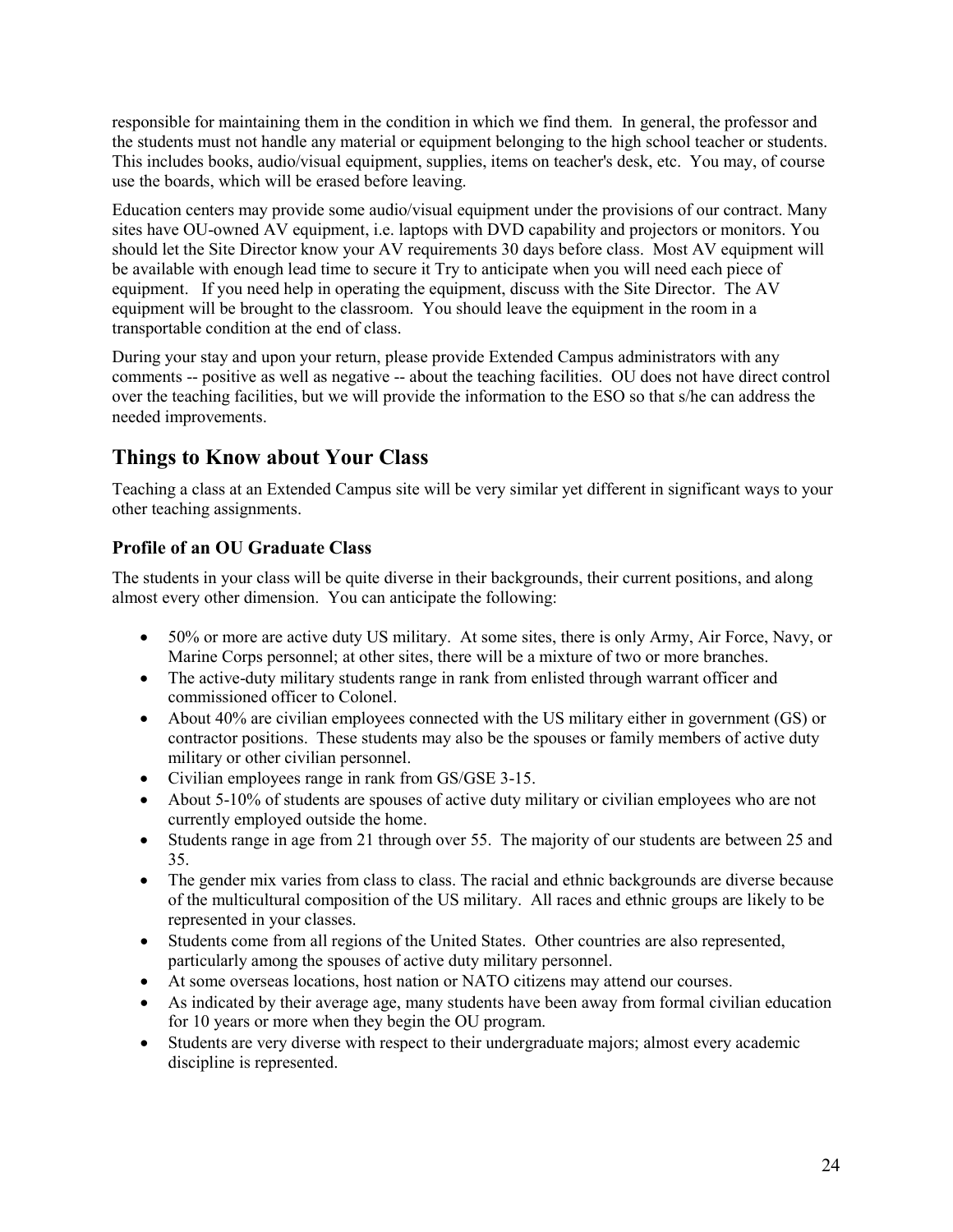- Since the vast majority of students are employed full-time, they have many work-related demands on their time. When they are in class with you in the evenings, almost all will have worked a full day before coming to class.
- The majority of our students are married, many with families. Their home and family responsibilities are demanding of their time as extended family support is absent.
- Many students commute or travel to class. Students may live an hour's drive or more from the teaching site and must commute back and forth for each class session. Some students live even farther and must stay at billeting or a hotel for the duration of the class.
- Students vary from those who pay personally for all of their expenses to those who receive substantial assistance from various tuition assistance programs. (Ask the Site Director about TA, VA and FA if you would like more information about these programs.)
- Most students are enrolled as degree-seeking students; a few take individual courses for personal or professional development. Some may be pursuing certificates.
- Most students are taking more than one course per term usually six to ten credit hours per term.
- All students must go through the rigorous OU admissions process.
- There may be some special-needs students in your classes. This is becoming more common because of recent legislation regarding the retention of battle-wounded in the military. Hearing losses are fairly common; as are those who suffer from PTSD

With this profile, you can expect your class to bring a wealth of resources to the classroom for their own benefit, as well as for the benefit of other students and the instructor. Faculty who have taught in this environment often comment favorably on the ability, dedication, and involvement of the students. You, too, may find this a challenging, rewarding, and enjoyable experience.

NOTE: Although military students occasionally wear uniforms to class and the rank of each student may be known, it may create a more academic atmosphere if you avoid using rank when addressing students and discourage students from addressing each other by rank.

#### **Class Size**

Extended Campus classes vary in size. We run courses with as few as nine students or as many as 30. Since all students will be enrolled 30 days before your first class session, you will know approximately how many students to expect several weeks before you arrive at your assigned site. You will receive an attendance roster/grade sheet from the Site Director at your teaching site upon your arrival.

Occasionally, Extended Campus cancels a course because of low enrollments. When making this decision, EC considers several factors in addition to financial viability of holding the course such as how many of the enrolled students need the course in order to complete their degree. If your course is cancelled, you will be notified approximately 21 days before the scheduled first class session.

#### **Class Schedules**

The Extended Campus intensive class format requires 30 hours of classroom instruction. Extended Campus courses are held over a one-week or two-weekend period. Class schedules vary from site to site. When you are offered a teaching assignment, you will receive information about the course schedule. Professors usually allow a 10-15 minute break every 90-120 minutes.

Our contracts stipulate that all professors adhere to the dates and times scheduled. Any modifications must be approved by the College of Arts and Sciences, Associate Dean of Academic Affairs, College of International Studies, Department Chair, ILAC, or Department Chair, Human Relations, as appropriate, the Director of Extended Campus, and the ESO. Any change to the class schedule requires unanimous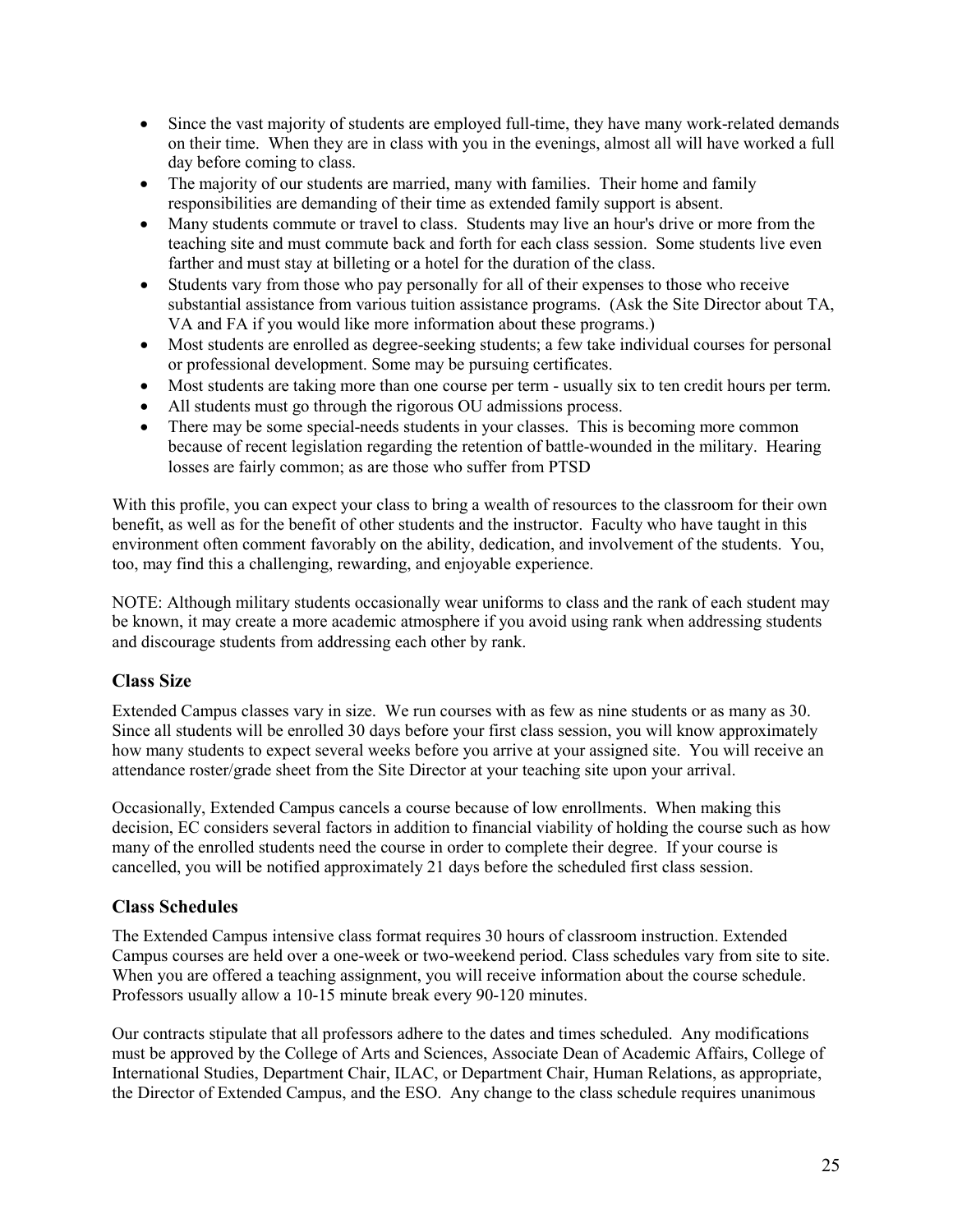agreement from the class participants. The ESO (through the Site Director) must be consulted before changes are finalized. The full number of contact hours must be met.

#### **Military Deployments and High Operation Tempo**

Faculty members teaching for Extended Campus are asked to work closely with all students affected by the increased operational tempo worldwide. This may mean granting extensions for completion of work (assigning a grade of Incomplete), allowing alternate means for course completion, or allowing the student to withdraw from a course and assigning "W" as the class grade, if they are called away unexpectedly.

This is consistent with OU's policy on active duty students as articulated by the Provost, who has called for our understanding and cooperation in assisting our students in meeting their educational objectives while being free to serve our country during times of crisis.

Extended Campus staff will assist students under these circumstances with terminating enrollment, so they experience the least adverse financial and educational impact. Our policy is to provide maximum flexibility in allowing students to attend class sessions which best serve the individual's schedule of professional responsibilities. If students need to drop a course during the 30 days prior to the first class session a financial penalty may be applied. Students can request the penalty be waived with appropriate documentation. If students must withdraw from a course after attending one or more sessions, their tuition may be refunded (as an exception to policy) upon review of the appropriate documentation. If students need to miss class sessions but can complete the course in alternate ways, professors are encouraged to provide such opportunities.

Students need to inform their Site Director in writing when dropping a course due to their military assignments. Students must provide the Site Director with Military Travel Orders, Permanent Change of Station Orders, or letters from commanding officers on company or agency letterhead in order to document and handle the financial aspects of drops or withdrawals.

### **Library Resources**

Students and faculty have access to a variety of library resources. The overview below provides some basic information that may be helpful to you in planning class assignments. You can access the online services at [http://libraries.ou.edu/services/.](http://libraries.ou.edu/services/) Remember that you need to have activated your OUNet account and changed your password in order to access these services.

#### **University of Oklahoma Libraries**

The library needs of University of Oklahoma (OU) students and faculty around the world are met through the extensive holdings of the University of Oklahoma Libraries. OU students receive the same library support as students on the Norman campus including the ability to search the entire collection and to receive research assistance.

OU is a member of the prestigious Association of Research Libraries (ARL), a limited membership association of the very largest academic and research libraries in the United States. The University of Oklahoma uses the appropriate Association of College and Research Libraries (ACRL) Division of the ALA guidelines in the development, implementation and administration of its library services. The University of Oklahoma Library is the largest research library in the state of Oklahoma. University Libraries includes several distinguished special collections such as the Harry W. Bass Collection in Business History, the History of Science Collections, the Western History Collections, and the John and Mary Nichols Rare Book and Special Collections in English Literature. Library collections are located in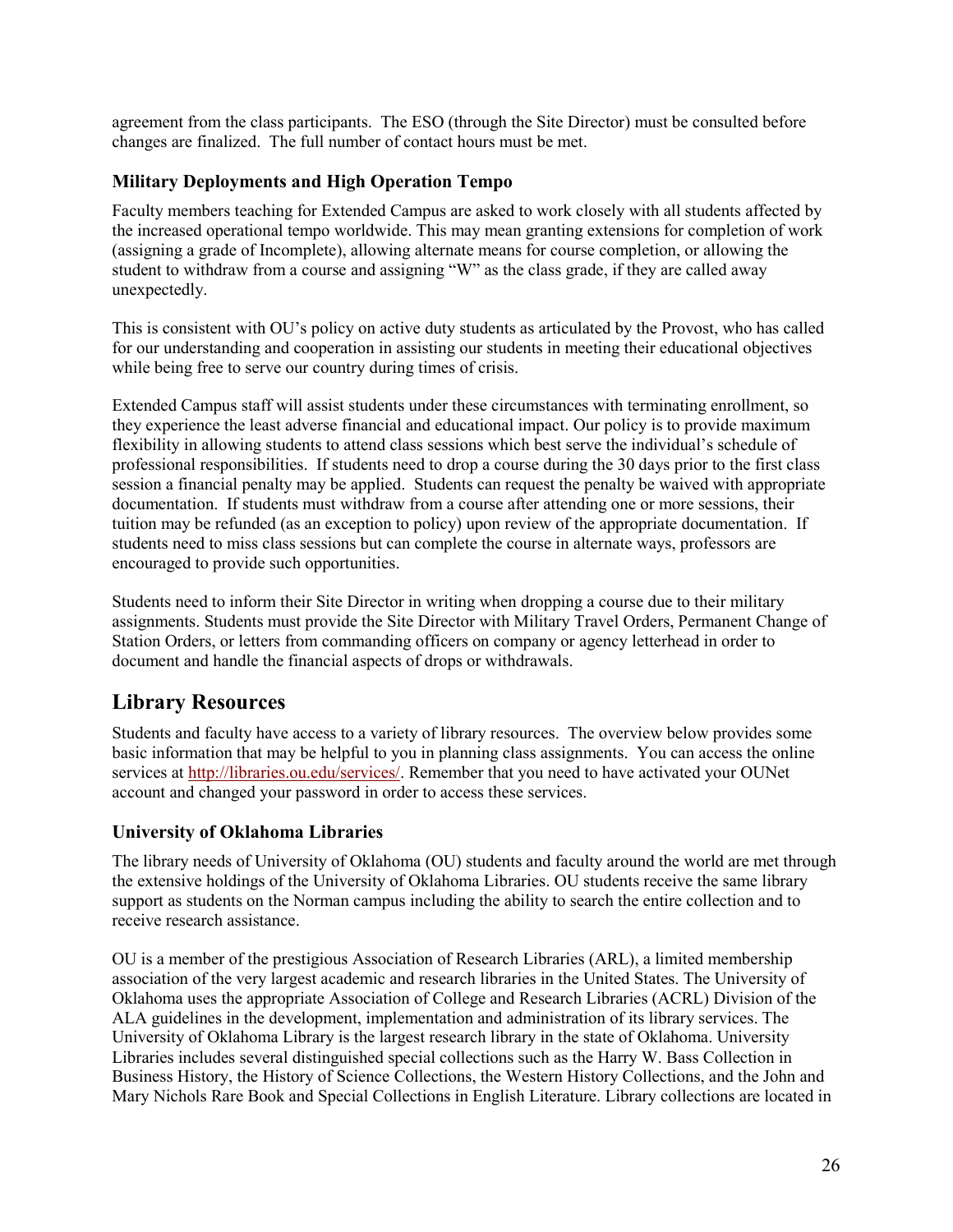Bizzell Memorial Library and in nine additional branch libraries on the campuses of Norman, Oklahoma City and Tulsa. As of 2008, The OU Library contains over 5 million volumes, 63,000 serial subscriptions (print and electronic), and 250 databases. The University of Oklahoma Libraries currently ranks 27th out of 113 research libraries in North America in total volumes.

Extended Campus (AP) students and faculty access the on-line catalog and databases for a variety of reasons, such as to obtain a copy of a book's table of contents or to order the book for delivery to them; to get articles from journals, state or federal or international government publications; or to identify authors who have written on a particular topic in order to do a more effective search on the same topic in a webbased periodical indexing service. Students and faculty can access all of the library's on-line databases by using their OUNetID number and password. They may also send Interlibrary Loan requests for articles or book chapters not owned by the OU Libraries, and ask for reference help through the "e-mail a Librarian" program. Extended Campus students can access these services from the OU Libraries web site at <http://libraries.ou.edu/services/>

OU Libraries promotes the philosophy that graduate students need to consult relevant subject collections worldwide, and not just those materials in the "home" collection. Since academic and research library services are about access to information and not necessarily local ownership of paper copy, OU Libraries attempts to present its access to recorded knowledge as part of a world-wide mosaic of catalogs, indexes, abstracting services, and collections, available to OU students (in Norman and around the world) through Interlibrary Loan and electronic document delivery.

The Libraries have an Electronic Information Center that provides document delivery of journal articles to graduate students and faculty using the UnCover system. This service includes all electronic delivery of articles in journals outside the University Libraries collections. The service supplements Interlibrary Loan and expands the capacity of the Libraries to support more varied research. The service continues to grow and last year delivered thousands of electronic documents to Extended Campus students around the world. These are in addition to the full-text documents accessed directly by students through the OU system.

#### **University of Oklahoma Libraries WebCat**

Through the OU Libraries' Internet-based on-line services at<http://libraries.ou.edu/> , students and faculty can access the following databases among others:

- FirstSearch is a web interface to indexing, abstracting, full-text services that includes an article request service. FirstSearch is a vitally important service for Extended Campus students because it includes access to 612 full-text periodicals, The New York Times, the World Almanac--and coming soon--World Book Encyclopedia. In addition, FirstSearch users can access such databases as bibliography index, Books in Print, FactSearch statistics and facts, MDX Health Digest, and PRO CD Biz and PRO CD Home business and white page listings. Altogether, there are more than two dozen databases available to Extended Campus students through this single FirstSearch searching interface.
- ArticleFirst database consists of nearly 12,500 journals in science, technology, medicine, social science, business, the humanities, and popular culture from 1990 to the present. It also has an integrated article request form for student use. Students use this web-based form to automatically request that a journal article be sent to them from the Interlibrary Loan staff at OU Libraries.
- GPO—The Government Publications Office (the Monthly Catalog) has over 380,000 records on all subjects of interest to the U.S. Government from July 1976 to the present. It is updated monthly. Extended Campus students may request copies of documents they find by searching GPO.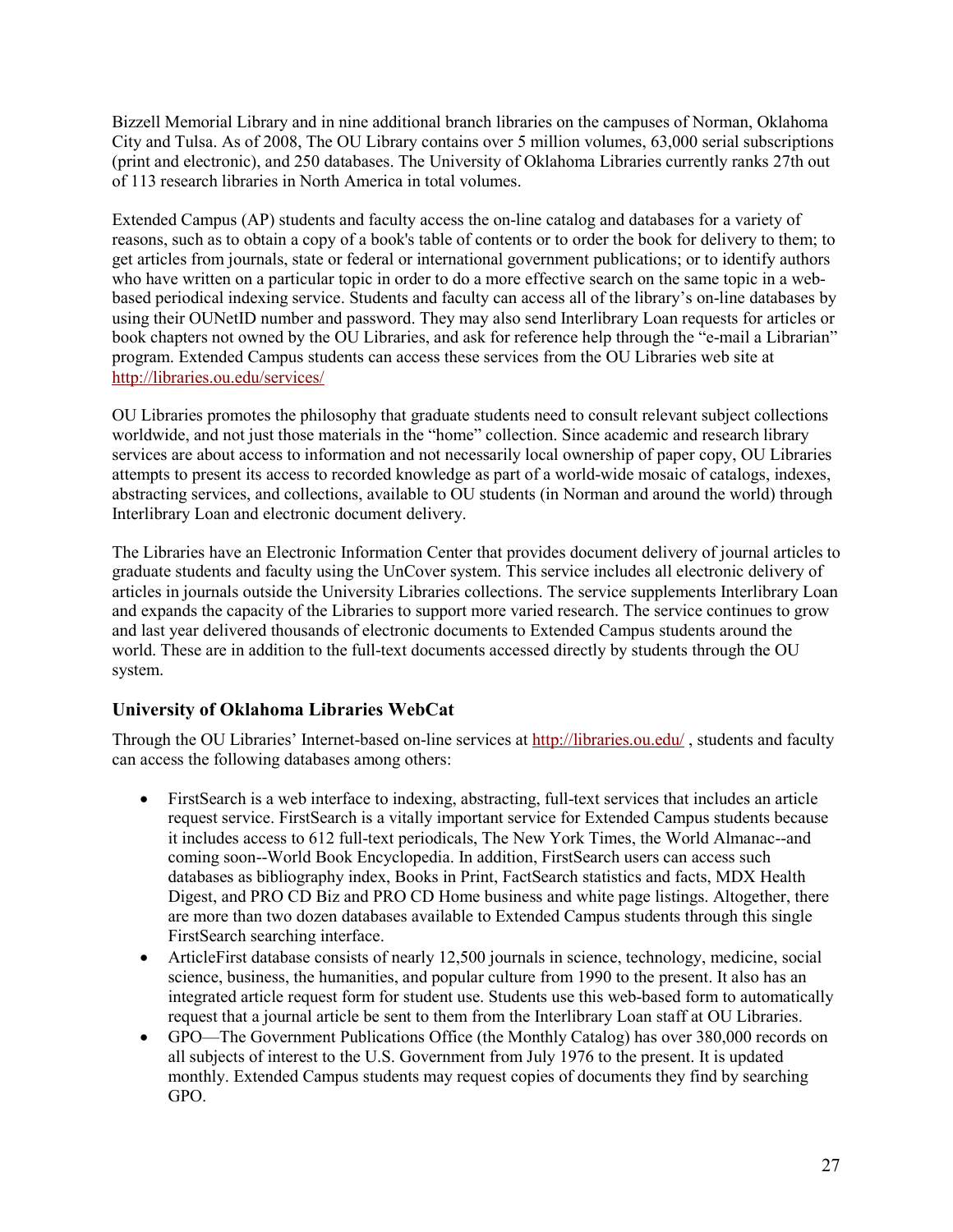- ERIC—The Educational Resources Information Clearinghouse has over 800,000 references to thousands of educational topics. It includes journal articles, books, theses, curricula, conference papers, and standards and guidelines from 1966 to the present. It is updated monthly. Extended Campus students are given information about the various in-theater dissemination points for ERIC documents, as well as the OU Libraries' distribution procedures for this fiche-based collection.
- WorldCat has over 30 million records of any type of material cataloged by OCLC member libraries. It includes manuscripts written as early as the 11th century, and it is updated daily. Students use it to search widely by a particular author or for material across collections under a specific Library of Congress subject heading.
- Conference Papers First contains over 580,000 papers included in every congress, conference, exposition, workshop, symposium, and meeting received at The British Library from October 1993 to the present. It is updated monthly.

When immediate viewing and/or delivery of the information itself is not possible, Extended Campus students and faculty have a system of web-based request forms to initiate the process by which OU Libraries either finds the requested item locally or requests that another library supply the item through Interlibrary Loan for the student. Within the OU Libraries/Extended Campus document delivery. System, students are sent an e-mail with the URL for the web site at which the documents they have requested can be viewed, downloaded and/or printed.

Students can locate and request books via the Internet. Librarians in Norman, Oklahoma, send the books directly to the students. All books except those not normally circulated on campus are available to Extended Campus students worldwide.

Extended Campus continues to enhance library support to students. OU faculty and college administrators continually encourage students to delve into the use of research material through the base library or the on-line University of Oklahoma campus library. OU supports and adheres to the policy that students who use their research skills to the fullest will enhance their overall educational experience.

In conjunction with the library staff and Faculty Fellow for Information Services, Extended Campus has created a robust system of people and resources connected through a seamless electronic web, which attends to the specific research needs of the University of Oklahoma Extended Campus student.

In order to provide students with the library services summarized above, Extended Campus funds the salary of a part-time library graduate assistant and a part-time student library assistant for the equivalent of one full-time support person.

#### **Grades**

The Site Director at the teaching site will provide you with an attendance roster before the first class session. You should use the attendance roster to take and record attendance at each class session. At some sites, you need to identify in writing to the appropriate ESO within four working days of the last class any students accruing excessive absences.

When you have completed grading for the course, use One [\(https://one.ou.edu\)](https://one.ou.edu/) to post the grades electronically on the Faculty/Staff tab. Grades are due on One no later than 30 days from the course end.

The Federal Privacy Act covers grade reporting, and great care is exercised in grade reporting and processing. Grade reports cannot be posted. In accordance with our contracts and MOUs, the ESO must receive the grades for all students using military tuition assistance within the time period stipulated in each contract, so your timely completion of grade reporting is essential for contract compliance.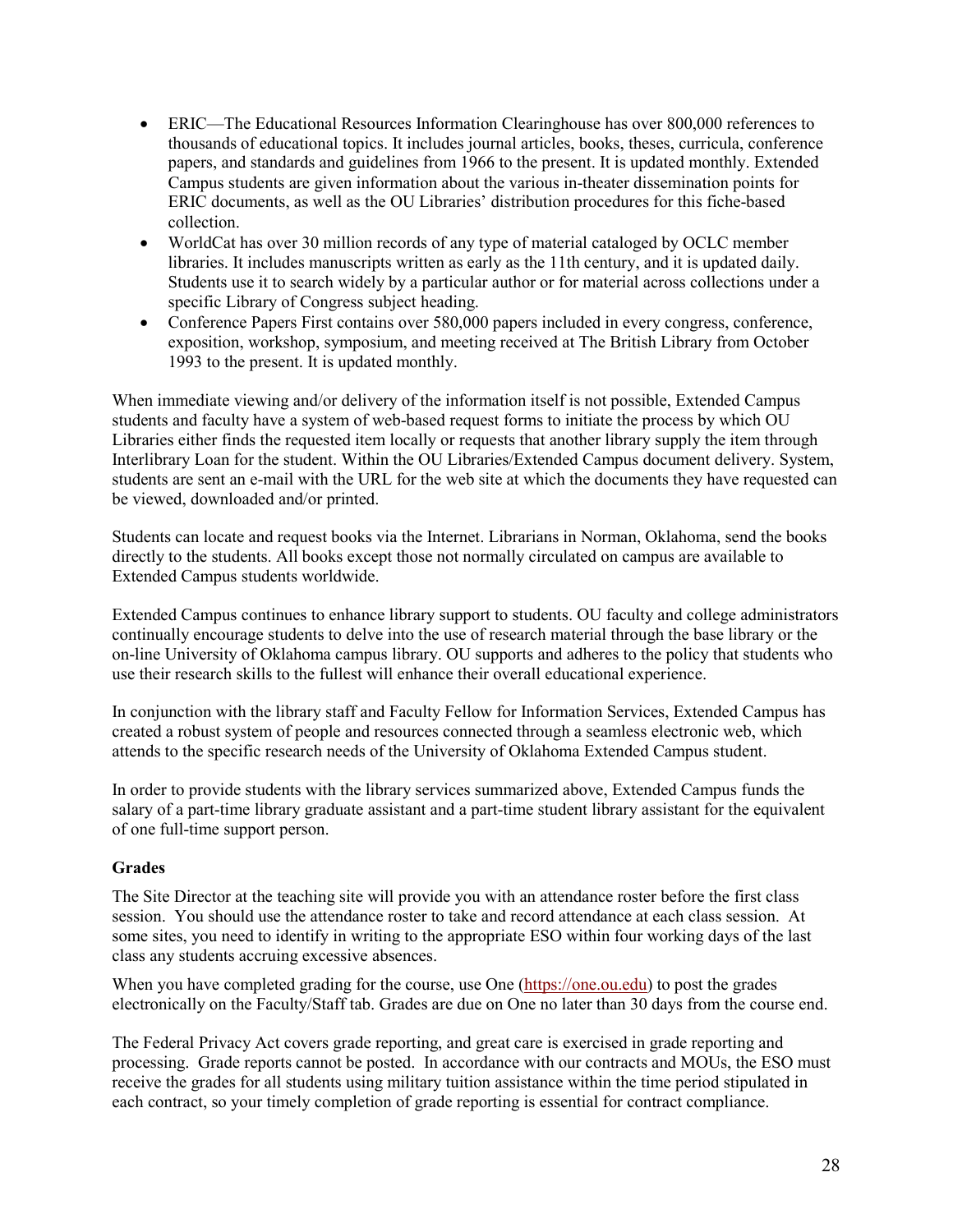Professors may issue a grade of A, B, C, D, F, W, or I for the course. Grades for students who leave class once the course has begun are the prerogative of the professor. Professors are encouraged to take into account circumstances such as illness, emergency military orders, or other unavoidable conditions affecting attendance.

- $A =$  Highest grade given for work of exceptional quality.
- $C =$  Lowest grade for award of graduate credit.
- $W =$  Withdrawal, a neutral grade assigned if the student is passing at the time of withdrawal.
- $I =$  Incomplete, a neutral grade assigned when a student has satisfactorily completed a substantial portion of the required course work. (See Incomplete Policies below.)

#### **Prohibited Practices**

The following practices are **not** allowed under our contracts and MOUs:

- You may not complete a grade sheet until after the date specified for receipt of the last assignment.
- You may not complete a grade sheet for the course that has all incomplete grades unless every student falls into the incomplete category as outlined below.

#### **Incomplete Policies**

All instructional faculty are required to use the university-wide **[Incomplete Contract Form](http://www.ou.edu/provost/memos/memos111111)** when assigning a grade of Incomplete. This document protects both faculty and students by documenting circumstances that led to the assignment of an Incomplete grade. Additional information available at this link: <http://www.ou.edu/gradcollege/forms/bulletin/enrollment-grades-graduation>

- No student may be failing a course at the time an "I" is awarded.
- To receive an "I", a student should have satisfactorily completed a substantial portion of the required course work.
- The instructor will indicate to the student and to the Office of Academic Records what must be done and set a time limit appropriate to the circumstances.
- The time allowed may not exceed one calendar year.
- After one year, if the work is not completed, the grade of I will become permanent on the student's record.

The I-makeup form must be completed when a student has completed the work to change the student's grade from an "I".

#### **Contract Requirements and TA and VA Policies:**

- Incompletes shall be in accordance with institutional policies.
- Financial penalties are incurred by TA and VA students for Incompletes not completed within the time specified by the military and the Veterans Administration. Students should consult with their ESOs for information on these deadlines to avoid financial penalties.

#### **Grades and Military Tuition Assistance (TA)**

Each branch of service has a different policy regarding grades and TA; however, they all require that students using TA provide evidence that they are progressing satisfactorily through their programs. Some TA students are not allowed to enroll in their next course until the ESO has received the grade for the previous course. Some TA students must repay their TA if they do not have a satisfactory grade for a course within the defined period of time (from six weeks to several months). Incompletes are not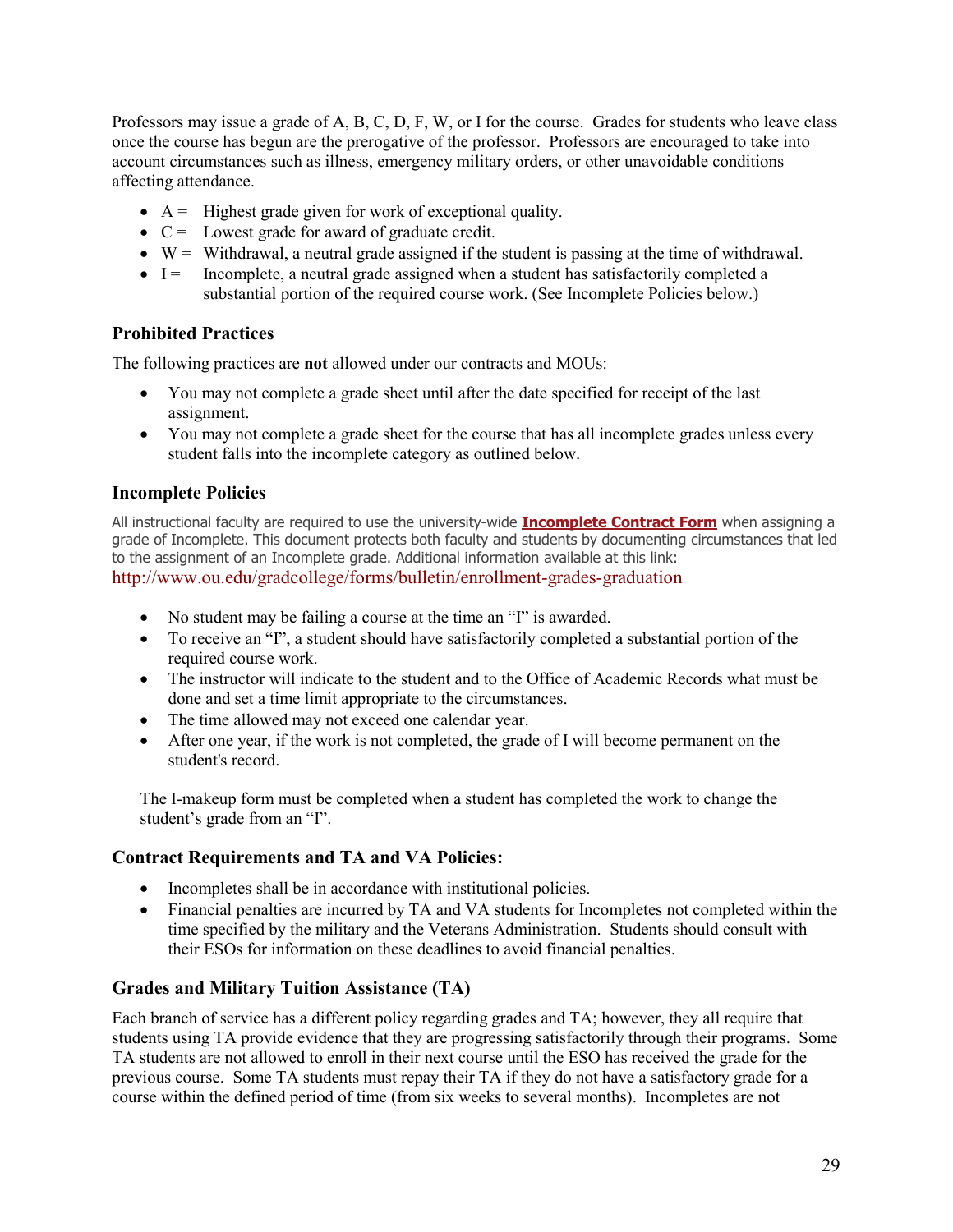considered satisfactory grades, so students who do not receive grades for I-make-ups in a timely manner fitting their agency's policy, may have to repay TA received.

Grades always have consequences for students, but for military students there are the additional consequences noted above. Please submit grades and all I-make-ups promptly.

# **Course Evaluations**

Our contracts with the Government require a system for the evaluation of instruction. After the last class session, the Site Director will send an email to students with the information on how to complete the evaluation online via eval.ou.edu. Evaluations will be available for your review after you have submitted all grades for the course.

## **Community Service and Public Service Seminars**

Professors with the University of Oklahoma are encouraged to provide community service activities during their teaching assignments. Feedback has shown that they are generally pleased to perform these activities as a free public service consistent with the value OU places on community service at home and around the world.

Public service seminars take place in the community where the professor is teaching. Seminars can last from one to three hours and may take the form of seminars, lectures, workshops or other activities that match a community need with an area of the professor's expertise. Generally, these are offered during the day on a weekday of the course.

Interested units, agencies and organizations work with the local OU Site Director to coordinate public service seminars. The Site Director makes the initial request to the professor at least six weeks prior to the professor's arrival so that the professor has time to prepare. The OU Site Director and the agency hosting the public service seminar publicize the event. Professors work with groups of all sizes – from a handful to a theater full. Session can be in-house or open to the public. Some examples are:

- A workshop on training development to Air Force personnel responsible for training.
- A speech to a combined host nation and military Kiwanis Club.
- A seminar on coping with the stress related to military deployments for an Army Family Support Group.
- A workshop on creative problem solving to the naval officers at a naval air station.
- A seminar on children at risk for social workers and child caregivers.
- A workshop on managing people through change open to the entire community.
- A presentation on managing diversity to supervisors and leaders.
- A presentation on terrorism to military police.

Over the past several years, dozens of OU professors have provided public service seminars in military communities around the world. Sessions address the full range of topics included in the many disciplines represented by our degree programs.

Seminar organizers have been pleased with the services that OU professors provide. MSGT Gerard Roman, EO Advisor for the 282nd BSB in Hohenfels, Germany, had this to say: "The University of Oklahoma partnership with Equal Opportunity is one of Hohenfels' best practices. The visiting professors give freely of their time and expertise. Our community is grateful for their support and outstanding contribution."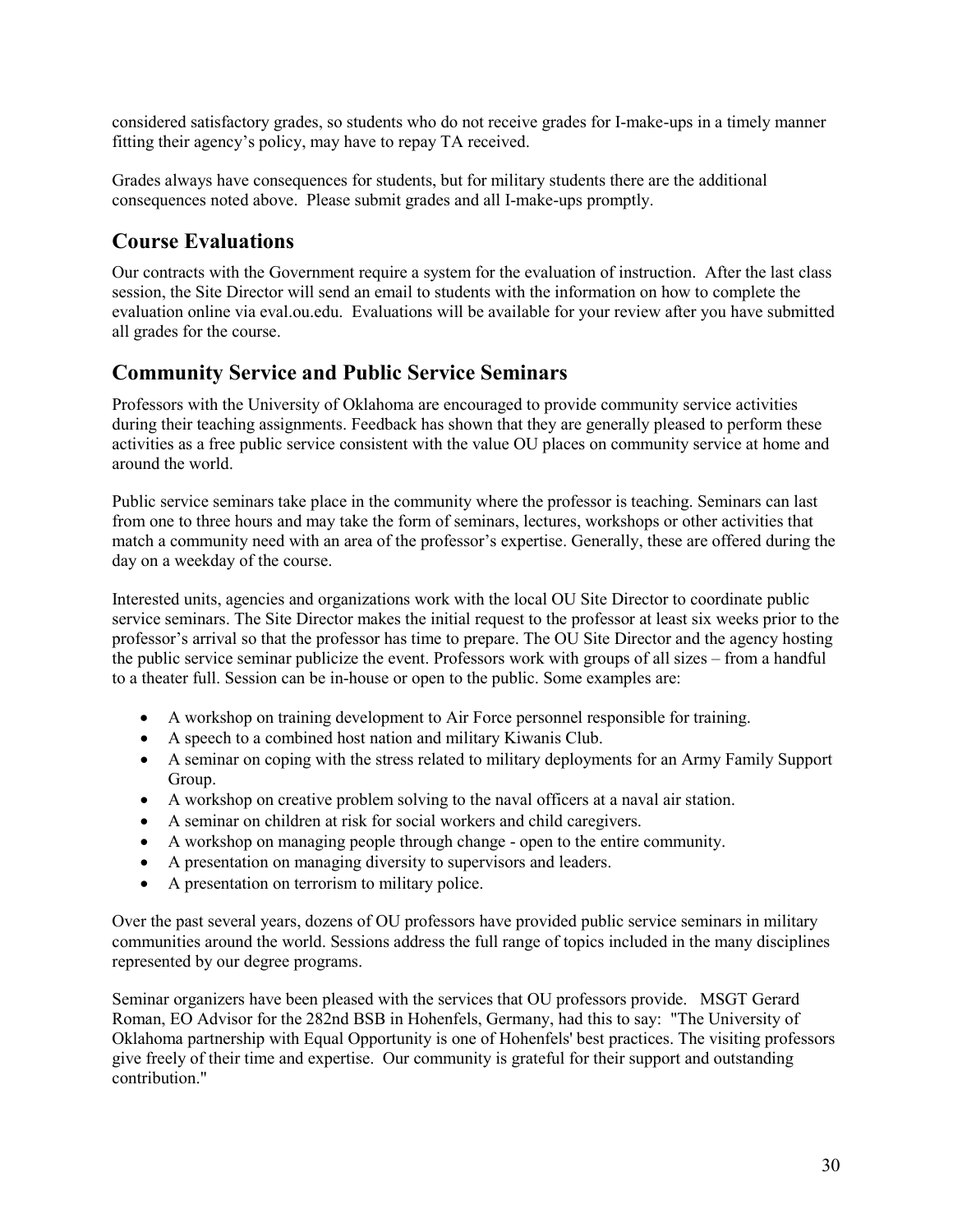"It was a refreshing approach to have a member of academia assist us in meeting our training requirement," said Richard Medina, Director, EEO 254th BSB, Shinnen. "I highly recommend that other organizations take advantage of this opportunity, it is an excellent resource."

Providing public service seminars is consistent with OU's institutional commitment to public service. "Public service is the application of knowledge gained through professional activities; it generally focuses upon resolution of contemporary problems, technology transfer, policy analysis, identification of new areas for inquiry and development, and sharing knowledge with the larger geographical community. Appropriate public service activities might include artistic or humanistic presentations; health care delivery; professional consultation; service on local, state, national, or international commissions, advisory boards, or agencies (public or private); participation in a professional capacity in programs sponsored by student, faculty, or community groups; participation in continuing education instructional activities including those sponsored through the College of Professional and Continuing Studies service in an organizational or advisory capacity for particular University programs; and public relations activities that serve the University's interests such as appearances as a University representative before government bodies or citizen groups" (Section 3.6.3 of the OU Faculty Handbook).

## **Honoring our Commitment to Our Students**

#### **University Policies Regarding Instruction - The OU Faculty Handbook**

Professors teaching for Extended Campus are reminded of the important policies included in the OU Faculty Handbook as you prepare for your teaching assignment and as you represent the University of Oklahoma through instruction. You may refer to these policies that are in the Faculty Handbook via the Provost's web page at [http://www.ou.edu/provost/pronew/content/fhbmenu.html.](http://www.ou.edu/provost/pronew/content/fhbmenu.html)

#### **Academic Integrity and Student Conduct**

Academic integrity means honesty and responsibility in scholarship. Academic assignments exist to help students learn; grades exist to show how fully this goal is attained. Therefore, all work and all grades should result from the student's own understanding and effort.

Academic misconduct is any act which improperly affects the evaluation of a student's academic performance or achievement. Misconduct occurs when the student either knows or reasonably should know that the act constitutes misconduct. Academic misconduct includes: cheating and using unauthorized materials on examinations and other assignments; improper collaboration, submitting the same assignment for different classes (self-plagiarism); fabrication, forgery, alteration of documents, lying, etc…in order to obtain an academic advantage; assisting others in academic misconduct; attempting to commit academic misconduct; destruction of property, hacking, etc…; intimidation and interference with integrity process; and plagiarism. All students should review the Student's Guide to Academic Integrity at [http://integrity.ou.edu/students\\_guide.html](http://integrity.ou.edu/students_guide.html)

Students and faculty each have responsibility for maintaining an appropriate learning environment. All students should review policies regarding student conduct at<http://studentconduct.ou.edu/>

### **OU's Equal Opportunity Policies and Procedures**

A complete description of the policies and procedures related to grievances, discrimination grievances, and sexual harassment is contained in *The University of Oklahoma Faculty Handbook.* You may refer to the following website for these policies and procedures:

<http://www.ou.edu/provost/pronew/content/fhbmenu.html>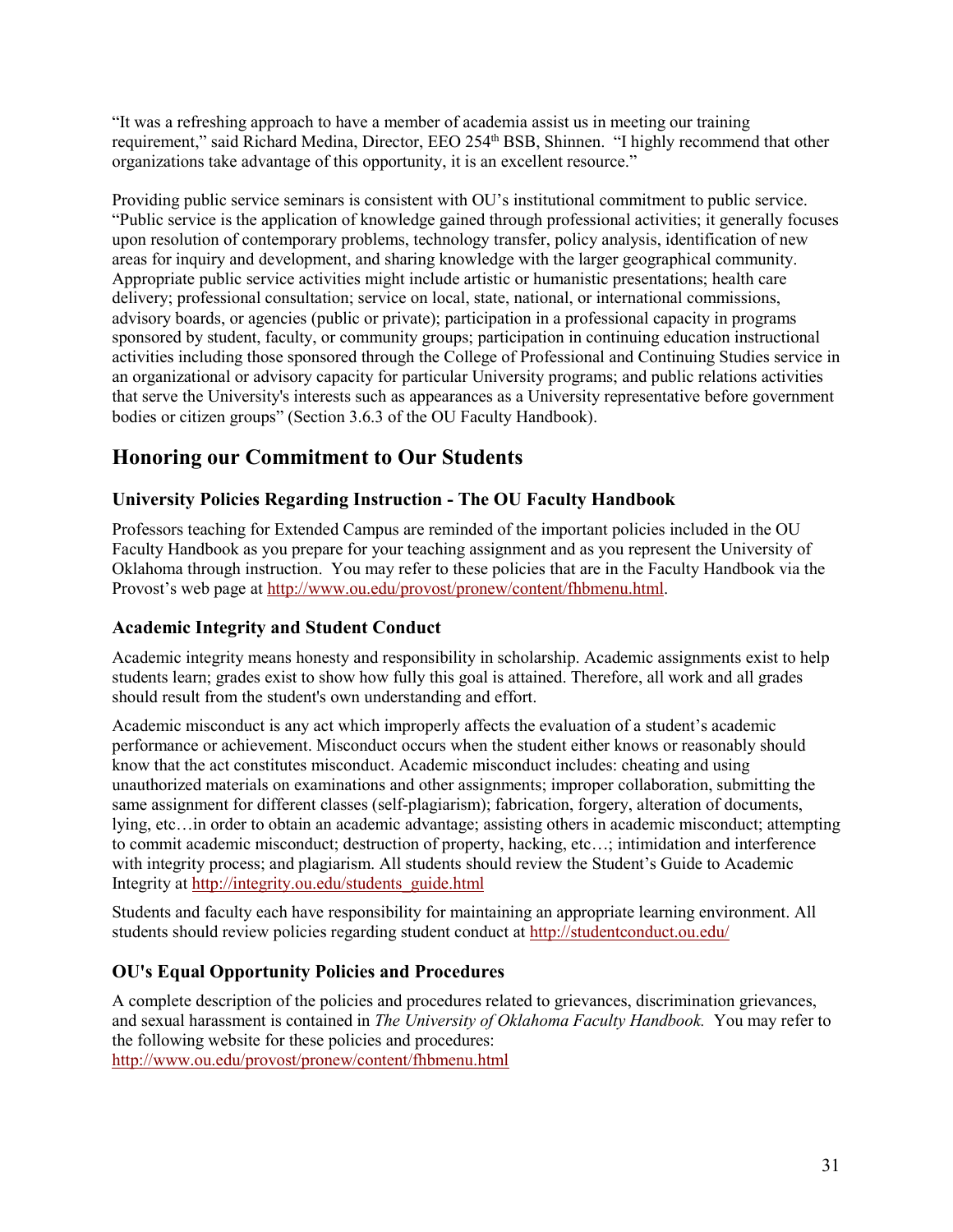# <span id="page-31-0"></span>**Part V - What to Expect at the Site**

### **Site Directors: OU's Ambassadors around the World**

Each OU site office has one or more OU representatives who manage the responsibilities of Extended Campus in that location. The senior staff person in these offices is the Site Director. Many sites only have one person managing these responsibilities. These OU employees will be your primary source of support during your teaching assignment. The outline below describes their duties and responsibilities.

#### **Duties and Responsibilities**

- 1. Arrange for faculty lodging accommodations.
- 2. Arrange for local transportation for faculty rental car if authorized.
- 3. Secure audio-visual equipment as requested by faculty.
- 4. Assist faculty with requests for emergency materials.
- 5. Use the professor's biographical sketch (contained in the syllabus) in promotional activities.
- 6. Arrange for a time and place for the professor to consult with students. Schedule appointments.
- 7. Upon the professor's arrival, escort him/her to the billeting office or hotel, arrange for the professor's transportation to lodging if they arrive at an alternate time or date.
- 8. Maintain current site information to include information on transportation, billeting, maps, dining facilities, etc.
- 9. Establish professional and harmonious relations with the Education Services Center and other sites with potential enrollment.
- 10. Coordinate work schedule with the ESO to ensure that students receive services required by the contract. Post working hours. Submit any changes to work schedule with a justification for the change to the Theater Director for approval.
- 11. Provide brochures and bulletins for base personnel during in-processing to make sure they are familiar with OU degree programs.
- 12. Encourage military personnel to use counseling services provided through the base/post education office prior to participation in a degree program.
- 13. Present OU/Extended Campus educational possibilities to social and professional organizations.
- 14. Introduce prospective students to the Graduate Programs offered through OU/Extended Campus, by
	- a. Informing current Extended Campus students of upcoming course offerings.
	- b. Providing administrative information: admission policies and procedures; degree requirements; enrollment procedures; fee structure and policies; program format; financial aid; be familiar with Veteran's Administration (VA) and Tuition Assistance (TA) benefits; and graduation procedures.
	- c. Provide academic information; enrollment procedures for research papers, internships, independent directed readings; required and elective courses; and comprehensive examinations.
- 15. Provide program planning assistance and facilitate academic counseling through the appropriate department.
- 16. Maintain statistics and data on course enrollments each term. Provide CSO and ESO with current course enrollment status information.
- 17. Promote OU/Extended Campus in the military community.
- 18. Conduct promotional activities outside the office. Keep a record of meetings with groups, news releases, television appearances, command briefs, etc. Include these in the monthly activity report to the CSO.
- 19. Through the CSO and ESO, coordinate the use of communications media available (e.g., local service newspapers, flyers, AFRTS, etc.)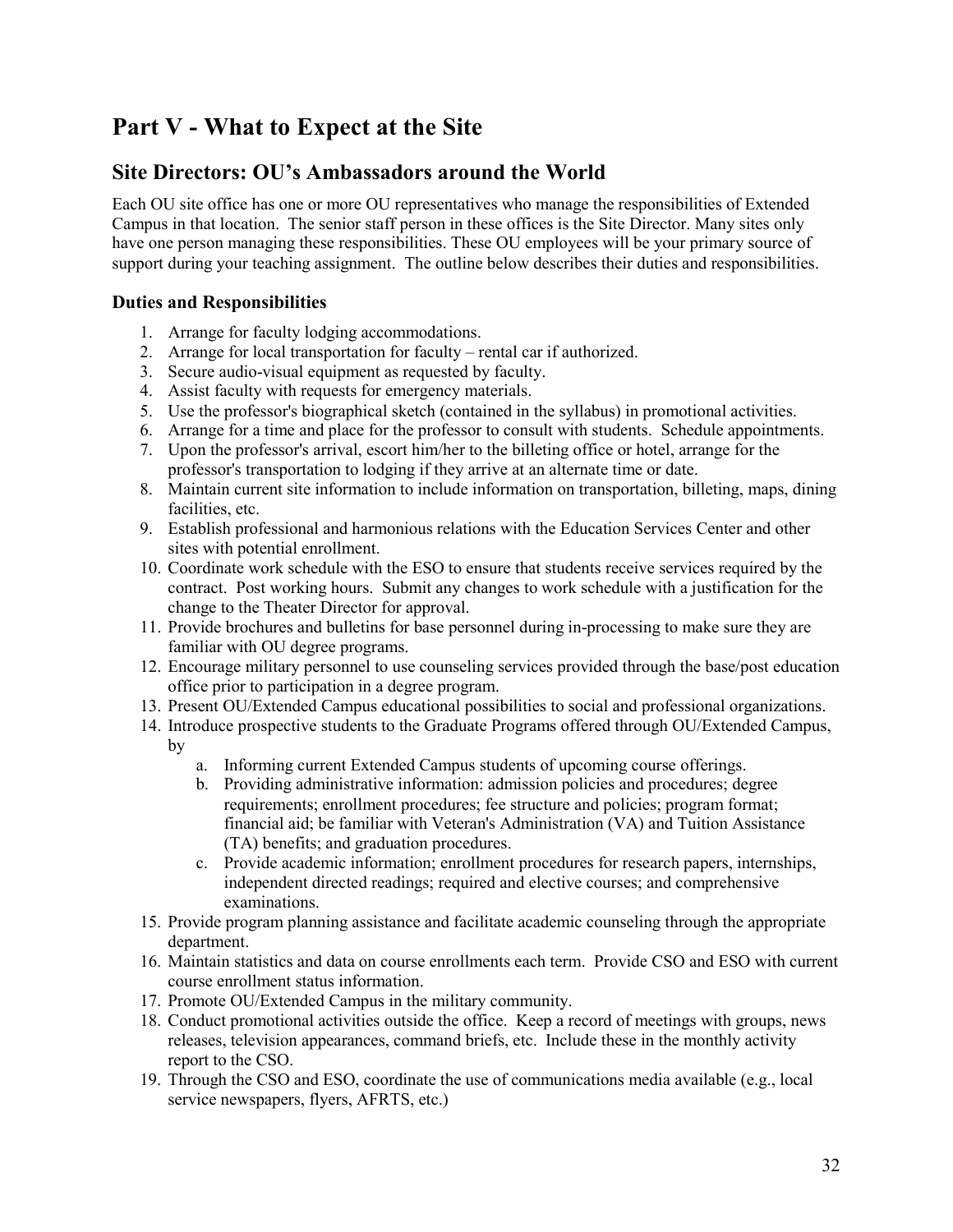- 20. Make arrangements to ensure classroom facilities and instructor support are adequately met.
- 21. Provide ESO required data for posting once course is completed.

You will have noted that the Site Directors have many duties in addition to those which support the faculty. During your teaching assignment, however, they will provide as much logistical support as they can to ensure that your personal and professional needs are met.

## **Your Individual Logistical Support**

Military installations have many facilities that provide services and support to the military community. OU's contracts with the Government in Europe authorize employees of the University access to many of these facilities by providing logistical support privileges. This means that you, only while you are on assignment, have limited access to US military facilities. Please refer to the **Travel Guide** and ask the Site Director about what facilities you will be able to use during your teaching assignment and the procedures involved.

In the United States, each separate memorandum of understanding determines which on-base facilities professors will be able to use. Thus, it is important for you to review the **Travel Guide** and talk to the Site Director about the services you will be able to use.

#### **Military Banking Facilities**

Almost every military installation has one or more US banks or credit unions. The Community Bank and various credit unions have ATM machines on almost every installation. These usually accept AFFN, PLUS, CIRRUS, Master Card, VISA, and other ATM cards. You will be able to cash personal and travelers' checks and exchange currency by showing your privilege card and passport. Traveler's checks will not be accepted in Europe off the military installation, so it is recommended you plan to use your ATM card to obtain cash. While most large stores in Europe will accept a credit card, small denomination cash payments are still very much the norm and sometimes the only payment option in smaller shops. Specific information about banking services is included in the travel guide for each OU location.

#### **Billeting**

The University of Oklahoma uses on-base/post billeting privileges to accommodate faculty whenever possible. The Army usually calls its officer billets BOQs (Bachelor Officers' Quarters) while the Air Force and Navy call theirs VOQs (Visiting Officers' Quarters). At many locations, billeting is referred to as a Guest House or Inn. These facilities take US dollars cash, personal and travelers' checks, MasterCard, and VISA. Occasionally, American Express or Diners Club is accepted. The cost varies, so refer to the Travel Guide for the specific information for each teaching site.

#### **Medical Services**

Medical services at military clinics and hospitals are provided on a reimbursable basis by presenting the privilege card you are provided upon arrival at the site. Your stateside insurance is accepted for these costs in accordance with the provisions of your policy. Dental care is provided in cases of exceptional emergencies only. If you have a medical condition, be sure to bring the records, prescriptions, etc. that you may need. The military pharmacy will **not** fill a prescription that was written in the U.S. Your Travel Guide contains information about medical services at the teaching site.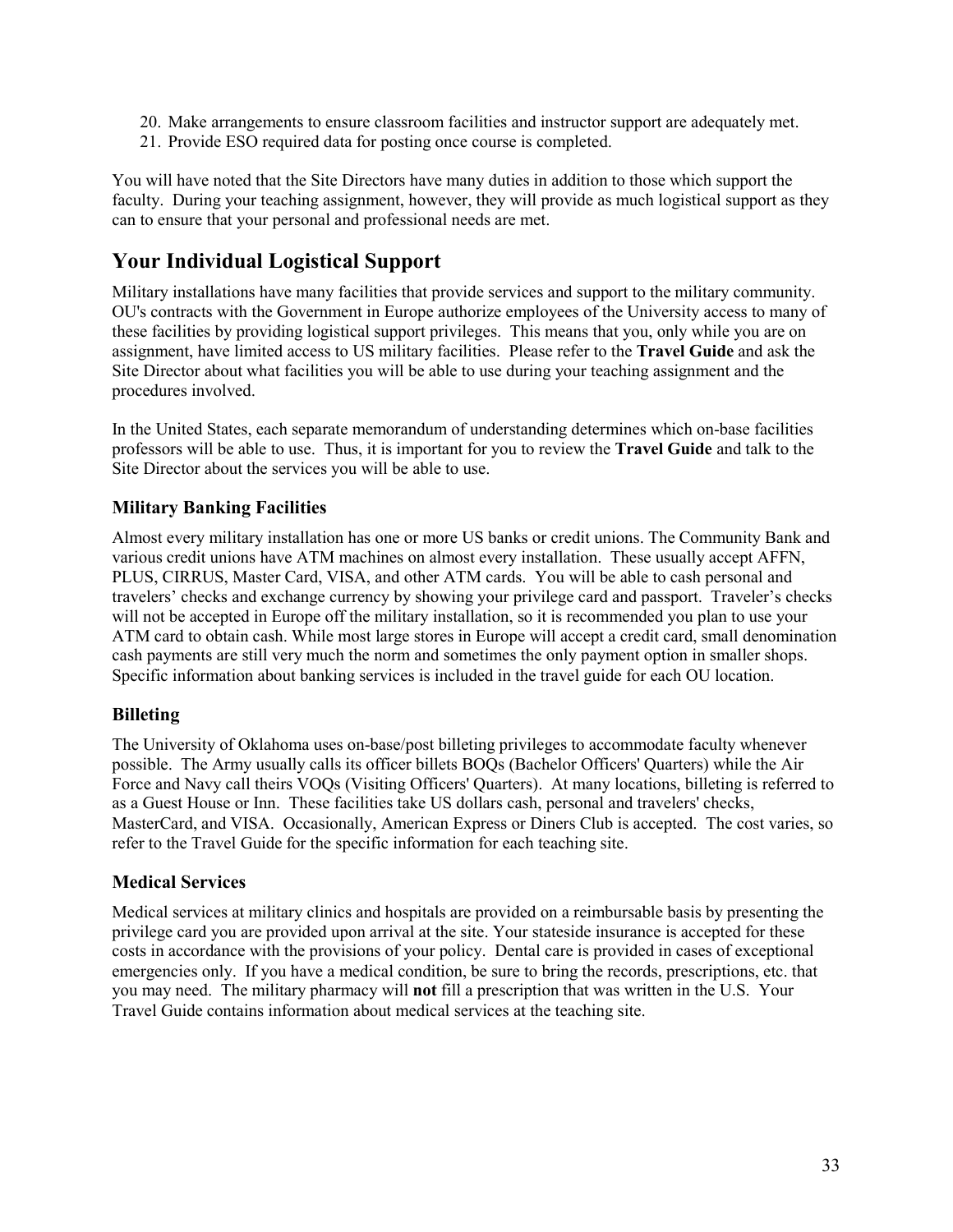#### **Be Safe and Secure at Your Teaching Site**

Over the 50 years that professors have been teaching for Extended Campus, there have been few problems related to personal safety at our teaching sites. If you take the usual precautions, you will have a safe and enjoyable visit at your teaching site.

- If you are teaching outside the United States, you are required to enroll into the at this link: <https://step.state.gov/STEP/Index.aspx>Refer also to the US Embassy website for the specific country to see if there are any advisories or other important information you should know before you leave the US. (Links to United States Embassies and Consulates Worldwide are located at [http://travel.state.gov/\)](http://travel.state.gov/).
- Talk with the OU Site Director about any security or safety situations you should be aware of both on and off post.
- Stay alert to what is happening around you, especially in public places such as airports, bus, or train stations. If you feel that something is odd or wrong, follow your instincts and move away quickly.
- Make copies of all your important documents; keep them separate from the originals in case any of them are lost or stolen.
- Don't carry significant amounts of money or valuables with you. Ask about safety deposit facilities at your lodging facility.
- Obey the local on-base and off-base laws. If you are teaching outside the United States, find out the relevant laws and customs, and behave accordingly.
- Ask advice on where to go and what to avoid. The Site Director, students, on-base travel and tour offices, and professors who have taught at the site are all good sources of information.
- When walking, keep to well-lit public places. Areas that may be safe during the day may not be at night.
- When driving, keep doors locked.
- Never leave anything visible if the car is unattended. The trunk is not always a secure place either.
- Park legally and in well-lit public places.
- Find out the number for emergency services.
- Learn how to use the local telephone system. Get a telephone card if you are in a country where this is the most common form of payment at pay telephones. Many cell phones are universal, you may be able to use your U.S. phone in Europe, be sure to check on cost and details with your provider in advance of your travel.

#### **If you have something stolen**

- Report it at once to the local police and get a statement about the loss. You will need it to claim insurance.
- Phone your bank at home and cancel credit cards.
- Contact the issuing agent for your travelers' checks.

### **Military Abbreviations and Acronyms**

Like any organization, the military has its own jargon, much of it conveyed through abbreviations and acronyms. Following is some of the alphabet soup you will encounter.

| Abbreviation | <b>What It Stands For</b>            | <b>What It Means</b>                                 |
|--------------|--------------------------------------|------------------------------------------------------|
| AAFES        | Army & Air Force Exchange<br>Service | System of retail stores and services including PX/BX |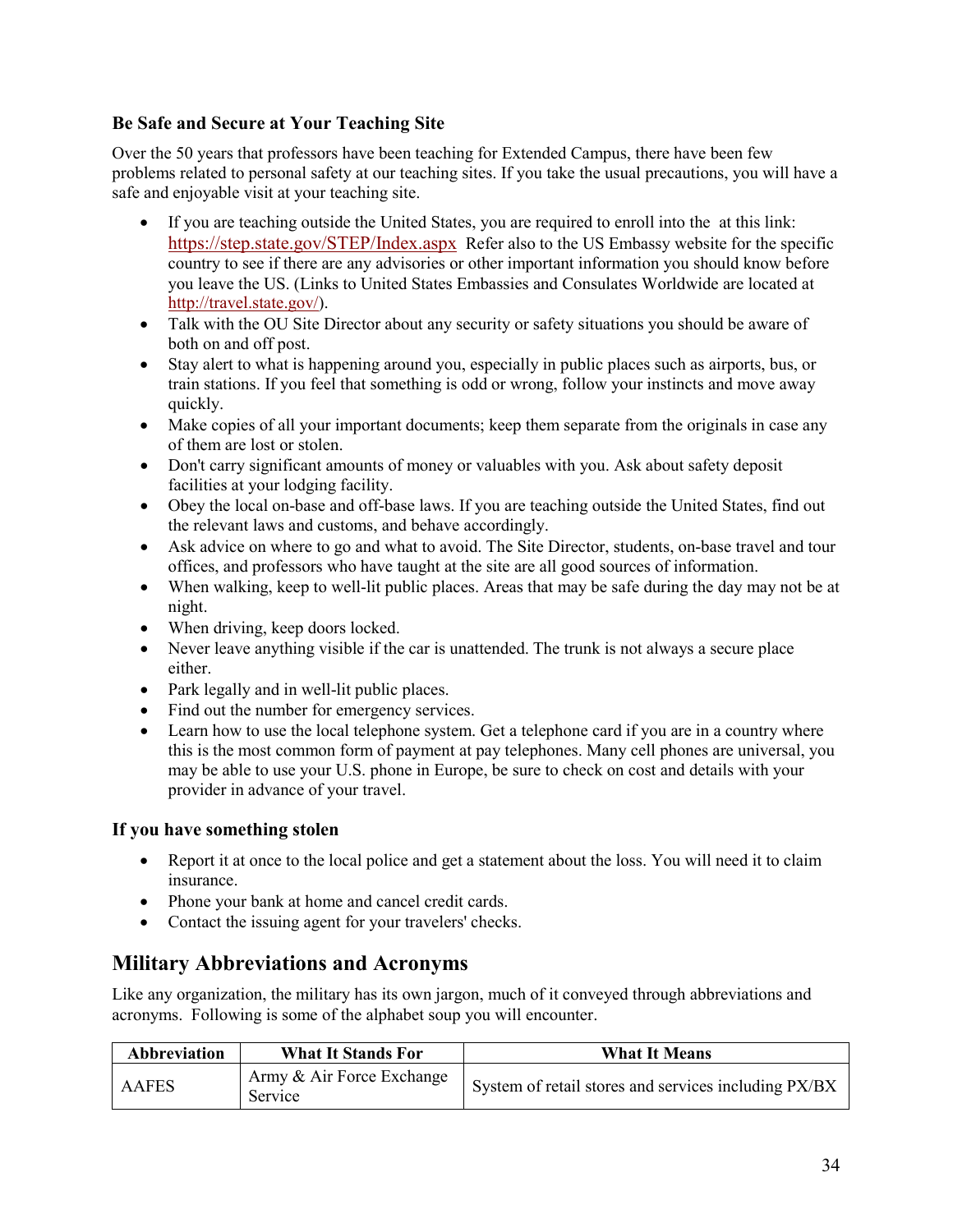| <b>Abbreviation</b> | <b>What It Stands For</b>                   | <b>What It Means</b>                                   |
|---------------------|---------------------------------------------|--------------------------------------------------------|
|                     | Army Continuing Education                   | World-wide system of education programs for the        |
| <b>ACES</b>         | System                                      | Army operated through local education centers          |
|                     |                                             | Army organization providing support services such      |
| <b>ACS</b>          |                                             | as financial assistance, family advocacy, employment   |
|                     | Army Community Services                     | assistance, family services, information and referral, |
|                     |                                             | etc.                                                   |
| <b>AFN</b>          | <b>American Forces Network</b>              | Radio (AM and FM) and television network with          |
|                     |                                             | local and state-side programming in English            |
| <b>AFRC</b>         | <b>Armed Forces Recreation</b>              | Recreational facilities (hotels, campgrounds, sports   |
|                     | Center                                      | services, etc.)                                        |
|                     |                                             | Address for mail delivered through the US Post         |
| <b>APO</b>          | Army/Air Force Post Office                  | Office/Military Postal System to Army and Air Force    |
|                     |                                             | sites overseas                                         |
| <b>ARC</b>          | <b>American Red Cross</b>                   | National Red Cross organization providing services     |
|                     |                                             | on many military installations in Europe               |
|                     |                                             | Temporary lodging facilities for officers and          |
| <b>BOQ</b>          | <b>Bachelors' Officers Quarters</b>         | civilians; accommodations used most frequently for     |
|                     |                                             | OU faculty                                             |
| BX                  | <b>Base Exchange</b>                        | Department store on Air Force bases operated by        |
|                     |                                             | <b>AAFES</b>                                           |
| <b>CONUS</b>        | <b>Continental United States</b>            | United States excluding Hawaii and Alaska              |
| <b>COR</b>          | Contracting Officer's                       | Government representative responsible for              |
|                     | Representative                              | overseeing the contract                                |
| <b>DAC</b>          | Department of the Army                      | Civilian employed directly by the Army                 |
|                     | Civilian                                    |                                                        |
| <b>DEROS</b>        | Date of Estimated Return                    | Date when military personnel expect to leave current   |
|                     | from Overseas Station                       | assignment                                             |
| <b>DoDDS</b>        | Department of Defense<br>Dependents Schools | School system operating world-wide to provide K-12     |
|                     |                                             | education to children of personnel associated with     |
| <b>DSN</b>          | Defense Switched Network                    | the military.<br>System of military telephone services |
| <b>ESO</b>          | <b>Education Services Officer</b>           | GS civilian in charge of local education center        |
|                     |                                             | Date when military person expects to leave the         |
| <b>ETS</b>          | <b>Estimated Time of Separation</b>         | military                                               |
|                     |                                             | Address for mail delivered through the US Post         |
| <b>FPO</b>          | Fleet Post Office                           | Office/Military Postal System to Navy sites overseas   |
|                     | General Service                             | System of ranking civilians employed directly by the   |
| <b>GS</b>           |                                             | Government. OU personnel do NOT have GS                |
|                     |                                             | equivalencies                                          |
|                     |                                             | Annual evaluation of OU's program by the               |
| <b>IPR</b>          | In-process Review                           | Government                                             |
|                     |                                             | Military personnel serving in police capacities on     |
| MP                  | Military Police                             | military installations                                 |
|                     |                                             | Postal system through which you can mail letters and   |
| <b>MPS</b>          | <b>Military Postal Service</b>              | packages free-of-charge within the system              |
|                     | Morale, Welfare and                         | Leisure programs operated on military installations;   |
| <b>MWR</b>          | Recreation                                  | OU personnel may use any of these services/facilities  |
| <b>NCO</b>          | Non-Commissioned Officer                    | Enlisted person of rank E5-9                           |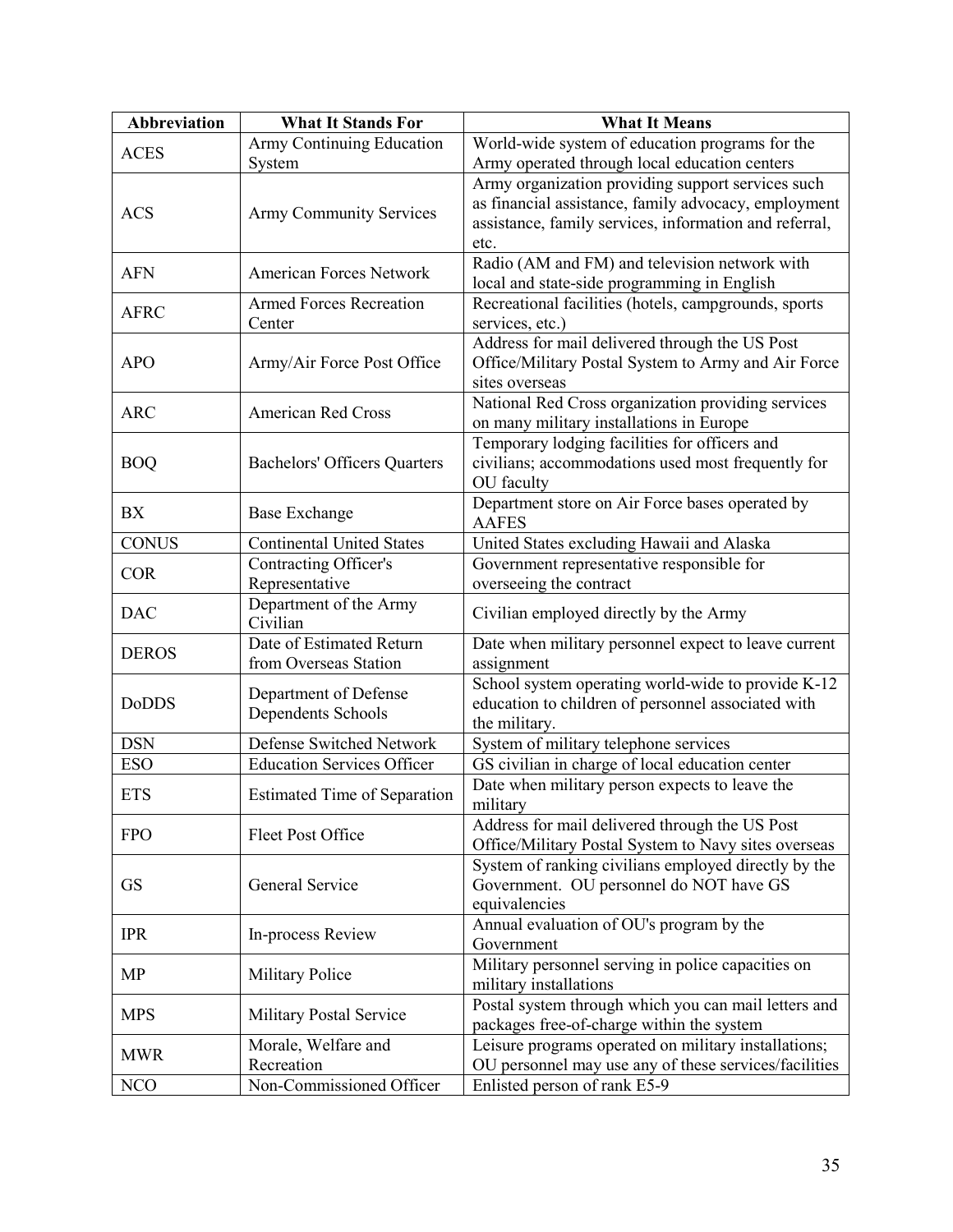| <b>Abbreviation</b> | <b>What It Stands For</b>         | <b>What It Means</b>                                                                                                                                           |  |
|---------------------|-----------------------------------|----------------------------------------------------------------------------------------------------------------------------------------------------------------|--|
| <b>NEO</b>          | Non-Combatant Evacuation          | Plan for evacuating civilians and family members                                                                                                               |  |
|                     | Operation                         | from areas of danger should a threat be imminent                                                                                                               |  |
| <b>NEX</b>          | Navy Exchange                     | Department store on Navy bases similar to BX/PX                                                                                                                |  |
| O'Club              | Officer's Club                    | Club for military officers and civilians which                                                                                                                 |  |
|                     |                                   | operates dining rooms, bars, shops, etc.                                                                                                                       |  |
| PAL                 | Parcel Air Lift                   | Category of mail service to the US through the<br><b>APO/FPO</b>                                                                                               |  |
| <b>PCS</b>          | Permanent Change of Station       | Assignment of military personnel to a new duty<br>location                                                                                                     |  |
| <b>POV</b>          | Privately Owned Vehicle           | Automobile or other vehicle owned by individuals<br>associated with the military                                                                               |  |
| <b>PX</b>           | Post Exchange                     | Department store at Army sites operated by AAFES                                                                                                               |  |
| <b>SAM</b>          | Space-Available Mail              | Category of mail service to the US through the<br>APO/FPO                                                                                                      |  |
| <b>SOFA</b>         | <b>Status of Forces Agreement</b> | Agreement with the various host nations concerning<br>the status of US personnel (e.g., legally, financially,<br>$etc.$ )                                      |  |
| <b>TA</b>           | <b>Tuition Assistance</b>         | Form of financial assistance for tuition available to<br>active duty military personnel                                                                        |  |
| <b>TDY</b>          | <b>Temporary Duty</b>             | Type of travel/leave status; OU faculty travel on<br>TDY orders                                                                                                |  |
| <b>USAFE</b>        | <b>United States Air Force</b>    | Overall Air Force organization in Europe                                                                                                                       |  |
|                     | Europe                            | headquartered at Ramstein, Germany                                                                                                                             |  |
| <b>USAREUR</b>      | United States Army in Europe      | Overall Army organization in Europe headquartered<br>at Heidelberg, Germany                                                                                    |  |
| <b>USO</b>          | United Services Organization      | Organization providing a variety of morale support<br>services at several military sites as well as in Paris<br>and Rome and at the Frankfurt, Germany airport |  |
| <b>VA</b>           | Veterans' Administration          | Type of financial benefit for tuition available to<br>active duty and former military                                                                          |  |
| VOQ                 | Visiting Officers' Quarters       | Temporary billeting for officers and civilians                                                                                                                 |  |

### **It's About Time**

Time is one thing that takes getting used to at almost every EC site. When you teach at a military installation, you'll find that people use military time or the 24-hour clock. Another aspect of time to keep in mind is the change in time based on the time zone where the site is located.

### **Military Time or the "24-Hour" Clock**

The military uses the 24-hour clock; commonly known as "military" or "universal" time. The 24-hour clock is also used in Europe for civilian purposes such as in transportation schedules and closing times. The day is divided into 24 hours with no AM or PM. The 24-hour clock begins at midnight that is 0000 hours. 1:00 AM is 0100 hours, 2:00 AM is 0200 hours, and so-on. Times before 1200 equal AM and those after 1200 equal PM.

Military time is written and said differently.

• There are no colons in military time. Minutes are listed in the 3rd and 4th number position: 5:15 AM is 0515 hrs. 10:30 PM is 2230 hrs.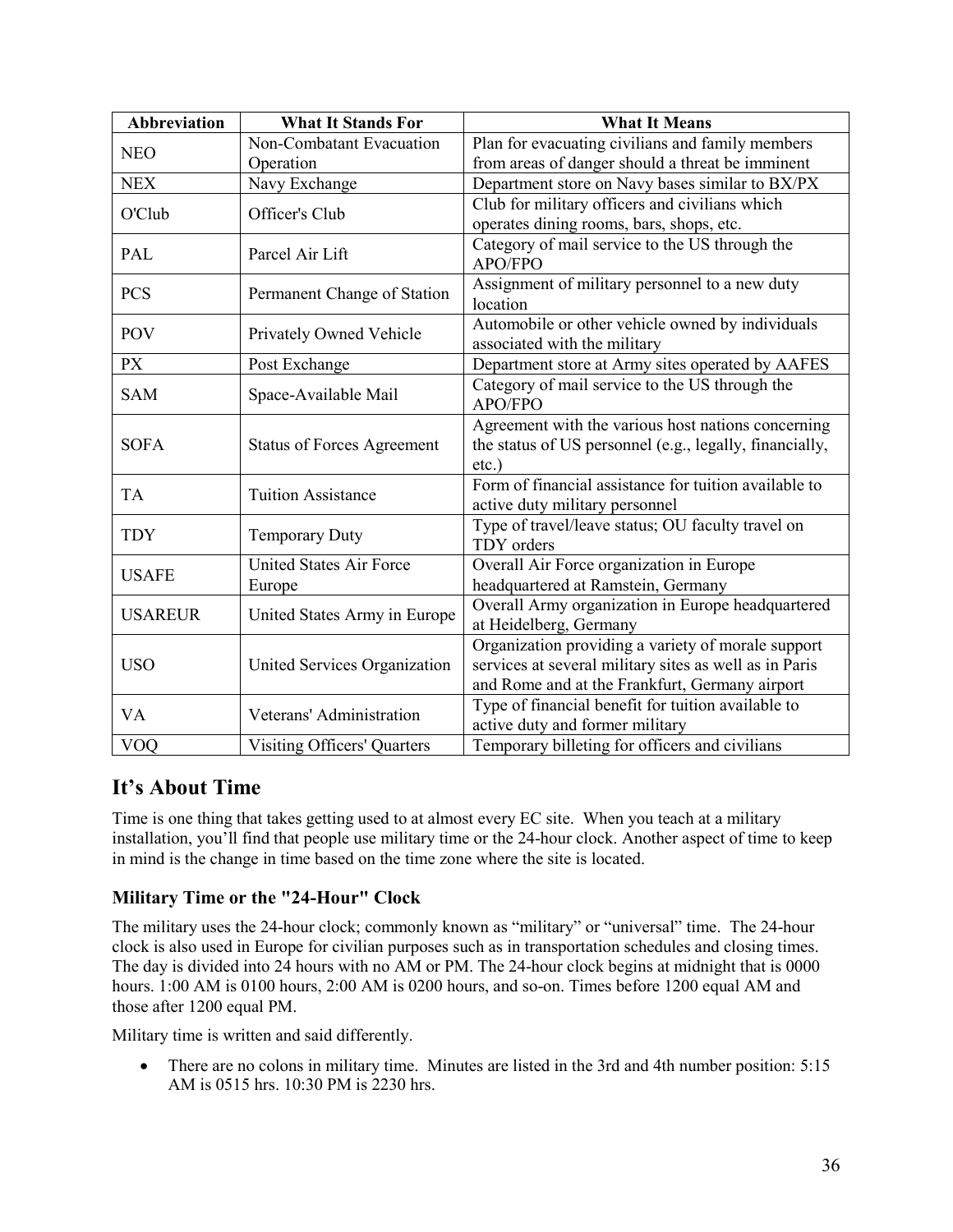- Time is referred to in hundreds of hours. For example, 0200 is said as "zero two hundred hours" and 1700 is "seventeen hundred hours". Sometimes you will hear 0500 said as "oh five hundred." The **0**500 is a number, not a letter, but the letter "O" sometimes replaces "zero" when the time is spoken.
- One thirty in the morning is written as 0130 and spoken as "zero, one thirty." Two o'clock in the afternoon is two hours after twelve and therefore is written as 1400 and spoken as "fourteen hundred." Quarter to ten in the evening is written as 2145 and spoken as "twenty-one, forty-five."
- Official military time for mid-night is 0000 hours, but "2400 hours" is also used.

| <b>Civilian Time</b> | <b>Military Time</b> |
|----------------------|----------------------|
| Midnight (12:00 AM)  | 0000 hours           |
| 1:00 AM              | 0100 hours           |
| 2:00 AM              | 0200 hours           |
| 3:00 AM              | 0300 hours           |
| 4:00 AM              | 0400 hours           |
| 5:00 AM              | 0500 hours           |
| 6:00 AM              | 0600 hours           |
| 7:00 AM              | 0700 hours           |
| 8:00 AM              | 0800 hours           |
| 9:00 AM              | 0900 hours           |
| 10:00 AM             | 1000 hours           |
| 11:00 AM             | 1100 hours           |
| 12:00 PM             | 1200 hours           |
| 1:00 PM              | 1300 hours           |
| 2:00 PM              | 1400 hours           |
| 3:00 PM              | 1500 hours           |
| 4:00 PM              | 1600 hours           |
| 5:00 PM              | 1700 hours           |
| 6:00 PM              | 1800 hours           |
| 7:00 PM              | 1900 hours           |
| 8:00 PM              | 2000 hours           |
| 9:00 PM              | 2100 hours           |
| 10:00 PM             | 2200 hours           |
| 11:00 PM             | 2300 hours           |

#### **Converting Civilian to Military Time**

#### **Local Time at Sites in the United States when it is 8:00 am in Oklahoma**

| <b>LOCATION</b>  | <b>CIVILIAN TIME</b> | <b>MILITARY TIME</b> | <b>DIFFERENCE BETWEEN</b> |
|------------------|----------------------|----------------------|---------------------------|
|                  |                      |                      | <b>SITE AND NORMAN</b>    |
| Ft Benning, GA   | $9:00 \text{ am}$    | 0900                 | $+1$ hour                 |
| Hurlburt AFB, FL | $9:00$ am            | 0900                 | $+1$ hour                 |
| Nellis AFB, NV   | $6:00 \text{ am}$    | 0600                 | -2 hours                  |
| Washington, DC   | $9:00$ am            | 0900                 | $+1$ hour                 |
| Hickam, Hawaii   | $3:00$ am            | 0300                 | -5 hours                  |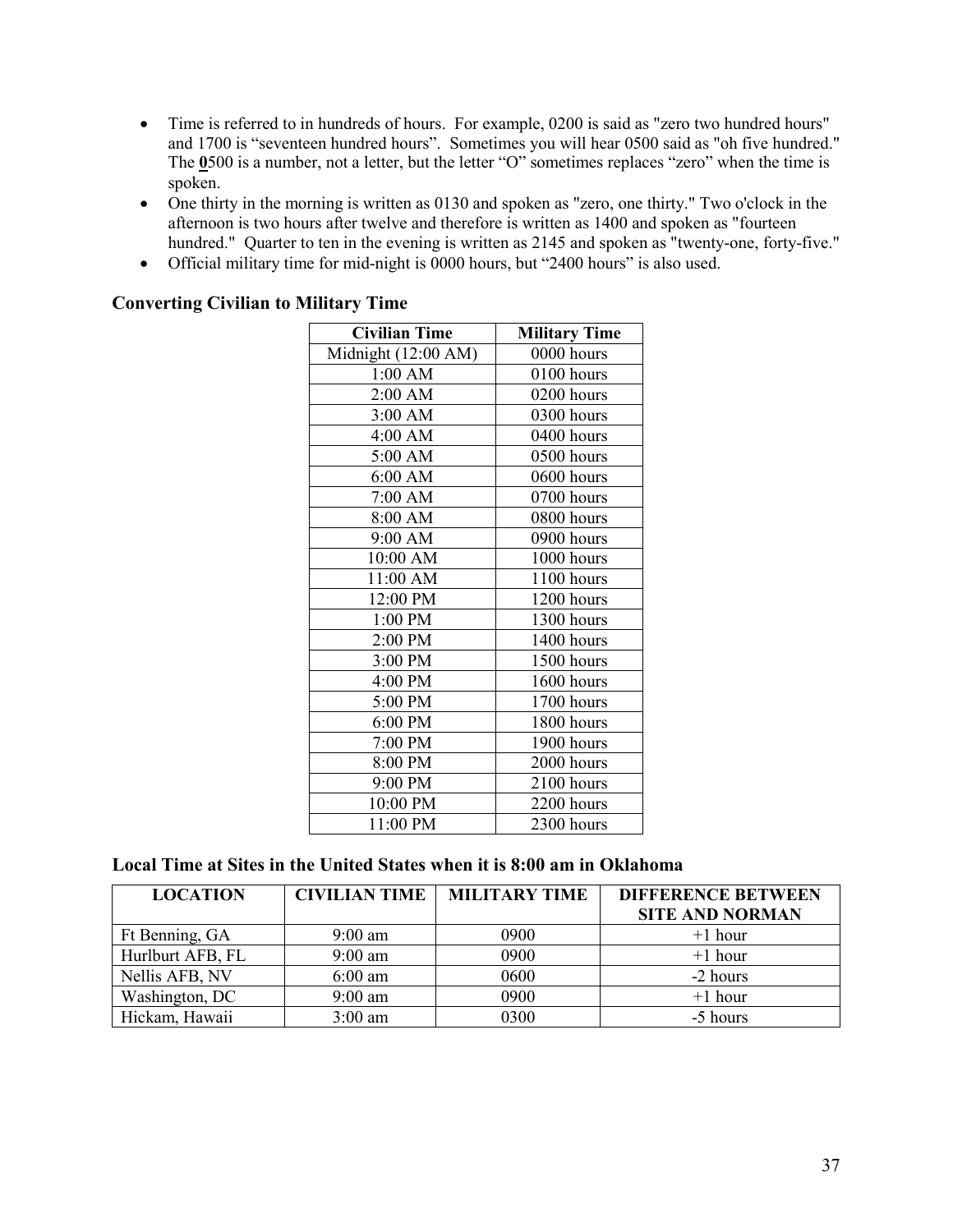| <b>LOCATION</b>        | <b>CIVILIAN</b>   | <b>MILITARY</b> | <b>HOURS AHEAD OF</b> |
|------------------------|-------------------|-----------------|-----------------------|
|                        | <b>TIME</b>       | <b>TIME</b>     | <b>NORMAN</b>         |
| Aviano, Italy          | $3:00 \text{ pm}$ | 1500            | 7 hours               |
| Geilenkirchen, Germany | $3:00 \text{ pm}$ | 1500            | 7 hours               |
| Lakenheath, UK         | $2:00 \text{ pm}$ | 1400            | 6 hours               |
| Mildenhall, UK         | $2:00 \text{ pm}$ | 1400            | 6 hours               |
| Naples, Italy          | $3:00 \text{ pm}$ | 1500            | 7 hours               |
| Ramstein, Germany      | $3:00 \text{ pm}$ | 1500            | 7 hours               |
| Rota, Spain            | $3:00 \text{ pm}$ | 1500            | 7 hours               |
| SHAPE, Belgium         | $3:00 \text{ pm}$ | 1500            | 7 hours               |
| Spangdahlem, Germany   | $3:00 \text{ pm}$ | 1500            | 7 hours               |
| Stuttgart, Germany     | $3:00 \text{ pm}$ | 1500            | 7 hours               |
| Vilseck, Germany       | $3:00 \text{ pm}$ | 1500            | 7 hours               |
| Wiesbaden, Germany     | $3:00 \text{ pm}$ | 1500            | 7 hours               |

**Local Time at Sites in Europe when it is 8:00 am in Oklahoma**

To check current times, refer to the World Clock at<http://www.timeanddate.com/>

# **Currency in Europe**

You will need the local currency for cash transactions off post/base. All on-post/base facilities accept US dollars.

In Europe, sites in the following countries use the Euro:

- Belgium
- Germany
- Italy
- The Netherlands
- Spain

Two teaching sites in Europe do not use the Euro:

- Lakenheath, the United Kingdom (Great British Pound GBP)
- Mildenhall, the United Kingdom (Great British Pound GBP)

The conversion between the US dollar and the local currencies fluctuates. There are many websites that provide the daily exchange rate. Popular sites are:

- <http://www.xe.com/ucc/>
- <http://finance.yahoo.com/m3?u>
- <http://www.oanda.com/convert/fxhistory> (historical exchange rate)

# <span id="page-37-0"></span>**Thank You and How May We Help?**

We hope that this Faculty Guide is useful to you at all stages of your Extended Campus teaching assignment. Our goal is to provide you with the information you need to have an enjoyable and productive experience. The continued success of our faculty builds upon OU's reputation of academic excellence around the world. We thank you for contributing your efforts to OU's endeavors to serve adult learners, especially members of the U.S. armed forces and their families.